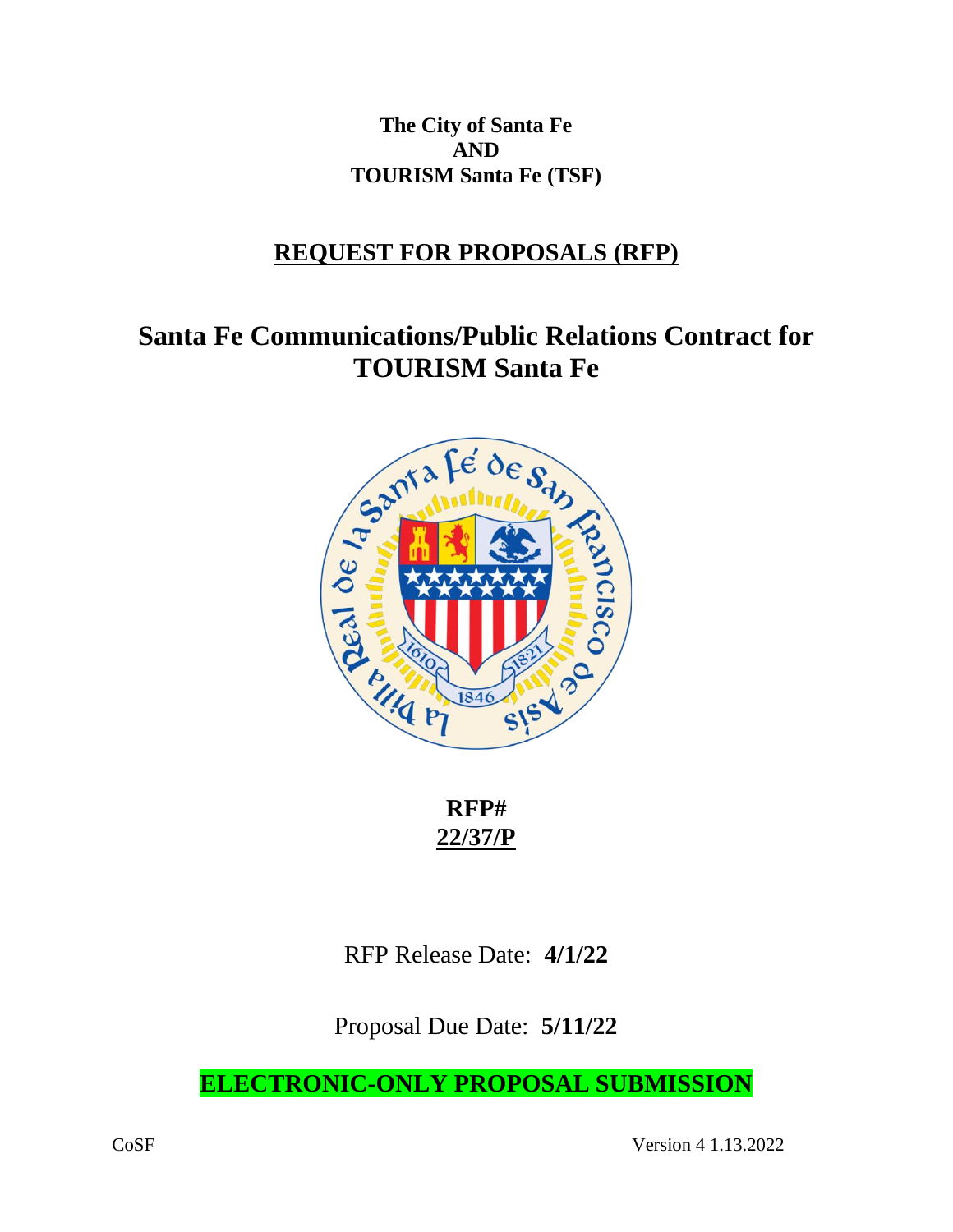| Α. |     |  |
|----|-----|--|
| В. |     |  |
| C. |     |  |
| D. |     |  |
| Е. |     |  |
| F. |     |  |
| G. |     |  |
|    |     |  |
|    |     |  |
| А. |     |  |
| В. |     |  |
|    | 1.  |  |
|    | 2.  |  |
|    | 3.  |  |
|    | 4.  |  |
|    | 5.  |  |
|    | 6.  |  |
|    | 7.  |  |
|    | 8.  |  |
|    | 9.  |  |
|    | 10. |  |
|    | 11. |  |
|    | 12. |  |
| C. |     |  |
|    | 1.  |  |
|    | 2.  |  |
|    | 3.  |  |
|    | 4.  |  |
|    | 5.  |  |
|    | 6.  |  |
|    | 7.  |  |
|    | 8.  |  |
|    | 9.  |  |
|    | 10. |  |
|    | 11. |  |
|    | 12. |  |
|    | 13. |  |
|    | 14. |  |
|    | 15. |  |
|    | 16. |  |
|    | 17. |  |
|    | 18. |  |
|    | 19. |  |
|    | 20. |  |
|    | 21. |  |
|    | 22. |  |
|    | 23. |  |
|    | 24. |  |
|    | 25. |  |
|    | 26. |  |
|    |     |  |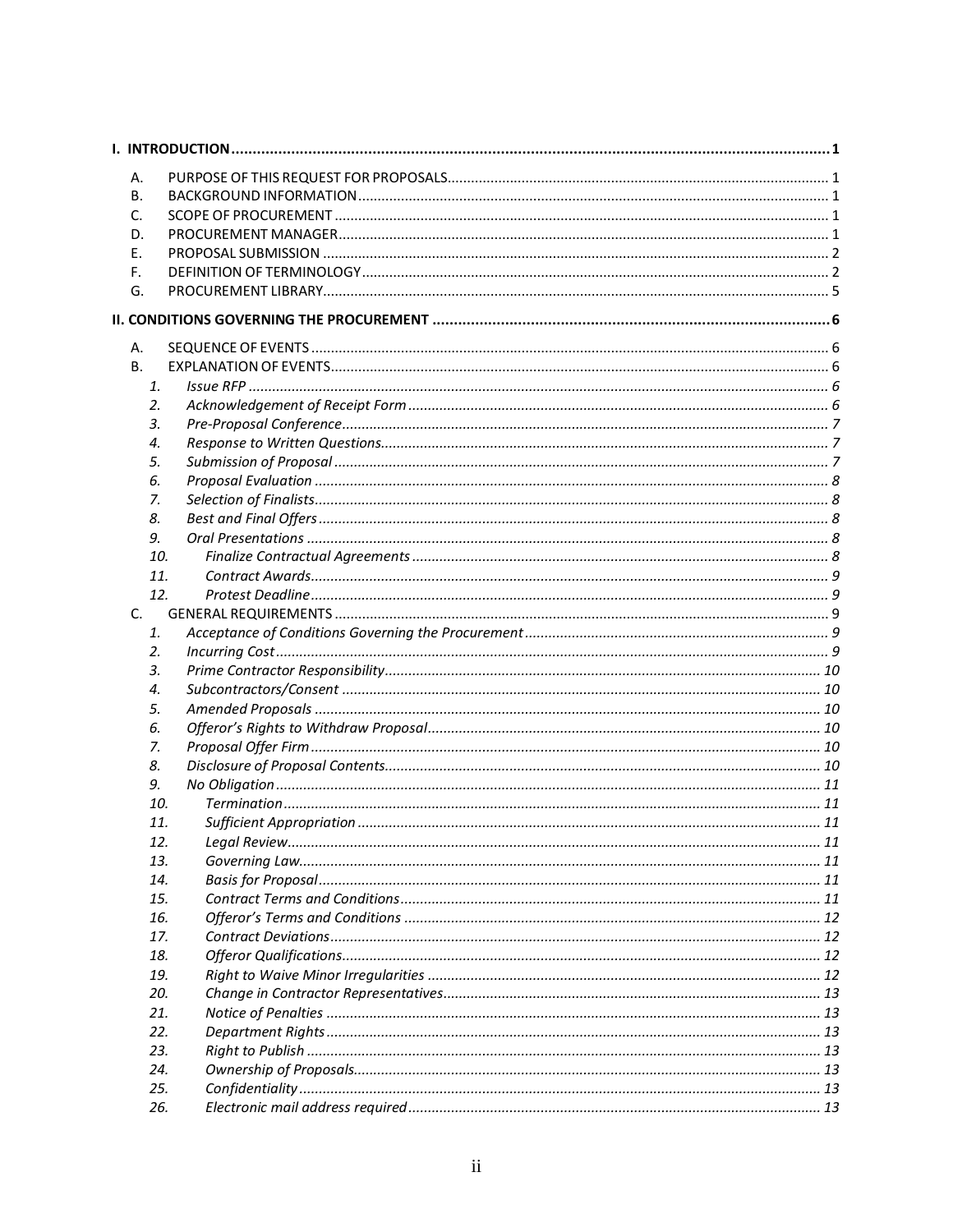| 27.            |  |
|----------------|--|
| 28.            |  |
| 29.            |  |
| 30.            |  |
| 31.            |  |
|                |  |
| А.             |  |
| В.             |  |
| $\mathbf{1}$ . |  |
| C.             |  |
| 1.             |  |
|                |  |
| А.             |  |
| В.             |  |
| 1.             |  |
| 2.             |  |
| 3.             |  |
| 4.             |  |
| 5.             |  |
| 6.             |  |
| C.             |  |
| 1.             |  |
| 2.             |  |
| 3.             |  |
| 4.             |  |
| 5.             |  |
|                |  |
| А.             |  |
| В.             |  |
| 1.             |  |
| 2.             |  |
| 3.             |  |
| 4.             |  |
| 5.             |  |
| 6.             |  |
| 7.             |  |
| 8.<br>9.       |  |
| 10.            |  |
| 11.            |  |
| C.             |  |
|                |  |
|                |  |
|                |  |
|                |  |
|                |  |
|                |  |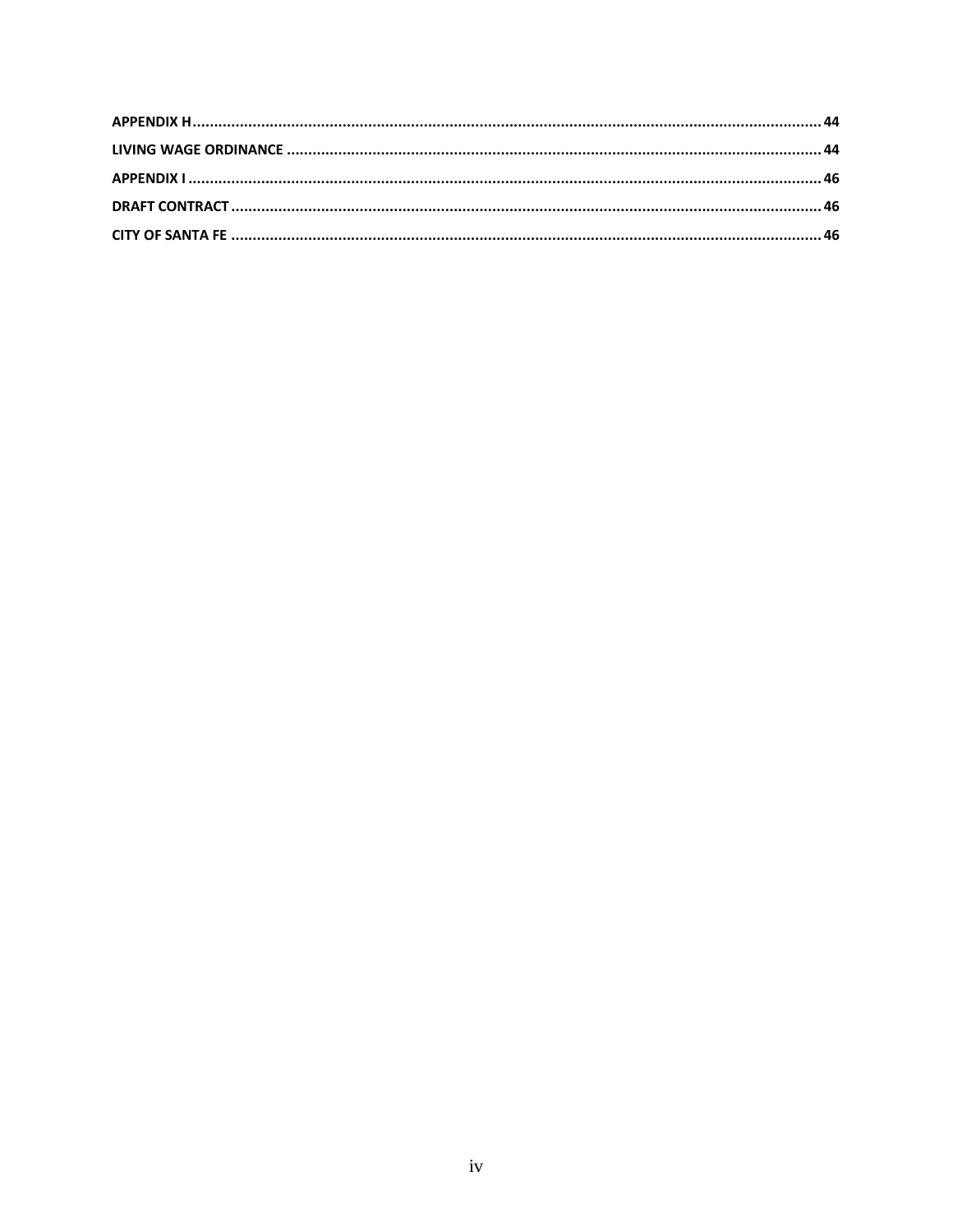# <span id="page-4-0"></span>**I. INTRODUCTION**

#### <span id="page-4-1"></span>**A. PURPOSE OF THIS REQUEST FOR PROPOSALS**

The purpose of the Request for Proposal (RFP) is to solicit sealed proposals to establish a contract through competitive negotiations for the procurement of a public relations agency committed to securing earned national media for the purpose of leisure travel to Santa Fe, New Mexico. The purpose of this RFP is to increase Santa Fe's overall earned media value, while strategically positioning Santa Fe as the primary destination for the venturesome traveler.

## <span id="page-4-2"></span>**B. BACKGROUND INFORMATION**

The City of Santa Fe, TOURISM Santa Fe's (TSF) mission is to provide the promotion of economic development through tourism by positioning Santa Fe, New Mexico as a destination offering travelers world-class contemporary amenities in an authentic, beautiful, culturally and historically significant setting. The goals of TOURISM Santa Fe (TSF), through its public relations efforts, are to build awareness of Santa Fe as a premier travel destination to a diverse demographic and to promote Santa Fe as a "one of a kind" destination—inspiring visitors to come explore and discover why Santa Fe is 'The City Different.'

Santa Fe is a highly unique destination that provides unforgettable, year-round experiences and attractions. We're a place that knows who we are and who we're for. Santa Fe offers *Seekers* a full sensory adventure that's not only unique to each individual, but also changes with each and every visit. It satisfies the soul and spurs a transformation that comes from self-reflection, introspection, and digging in deeper.

In 2021, Santa Fe was voted the #4 city in Conde Nast Traveler's annual Reader's Choice Awards. Additionally, Santa Fe was recognized as the #2 best city in Travel +Leisure's World's Best Awards.

# <span id="page-4-3"></span>**C. SCOPE OF PROCUREMENT**

TOURISM Santa Fe is seeking a high caliber, experienced public relations agency to assist in further defining and meeting the City's tourism promotion goals. In collaboration with TSF, the Contractor shall perform the Detailed Scope of Work (Section IV, A) to continue to build destination brand awareness, create deep connections with the venturesome traveler, and inspire increased visitation to the city of Santa Fe.

The resulting contract will be a single award.

This procurement will be executed for a term not to exceed four (4) years.

#### <span id="page-4-4"></span>**D. PROCUREMENT MANAGER**

TOURISM Santa Fe has assigned a Procurement Manager who is responsible for the conduct of this procurement whose name, address, telephone number and e-mail address are listed below: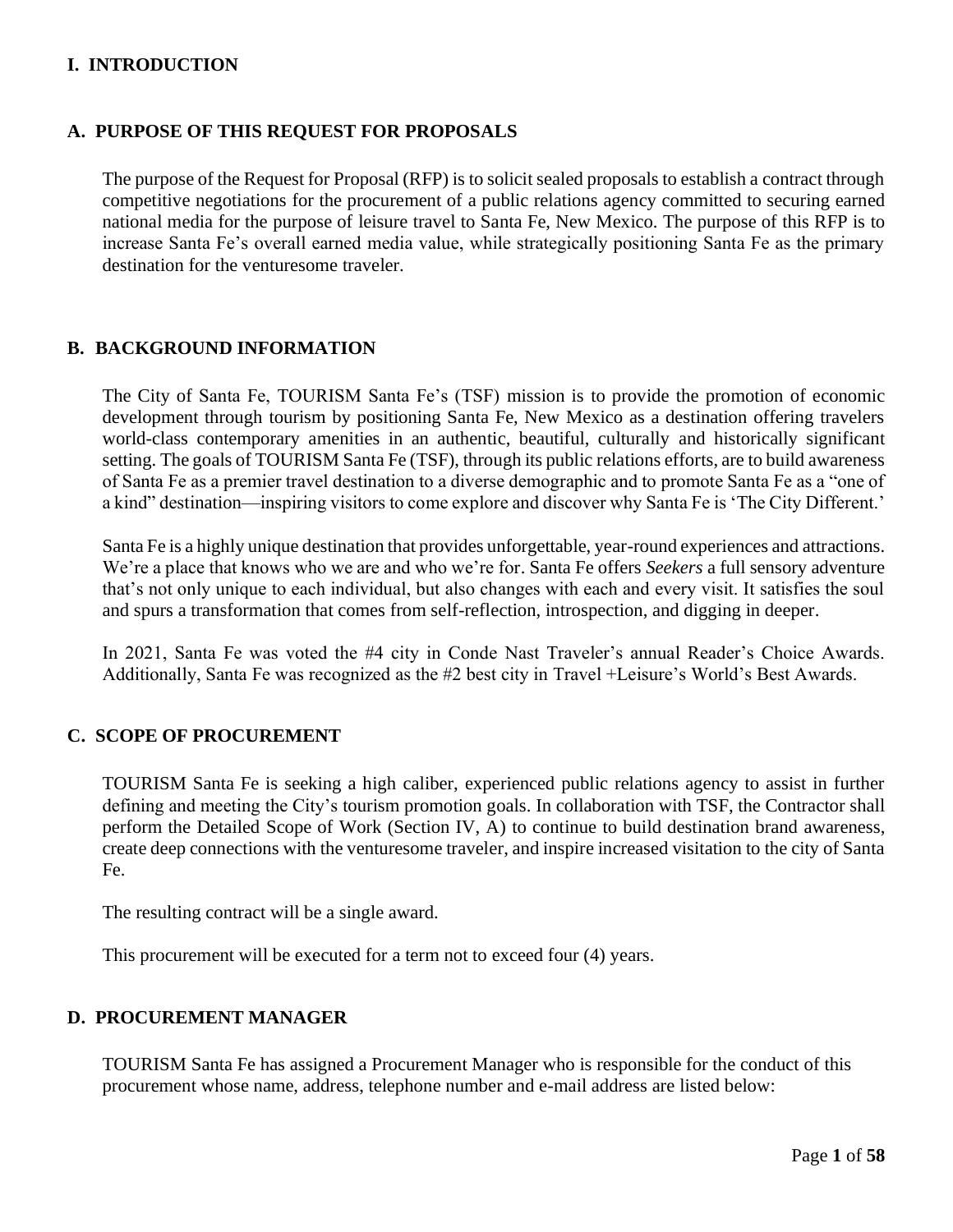Name: Jordan Guenther, Procurement Manager Telephone: (505) 309-1194

1. **Any inquiries or requests** regarding this procurement should be submitted, in writing, to the Procurement Manager AND the Central Purchasing Office at the following emails:

Procurement Manager: [jguenther@santafenm.gov](mailto:jguenther@santafenm.gov) Central Purchasing Office: [purchasing\\_RFP@santafenm.gov](mailto:purchasing_RFP@santafenm.gov)

Offerors may contact **ONLY** the Procurement Manager and the Central Purchasing Office regarding this procurement. Other city employees or Evaluation Committee members do not have the authority to respond on behalf of the Procurement Manager.

2. **Protests of the solicitation or award must be submitted in writing to the Protest Manager identified in Section II.B.12.** As a Protest Manager has been named in this Request for Proposals, pursuant to §13-1-172, NMSA 1978 and Procurement Manual Section Y, **ONLY protests delivered directly to the Protest Manager in writing and in a timely fashion will be considered to have been submitted properly and in accordance with statute, rule and this Request for Proposals.** Protests submitted or delivered to the Procurement Manager will **NOT** be considered properly submitted.

## <span id="page-5-0"></span>**E. PROPOSAL SUBMISSION**

**Submissions of all proposals must be accomplished via email to: purchasing RFP@santafenm.gov** 

# <span id="page-5-1"></span>**F. DEFINITION OF TERMINOLOGY**

This section contains definitions of terms used throughout this procurement document, including appropriate abbreviations:

- 1. "**Authorized Purchaser**" means an individual authorized by a Participating Entity to place orders against this contract.
- 2. "**Award**" means the final execution of the contract document.
- 3. "**Business Hours**" means 8:00 AM thru 5:00 PM MST/MDT, whichever is in effect on the date given.
- 4. "**Central Purchasing Office**" means the office responsible for the control of procurement of items of tangible personable property, services or construction.
- 5. "**Chief Procurement Officer**" means that person within the Central Purchasing Office who is responsible for the control of procurement of items of tangible personable property, services or construction.
- 6. "**City**" means the City of Santa Fe, New Mexico which in the procurement context may act through the Finance Director, City Manager, or Governing Body.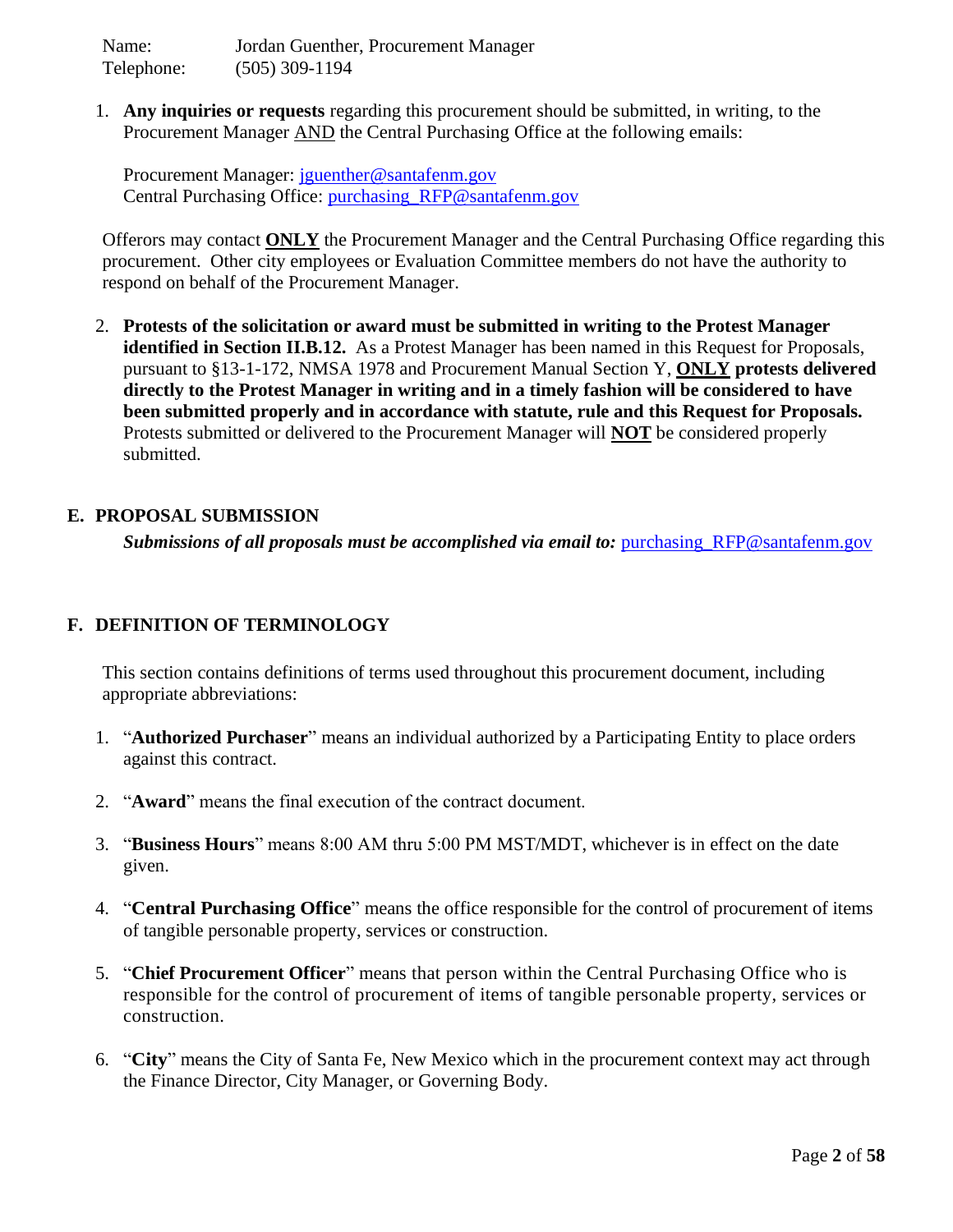- 7. "**Close of Business**" means 5:00 PM Mountain Standard or Daylight Time, whichever is in use at that time.
- 8. "**Confidential**" means confidential financial information concerning Offeror's organization and data that qualifies as a trade secret in accordance with the Uniform Trade Secrets Act §§57-3-A-1 through 57-3A-7, NMSA 1978,. The following items may **not** be labelled as confidential: Offeror's submitted Cost response, Staff/Personnel Resumes/Bios (excluding personal information such as personal telephone numbers and/or home addresses), and other submitted data that is **not** confidential financial information or that qualifies under the Uniform Trade Secrets Act.
- 9. "**Contract**" means any agreement for the procurement of items of tangible personal property, services or construction.
- 10. "**Contractor**" means any business having a contract with the City of Santa Fe.
- 11. "**Department**" means the Requesting Department sponsoring this Procurement.
- 12. "**Determination**" means the written documentation of a decision of a procurement officer including findings of fact required to support a decision. A determination becomes part of the procurement file to which it pertains.
- 13. "**Desirable**" the terms "may," "can," "should," "preferably," or "prefers" identify a desirable or discretionary item or factor.
- 14. "**Electronic Submission**" means a successful submittal of Offeror's proposal.
- 15. "**Electronic Version/Copy**" means a digital form consisting of text, images or both readable on computers or other electronic devices. The electronic version/copy can only be emailed.
- 16. "**Evaluation Committee**" means a body appointed to perform the evaluation of Offerors' proposals.
- 17. "**Evaluation Committee Report**" means a report prepared by the Procurement Manager and the Evaluation Committee to support the Committee's recommendation for contract award. It will contain scores and written evaluations of all responsive Offeror proposals.
- 18. "**Final Award**" means, in the context of this Request for Proposals and all its attendant documents, that point at which the final required signature on the contract(s) resulting from the procurement has been affixed to the contract(s) thus making it fully executed.
- 19. "**Finalist**" means an Offeror who meets all the mandatory specifications of this Request for Proposals and whose score on evaluation factors is sufficiently high to merit further consideration by the Evaluation Committee.
- 20. "**Hourly Rate**" means the proposed fully loaded maximum hourly rates that include travel, per diem, fringe benefits and any overhead costs for contractor personnel, as well as subcontractor personnel if appropriate.
- 21. "**IT**" means Information Technology.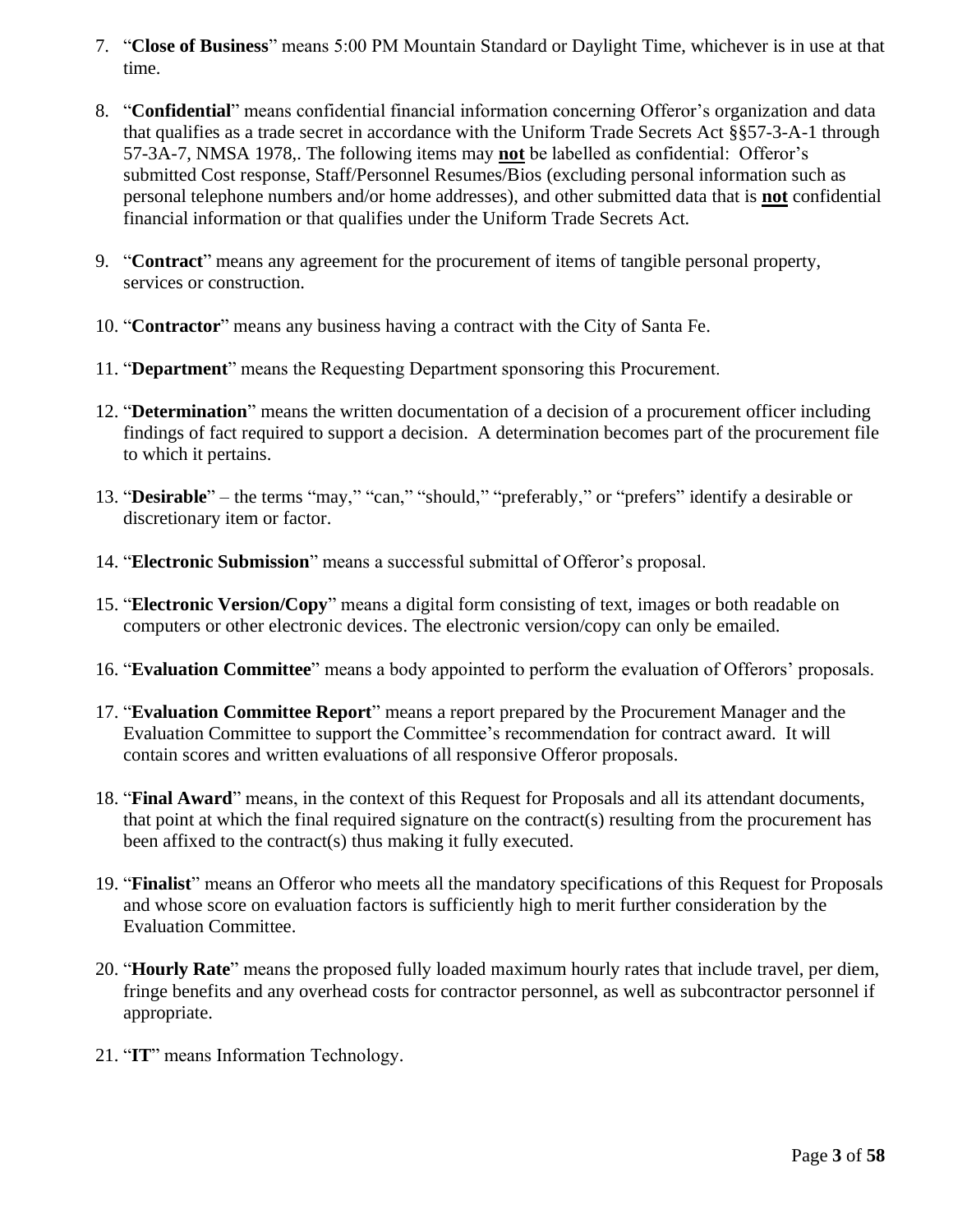- 22. "**Mandatory**" the terms "must," "shall" "will," "is required," or "are required," identify a mandatory item or factor. Failure to meet a mandatory item or factor may result in the rejection of the Offeror's proposal.
- 23. "**Minor Irregularities**" means anything in the proposal that does not affect the price, quality and/or quantity, or any other mandatory requirement.
- 24. "**Multiple Source Award**" means an award of an indefinite quantity contract for one or more similar services, items of tangible personal property or construction to more than one Offeror.
- 25. "**Offeror**" is any person, corporation, or partnership who chooses to submit a proposal.
- 26. "**Price Agreement**" means a definite quantity contract or indefinite quantity contract which requires the contractor to furnish items of tangible personal property, services or construction to the City of Santa Fe, a state agency or a local public body which issues a purchase order, if the purchase order is within the quantity limitations of the contract, if any.
- 27. "**Procurement Manager**" means any person or designee authorized by the Requesting Department to facilitate the procurement and or administer the contract(s)s .
- 28. "**Project**" means a temporary process undertaken to solve a well-defined goal or objective with clearly defined start and end times, a set of clearly defined tasks, and a budget. The project terminates once the project scope is achieved, and project acceptance is given by the project executive sponsor.
- 29. "**Redacted**" means a version/copy of the Offeror's proposal with the information considered proprietary or confidential (as defined by §§57-3A-1 to 57-3A-7, NMSA 1978 and summarized herein and outlined in Section II.C.8 of this RFP) blacked-out BUT NOT omitted or removed.
- 30. "**Request for Proposals (RFP)**" means all documents, including those attached or incorporated by reference, used for soliciting proposals.
- 31. "**Requesting Department**" means the City Department responsible for overseeing the work or delivery of tangible personal property by a contractor.
- 32. "**Responsible Offeror**" means an Offeror who submits a responsive proposal and who has furnished, when required, information and data to prove that his financial resources, production or service facilities, personnel, service reputation and experience are adequate to make satisfactory delivery of the services, or items of tangible personal property described in the proposal.
- 33. "**Responsive Offer**" or means an offer which conforms in all material respects to the requirements set forth in the request for proposals. Material respects of a request for proposals include, but are not limited to price, quality, quantity or delivery requirements.
- 34. "**Sealed**" means, in terms of a non-electronic submission, that the proposal is enclosed in a package which is completely fastened in such a way that nothing can be added or removed. Open packages submitted will not be accepted except for packages that may have been damaged by the delivery service itself. The City of Santa Fe reserves the right, however, to accept or reject packages where there may have been damage done by the delivery service itself. Whether a package has been damaged by the delivery service or left unfastened and should or should not be accepted is a determination to be made by the City's Chief Procurement Officer. By submitting a proposal, the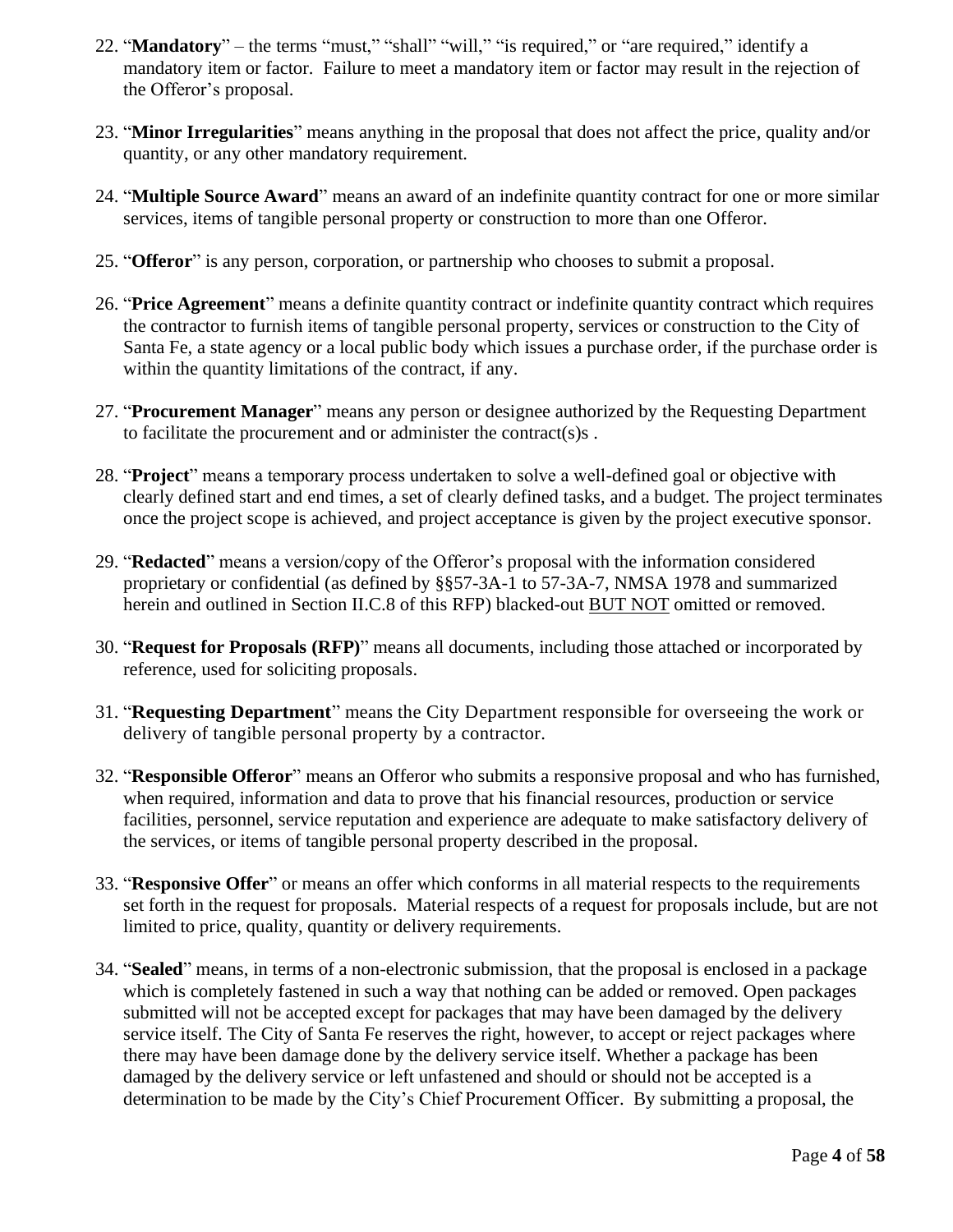Offeror agrees to and concurs with this process and accepts the determination of the Chief Procurement Officer in such cases.

- 35. "**Staff**" means any individual who is a full-time, part-time, or an independently contracted employee with the Offerors' company.
- 36. "**State (the State)**" means the State of New Mexico.
- 37. "**Statement of Concurrence**" means an affirmative statement from the Offeror to the required specification agreeing to comply and concur with the stated requirement(s). This statement shall be included in Offerors proposal. (E.g., "We concur," "Understands and Complies," "Comply," "Will Comply if Applicable," etc.)
- 38. "**Unredacted**" means a version/copy of the proposal containing all complete information; including any that the Offeror would otherwise consider confidential, such copy for use only for the purposes of evaluation.
- 39. "**Written**" means typewritten on standard 8 ½ x 11-inch paper. Larger paper is permissible for charts, spreadsheets, etc.

# <span id="page-8-0"></span>**G. PROCUREMENT LIBRARY**

A procurement library has been established. Offerors are encouraged to review the material contained in the Procurement Library by selecting the link provided in the electronic version of this document through your own internet connection. The library contains information listed below:

Electronic version of RFP, Questions & Answers, RFP Amendments, etc. [https://www.santafenm.gov/bids\\_rfps](https://www.santafenm.gov/bids_rfps)

Other relevant links: <https://www.santafe.org/industry/rfp>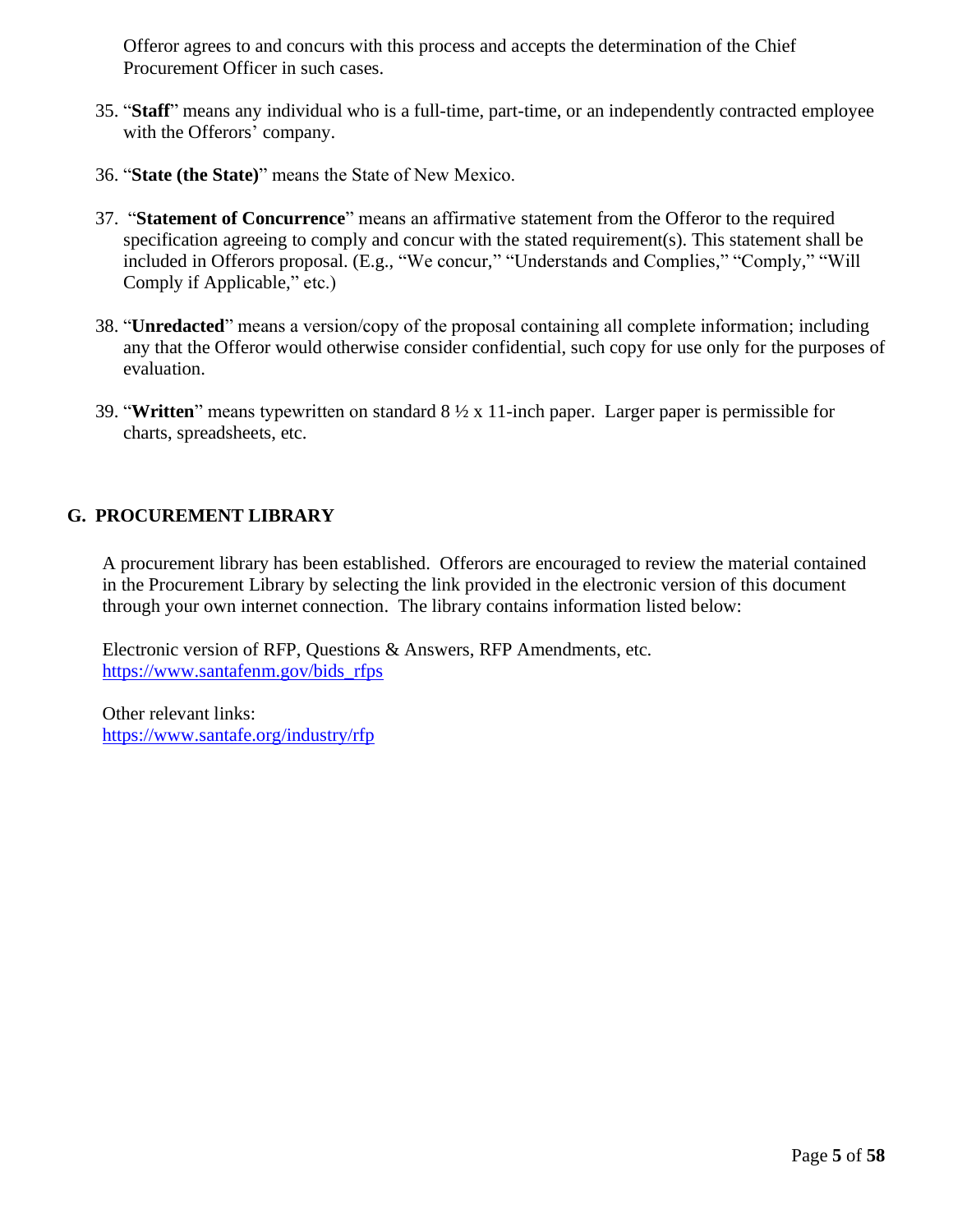# <span id="page-9-0"></span>**II. CONDITIONS GOVERNING THE PROCUREMENT**

This section of the RFP contains the schedule of events, the descriptions of each event, and the conditions governing this procurement.

# <span id="page-9-1"></span>**A. SEQUENCE OF EVENTS**

The City's Central Purchasing Office and the Procurement Manager will make every effort to adhere to the following schedule:

| <b>Action</b>                                     | <b>Responsible Party</b>                             | <b>Due Dates</b> |
|---------------------------------------------------|------------------------------------------------------|------------------|
| 1. Issue RFP                                      | <b>Central Purchasing</b><br>Office                  | 4/1/22           |
| 2. Acknowledgement of<br><b>Receipt Form</b>      | <b>Potential Offerors</b>                            | 4/7/22           |
| 3. Pre-Proposal Conference                        | Requesting<br>Department                             | 4/8/22           |
| 4. Deadline to submit<br><b>Written Questions</b> | <b>Potential Offerors</b>                            | 4/14/22          |
| 5. Response to Written<br>Questions               | <b>Procurement Manager</b>                           | 4/20/22          |
| <b>6. Submission of Proposal</b>                  | <b>Potential Offerors</b>                            | 5/11/22          |
| 7.* Proposal Evaluation                           | <b>Evaluation Committee</b>                          | 5/20/22          |
| 8.* Selection of Finalists                        | <b>Evaluation Committee</b>                          | 5/26/22          |
| 9.* Best and Final Offers                         | <b>Finalist Offerors</b>                             | 5/27/22          |
| $10^*$ Oral Presentation(s)                       | <b>Finalist Offerors</b>                             | 6/2/22           |
| 11. Finalize Contractual<br>Agreements            | Requesting<br>Department/Finalist<br><b>Offerors</b> | 6/3/22           |
| 12.* Contract Awards                              | Requesting<br>Department/Finalist<br><b>Offerors</b> | 6/6/22           |
| 13.* Protest Deadline                             | <b>Central Purchasing</b><br>Office                  | $+15$ days       |

\*Dates indicated in Events 7 through 13 are estimates only, and may be subject to change without necessitating an amendment to the RFP.

# <span id="page-9-2"></span>**B. EXPLANATION OF EVENTS**

The following paragraphs describe the activities listed in the Sequence of Events shown in Section II.A., above.

# <span id="page-9-3"></span>**1. Issue RFP**

This RFP is being issued on behalf of The City Tourism Department on April 1, 2022.

# <span id="page-9-4"></span>**2. Acknowledgement of Receipt Form**

Potential Offerors may e-mail the Acknowledgement of Receipt Form (APPENDIX A), to the Central Purchasing Office at Purchasing RFP@santafenm.gov, to have their organization placed on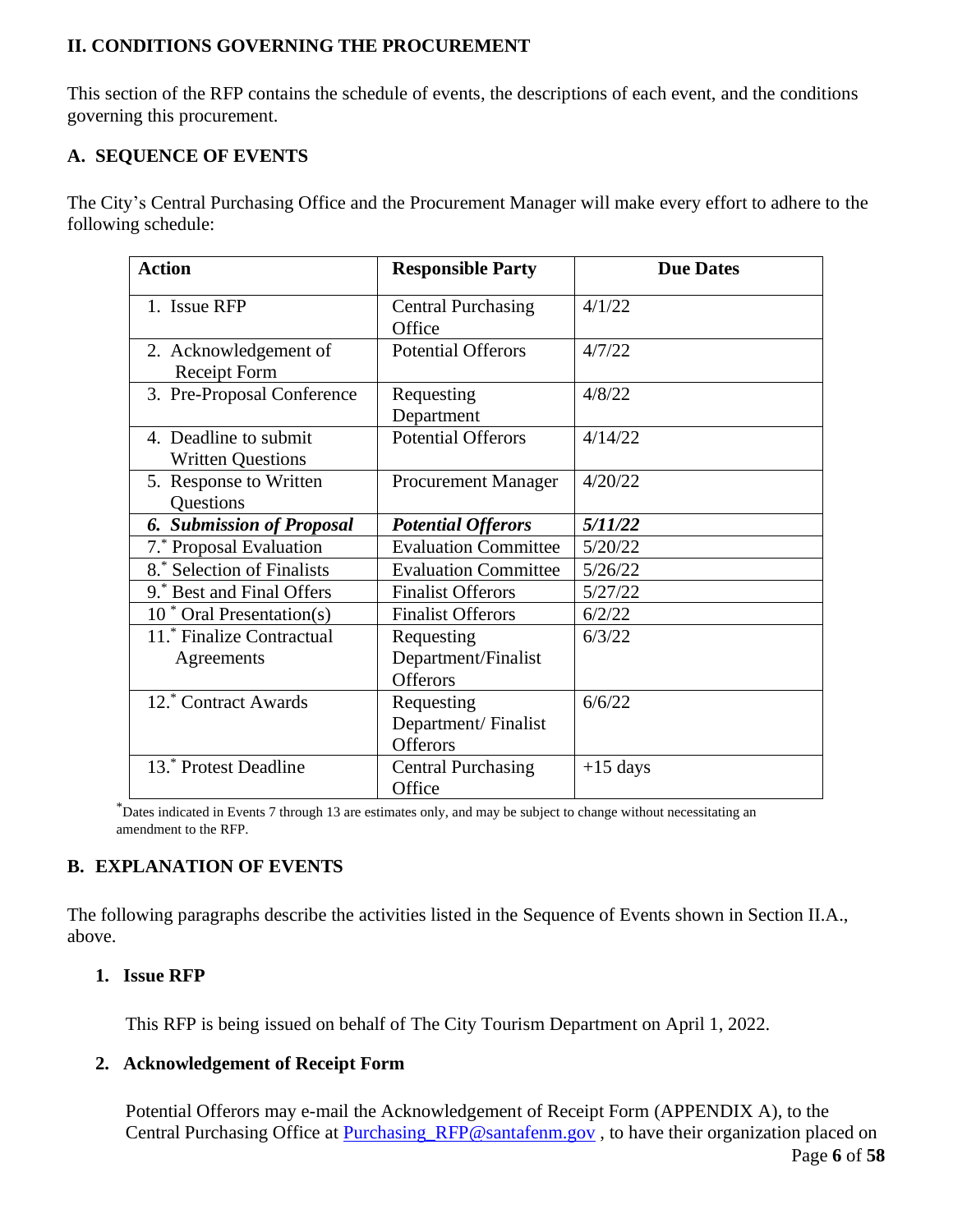the procurement Distribution List. The form must be returned to the Central Purchasing Office by 3:00 pm MST/ MDT on April 7, 2022.

The procurement distribution list will be used for the distribution of written responses to questions, and/or any amendments to the RFP. Failure to return the Acknowledgement of Receipt Form does not prohibit potential Offerors from submitting a response to this RFP. However, by not returning the Acknowledgement of Receipt Form, the potential Offeror's representative shall not be included on the distribution list, and will be solely responsible for obtaining from the Procurement Library (Section I.G.) responses to written questions and any amendments to the RFP.

#### <span id="page-10-0"></span>**3. Pre-Proposal Conference**

A pre-proposal conference will be held as indicated in Section II.A, Sequence of Events, beginning at 10:00 AM MST/MDT via Zoom:

Join Zoom Meeting https://us05web.zoom.us/j/86269326421?pwd=UjdTWFlJL2h6KzBsM0trbzR5aGErZz09

Meeting ID: 862 6932 6421 Passcode: LJ4Sf3

**Potential Offeror(s) are encouraged to submit written questions in advance of the conference to the Central Purchasing Office and the Procurement Manager** (see Section I.D). The identity of the organization submitting the question(s) will not be revealed. Additional written questions may be submitted at the conference. All questions answered during the Pre-Proposal Conference will be considered **unofficial** until they are posted in writing. All written questions will be addressed in writing on the date listed in Section II.A, Sequence of Events. A public log will be kept of the names of potential Offeror(s) that attended the pre-proposal conference.

Attendance at the pre-proposal conference is highly recommended, but not a prerequisite for submission of a proposal. Deadline to Submit Written Questions

Potential Offerors may submit written questions to the Central Purchasing Office and the Procurement Manager as to the intent or clarity of this RFP as indicated in Section II.A, Sequence of Events. All written questions must be addressed to the Central Purchasing Office and the Procurement Manager as declared in Section I.D. Questions shall be clearly labeled and shall cite the Section(s) in the RFP or other document which form the basis of the question.

#### <span id="page-10-1"></span>**4. Response to Written Questions**

Written responses to the written questions will be provided via e-mail, on or before the date indicated in Section II.A, Sequence of Events, to all potential Offerors who timely submitted an Acknowledgement of Receipt Form (Section II.B.2 and APPENDIX A).

An electronic version of the Questions and Answers will be posted to: [https://www.santafenm.gov/bids\\_rfps](https://www.santafenm.gov/bids_rfps)

#### <span id="page-10-2"></span>**5. Submission of Proposal**

At this time, only **electronic** proposal submission is allowed. **Do not** submit hard copies until further notice.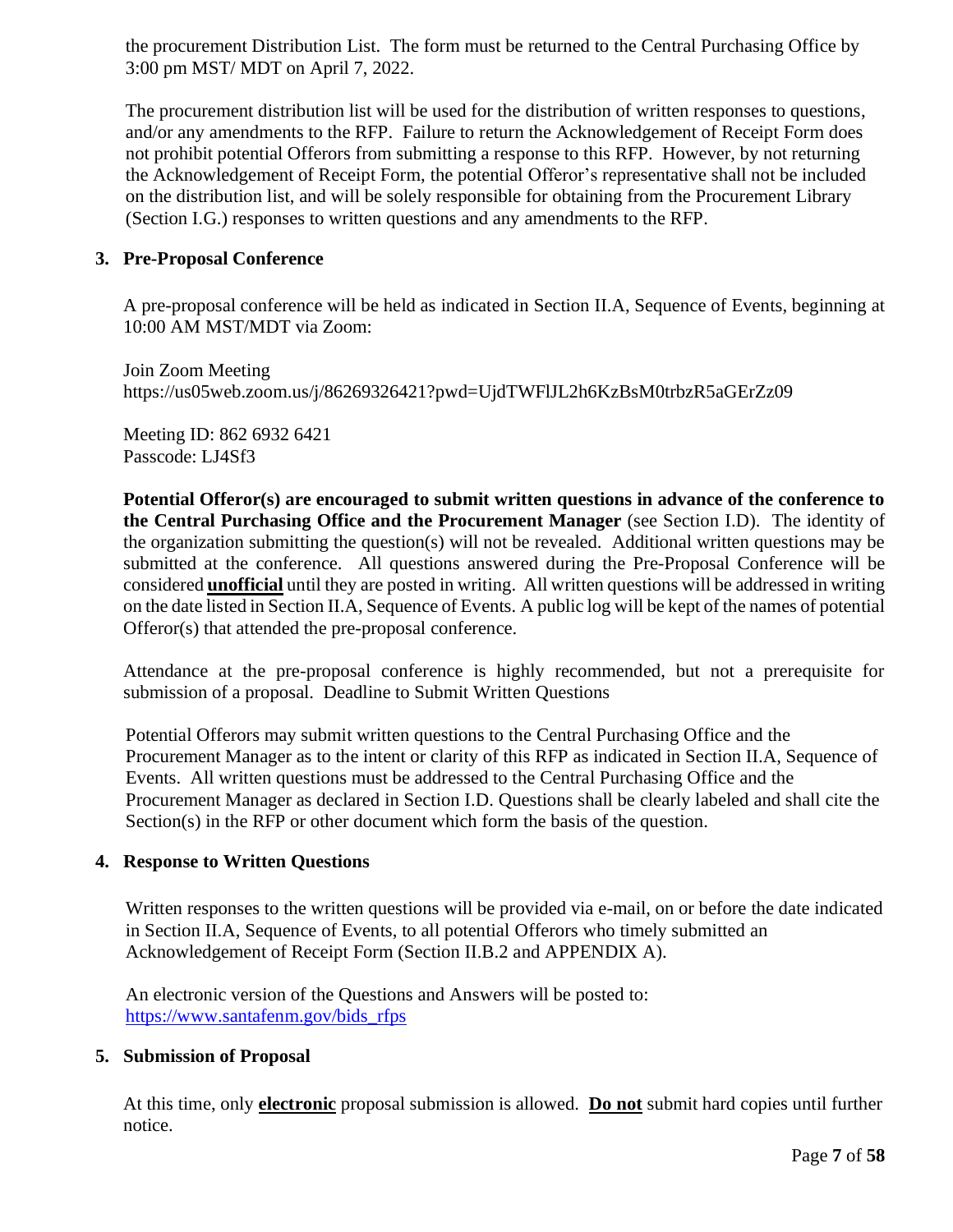ALL OFFEROR PROPOSALS MUST BE RECEIVED FOR REVIEW AND EVALUATION BY THE CENTRAL PURCHASING OFFICE VIA EMAIL AT [Purchasing\\_RFP@santafenm.gov](mailto:Purchasing_RFP@santafenm.gov) NO LATER THAN **3:00 PM** MST/MDT ON May 11, 2022. **PROPOSALS RECEIVED AFTER THIS DEADLINE WILL NOT BE ACCEPTED.** The date and time of receipt will be recorded on each proposal.

## *Proposals must be submitted electronically through email until further notice. Refer to Section III.B.1 for instructions.* Proposals submitted by facsimile will not be accepted.

A log will be kept of the names of all Offeror organizations that submitted proposals. Pursuant to §13-1-116, NMSA 1978, the contents of proposals shall not be disclosed to competing potential Offerors during the negotiation process. The negotiation process is deemed to be in effect until the contract is awarded pursuant to this Request for Proposals. Awarded in this context means the final required City of Santa Fe signatures on the contract(s) resulting from the procurement has been obtained.

#### <span id="page-11-0"></span>**6. Proposal Evaluation**

An Evaluation Committee will perform the evaluation of proposals. This process will take place as indicated in Section II.A, Sequence of Events, depending upon the number of proposals received. During this time, the Central Purchasing Office or/and the Procurement Manager may initiate discussions with Offerors who submit responsive or potentially responsive proposals for the purpose of clarifying aspects of the proposals. However, proposals may be accepted and evaluated without such discussion. Discussions SHALL NOT be initiated by the Offerors.

#### <span id="page-11-1"></span>**7. Selection of Finalists**

The Evaluation Committee will select and the Procurement Manager will notify the finalist Offerors as per schedule Section II.A, Sequence of Events or as soon as possible thereafter. A schedule for Oral Presentation, if any, will be determined at this time.

# <span id="page-11-2"></span>**8. Best and Final Offers**

Finalist Offerors may be asked to submit revisions to their proposals for the purpose of obtaining best and final offers by as per schedule Section II. A., Sequence of Events or as soon as possible. Best and final offers may also be clarified and amended at finalist Offeror's oral presentation.

#### <span id="page-11-3"></span>**9. Oral Presentations**

Finalist Offerors, as selected per Section II.B.8 above, may be required to conduct an oral presentation at the Santa Fe Community Convention Center (Room TBD) to be determined as per schedule Section II.A., Sequence of Events, or as soon as possible thereafter. If oral presentations are held, Finalist Offerors may be required to make their presentations through electronic means (GoToMeeting, Zoom, etc). The Department will provide Finalist Offerors with applicable details. Whether or not Oral Presentations will be held is at the discretion of the Evaluation Committee and Central Purchasing Office.

# <span id="page-11-4"></span>**10. Finalize Contractual Agreements**

After approval of the Evaluation Committee Report, any contractual agreement(s) resulting from this RFP will be finalized with the most advantageous Offeror(s), taking into consideration the evaluation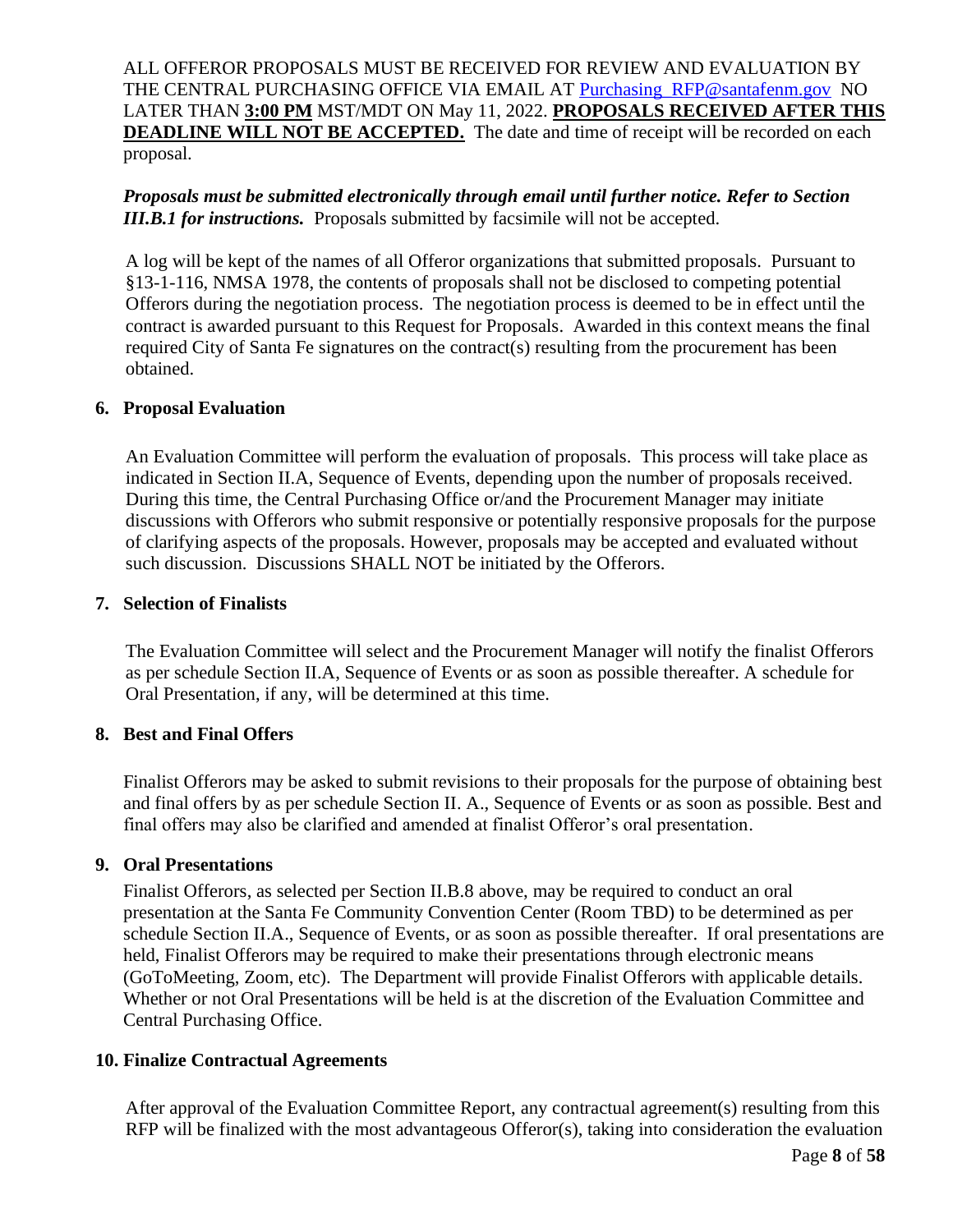factors set forth in this RFP, as per Section II.A., Sequence of Events, or as soon as possible thereafter. The most advantageous proposal may or may not have received the most points. In the event mutually agreeable terms cannot be reached with the apparent most advantageous Offeror in the timeframe specified, the City of Santa Fe reserves the right to finalize a contractual agreement with the next most advantageous Offeror(s) without undertaking a new procurement process.

## <span id="page-12-0"></span>**11. Contract Awards**

Upon receipt of the signed contractual agreement, the Department will award as per Section II.A., Sequence of Events, or as soon as possible thereafter. The award is subject to appropriate Department and Governing Body approval.

# <span id="page-12-1"></span>**12. Protest Deadline**

Any protest by an Offeror must be timely submitted and in conformance with §13-1-172, NMSA 1978 and applicable procurement regulations. As a Protest Manager has been named in this Request for Proposals, pursuant to §13-1-172, NMSA 1978 and Procurement Manual Section Y, ONLY protests delivered directly to the Protest Manager in writing and in a timely fashion will be considered to have been submitted properly and in accordance with statute, rule and this Request for Proposals. The 15-calendar day protest period shall begin on the day following the notice of award of contract(s) and will end at 5:00 pm MST/MDT on the  $15<sup>th</sup>$  day. Protests must be written and must include the name and address of the protestor and the request for proposal number. It must also contain a statement of the grounds for protest including appropriate supporting exhibits and it must specify the ruling requested from the party listed below. The protest must be delivered to:

Fran Dunaway Chief Procurement Officer City of Santa Fe [fadunaway@santafenm.gov](mailto:fadunaway@santafenm.gov)

# **PROTESTS RECEIVED AFTER THE DEADLINE WILL NOT BE ACCEPTED.**

# <span id="page-12-3"></span><span id="page-12-2"></span>**C. GENERAL REQUIREMENTS**

#### **1. Acceptance of Conditions Governing the Procurement**

Potential Offerors must indicate their acceptance of these Conditions Governing the Procurement, Section II.C, by completing and signing the Letter of Transmittal form, pursuant to the requirements in Section II.C.30, located in APPENDIX D.

#### <span id="page-12-4"></span>**2. Incurring Cost**

Any cost incurred by the potential Offeror in preparation, transmittal, and/or presentation of any proposal or material submitted in response to this RFP shall be borne solely by the Offeror. Any cost incurred by the Offeror for set up and demonstration of the proposed equipment and/or system shall be borne solely by the Offeror.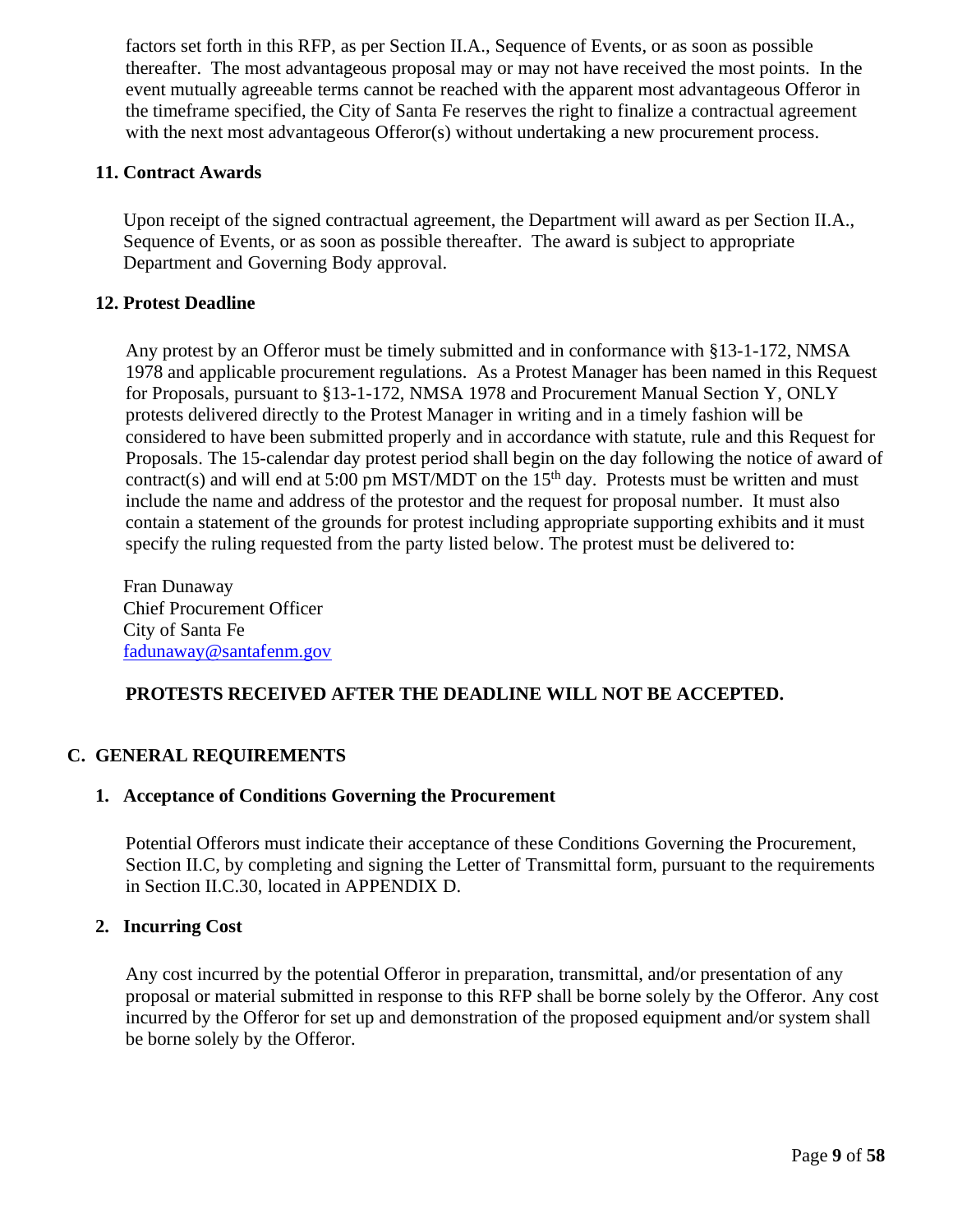## <span id="page-13-0"></span>**3. Prime Contractor Responsibility**

Any contractual agreement that may result from this RFP shall specify that the prime contractor is solely responsible for fulfillment of all requirements of the contractual agreement with the Department which may derive from this RFP. The Department entering into a contractual agreement with a vendor will make payments to only the prime contractor.

#### <span id="page-13-1"></span>**4. Subcontractors/Consent**

The use of subcontractors is allowed. The prime contractor shall be wholly responsible for the entire performance of the contractual agreement whether or not subcontractors are used. Additionally, the prime contractor must receive approval, in writing, from The Department awarding any resultant contract, before any subcontractor is used during the term of this agreement.

#### <span id="page-13-2"></span>**5. Amended Proposals**

An Offeror may submit an amended proposal before the deadline for receipt of proposals. Such amended proposals must be complete replacements for a previously submitted proposal and must be clearly identified as such in the transmittal letter. **The Department or the Central Purchasing Office personnel will not merge, collate, or assemble proposal materials.**

#### <span id="page-13-3"></span>**6. Offeror's Rights to Withdraw Proposal**

Offerors will be allowed to withdraw their proposals at any time prior to the deadline for receipt of proposals. The Offeror must submit a written withdrawal request addressed to the Central Purchasing Office and the Procurement Manager and signed by the Offeror's duly authorized representative.

The approval or denial of withdrawal requests received after the deadline for receipt of the proposals is governed by the applicable procurement regulations.

#### <span id="page-13-4"></span>**7. Proposal Offer Firm**

Responses to this RFP, including proposal prices for services, will be considered firm for onehundred eighty (180) days after the due date for receipt of proposals or ninety (90) days after the due date for the receipt of a best and final offer, if the Offeror is invited or required to submit one.

#### <span id="page-13-5"></span>**8. Disclosure of Proposal Contents**

The contents of all submitted proposals will be kept confidential until the final award has been completed by The City. At that time, all proposals and documents pertaining to the proposals will be available for public inspection, *except* for proprietary or confidential material as follows:

# a. *Proprietary and Confidential information is restricted to*:

- 1. confidential financial information concerning the Offeror's organization; and
- 2. information that qualifies as a trade secret in accordance with the Uniform Trade Secrets Act, §§57-3A-1 through 57-3A-7.
- b. An additional but separate redacted version of Offeror's proposal, as outlined and identified in Sections III.B.1.a.i and III.B.2.a.i, shall be submitted containing the blacked-out proprietary or confidential information, in order to facilitate eventual public inspection of the nonconfidential version of Offeror's proposal.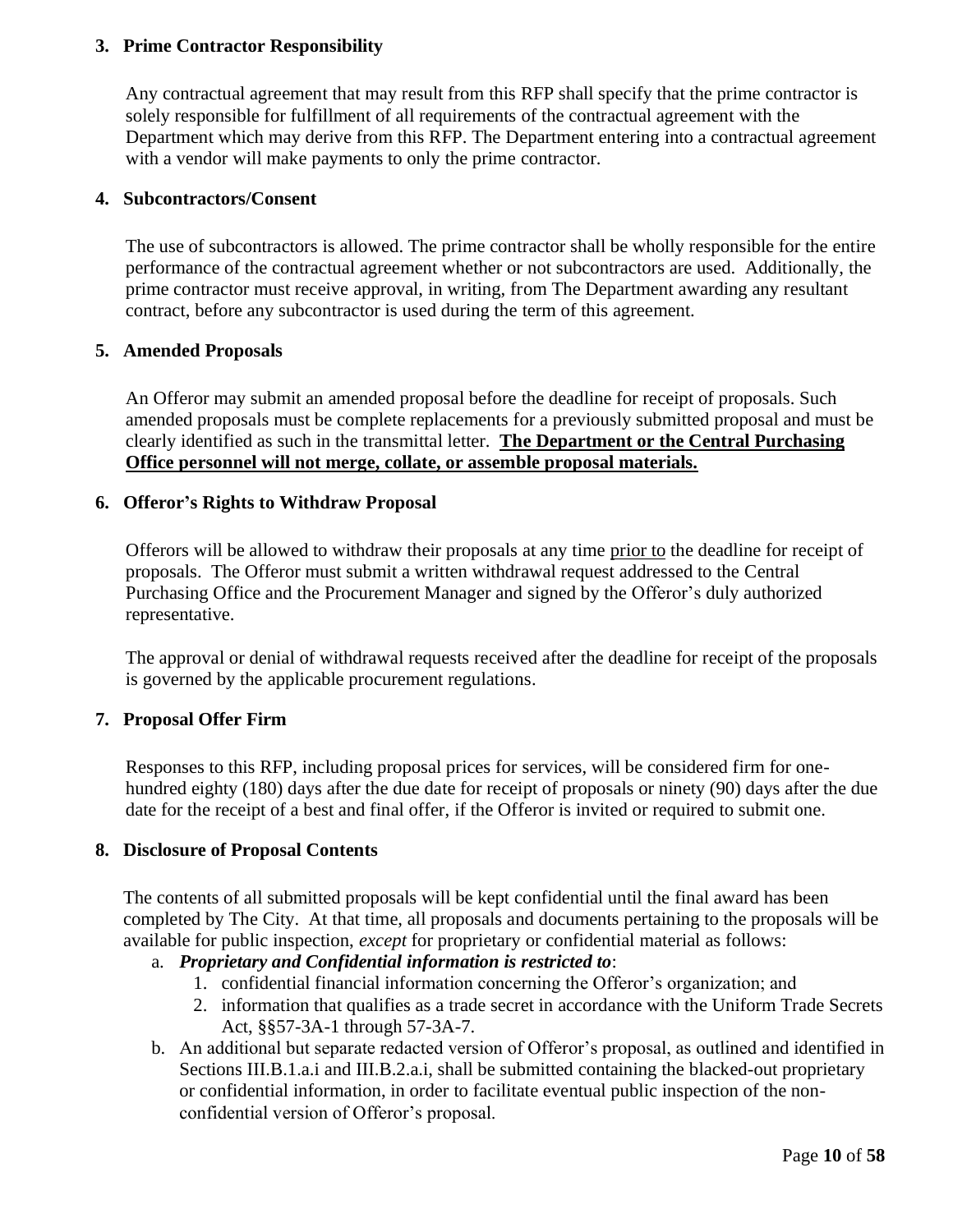**IMPORTANT**: The price of products offered or the cost of services proposed **SHALL NOT** be designated as proprietary or confidential information.

If a request is received for disclosure of proprietary or confidential materials, the City Attorney and the Chief Procurement Officer shall examine the request and make a written determination that specifies which portions of the proposal should be disclosed. Unless the Offeror takes legal action to prevent the disclosure, the proposal will be so disclosed. The proposal shall be open to public inspection subject to any continuing prohibition on the disclosure of proprietary or confidential information.

#### <span id="page-14-0"></span>**9. No Obligation**

This RFP in no manner obligates The City or any of its Departments to the use of any Offeror's services until a valid written contract is awarded and approved by appropriate authorities.

#### <span id="page-14-1"></span>**10. Termination**

This RFP may be canceled at any time and any and all proposals may be rejected in whole or in part when the Department determines such action to be in the best interest of the City of Santa Fe.

#### <span id="page-14-2"></span>**11. Sufficient Appropriation**

Any contract awarded as a result of this RFP process may be terminated if sufficient appropriations or authorizations do not exist. Such terminations will be affected by sending written notice to the contractor. The Department's decision as to whether sufficient appropriations and authorizations are available will be accepted by the contractor as final.

#### <span id="page-14-3"></span>**12. Legal Review**

The Department requires that all Offerors agree to be bound by the General Requirements contained in this RFP. Any Offeror's concerns must be promptly submitted in writing to the attention of the Central Purchasing Office and the Procurement Manager.

#### <span id="page-14-4"></span>**13. Governing Law**

This RFP and any agreement with an Offeror which may result from this procurement shall be governed by the laws of the State of New Mexico.

#### <span id="page-14-5"></span>**14. Basis for Proposal**

Only information supplied in writing by the Central Purchasing Office and the Procurement Manager or contained in this RFP shall be used as the basis for the preparation of Offeror proposals.

#### <span id="page-14-6"></span>**15. Contract Terms and Conditions**

The contract between the Department and a contractor will follow the format specified by The City and contain the terms and conditions set forth in the Draft Contract Appendix I. However, the contracting Department reserves the right to negotiate provisions in addition to those contained in this RFP Draft Contract with any Offeror. The contents of this RFP, as revised and/or supplemented,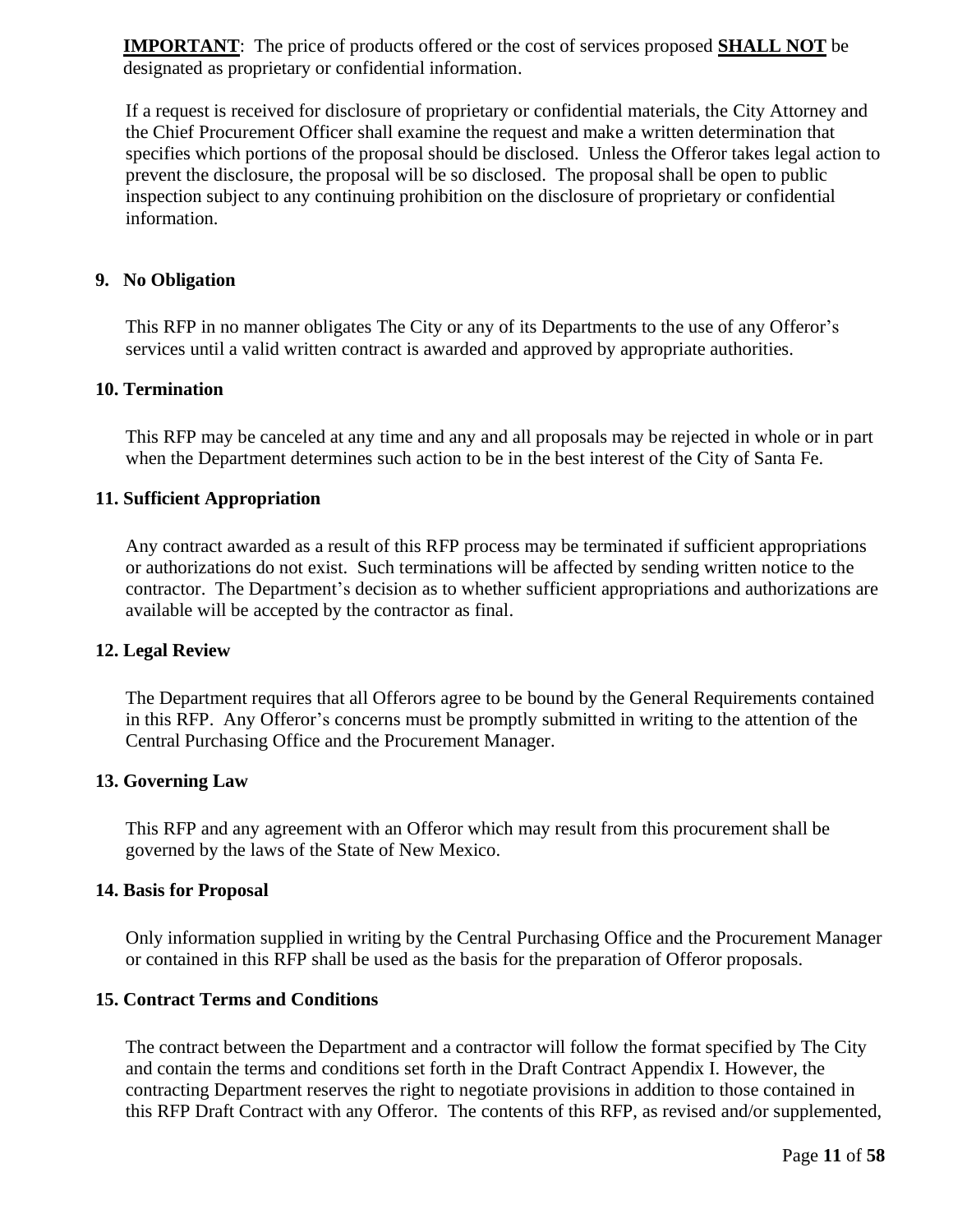and the successful Offeror's proposal will be incorporated into and become part of any resultant contract.

The City discourages exceptions from the contract terms and conditions as set forth in the RFP Draft Contract. Such exceptions may cause a proposal to be rejected as nonresponsive when, in the sole judgment of The City (and its evaluation team), the proposal appears to be conditioned on the exception, or correction of what is deemed to be a deficiency, or an unacceptable exception is proposed which would require a substantial proposal rewrite to correct.

Should an Offeror object to any of the terms and conditions as set forth in the RFP Draft Contract (APPENDIX I) strongly enough to propose alternate terms and conditions in spite of the above, the Offeror must propose **specific** alternative language. The City may or may not accept the alternative language. General references to the Offeror's terms and conditions or attempts at complete substitutions of the Draft Contract are not acceptable to The City and will result in disqualification of the Offeror's proposal.

Offerors must provide a brief discussion of the purpose and impact, if any, of each proposed change followed by the specific proposed alternate wording.

If an Offeror fails to propose any alternate terms and conditions during the procurement process (the RFP process prior to selection as successful Offeror), no proposed alternate terms and conditions will be considered later during the negotiation process. Failure to propose alternate terms and conditions during the procurement process (the RFP process prior to selection as successful Offeror) is an **explicit agreement** by the Offeror that the contractual terms and conditions contained herein are **accepted** by the Offeror.

#### <span id="page-15-0"></span>**16. Offeror's Terms and Conditions**

Offerors must submit with the proposal a complete set of any additional terms and conditions they expect to have included in a contract negotiated with The City. See Section II.C.15 for requirements.

#### <span id="page-15-1"></span>**17. Contract Deviations**

Any additional terms and conditions, which may be the subject of negotiation (such terms and conditions having been proposed during the procurement process, that is, the RFP process prior to selection as successful Offeror), will be discussed only between The City and the Offeror selected and shall not be deemed an opportunity to amend the Offeror's proposal.

#### <span id="page-15-2"></span>**18. Offeror Qualifications**

The Evaluation Committee may make such investigations as necessary to determine the ability of the potential Offeror to adhere to the requirements specified within this RFP. The Evaluation Committee will reject the proposal of any potential Offeror who is not a Responsible Offeror or fails to submit a Responsive Offer as defined in §13-1-83 and §13-1-85, NMSA 1978.

#### <span id="page-15-3"></span>**19. Right to Waive Minor Irregularities**

The Evaluation Committee, upon approval from the Chief Procurement Officer, reserves the right to waive minor irregularities, as defined in Section I.F.23. The Evaluation Committee also reserves the right to waive mandatory requirements, provided that **all** of the otherwise responsive proposals failed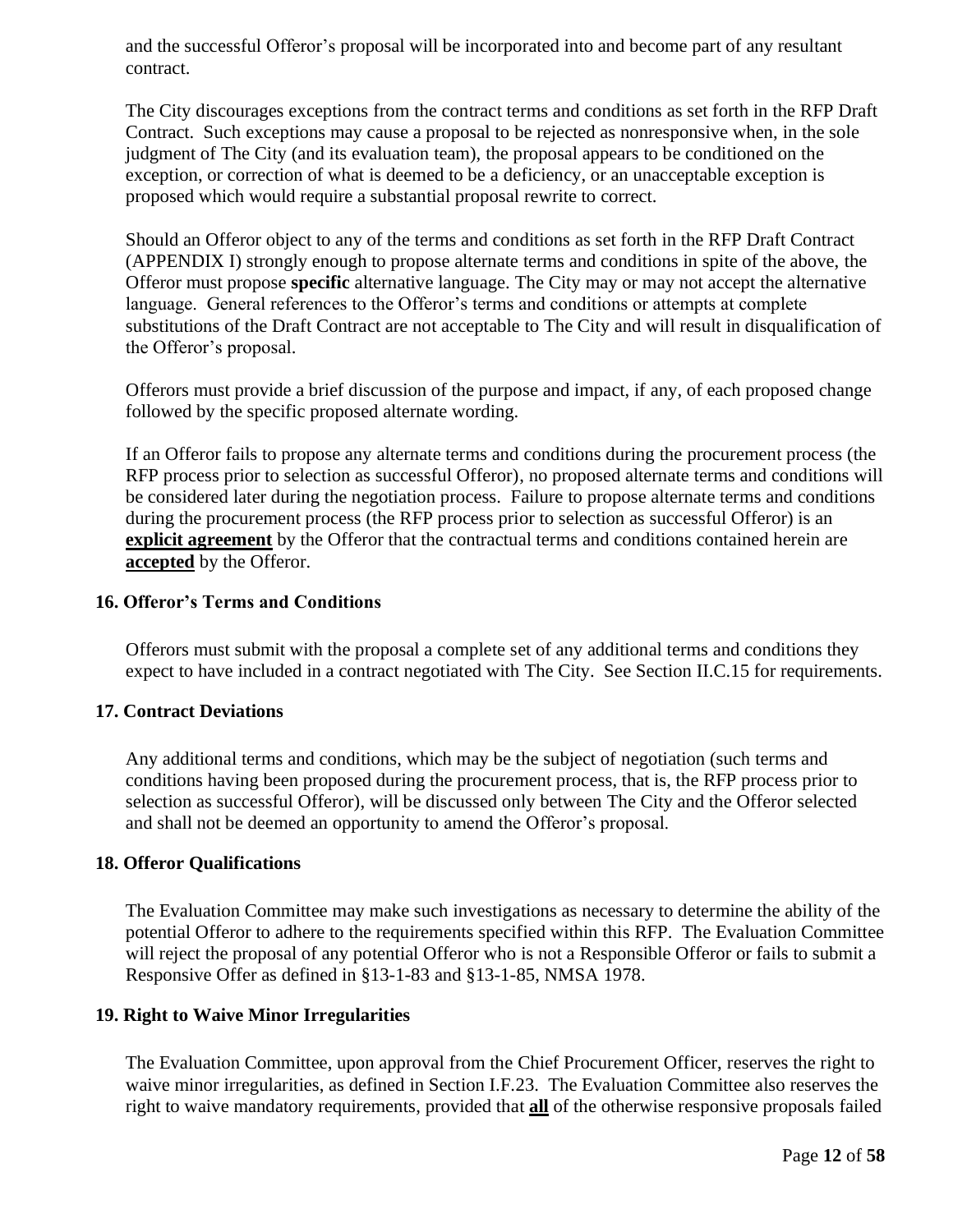to meet the same mandatory requirements and the failure to do so does not otherwise materially affect the procurement. This right is at the sole discretion of the Evaluation Committee.

#### <span id="page-16-0"></span>**20. Change in Contractor Representatives**

The City reserves the right to require a change in contractor representatives if the assigned representative(s) is (are) not, in the opinion of The City, adequately meeting the needs of The City.

#### <span id="page-16-1"></span>**21. Notice of Penalties**

The Procurement Code, §§13-1-28 through 13-1-199, NMSA 1978, imposes civil, and misdemeanor and felony criminal penalties for its violation. In addition, the New Mexico criminal statutes impose felony penalties for bribes, gratuities and kickbacks.

#### <span id="page-16-2"></span>**22. Department Rights**

The Department in agreement with the Evaluation Committee reserves the right to accept all or a portion of a potential Offeror's proposal.

#### <span id="page-16-3"></span>**23. Right to Publish**

Throughout the duration of this procurement process and contract term, Offerors and contractors must secure from The City written approval prior to the release of any information that pertains to the potential work or activities covered by this procurement and/or City contracts deriving from this procurement. Failure to adhere to this requirement may result in disqualification of the Offeror's proposal or removal from the contract.

#### <span id="page-16-4"></span>**24. Ownership of Proposals**

All documents submitted in response to the RFP shall become property of The City. If the RFP is cancelled, all responses received shall be destroyed by the Central Purchasing Office unless the Offeror either picks up, or arranges for pick-up, the materials within three (3) business days of notification of the cancellation. Offeror is responsible for all costs involved in return mailing/shipping of proposals.

#### <span id="page-16-5"></span>**25. Confidentiality**

Any confidential information provided to, or developed by, the contractor in the performance of the contract resulting from this RFP shall be kept confidential and shall not be made available to any individual or organization by the contractor without the prior written approval of The City.

The Contractor(s) agrees to protect the confidentiality of all confidential information and not to publish or disclose such information to any third party without The City's written permission.

#### <span id="page-16-6"></span>**26. Electronic mail address required**

A large part of the communication regarding this procurement will be conducted by electronic mail (e-mail). Offeror must have a valid e-mail address to receive this correspondence. (See also Section II.B.4, Response to Written Questions).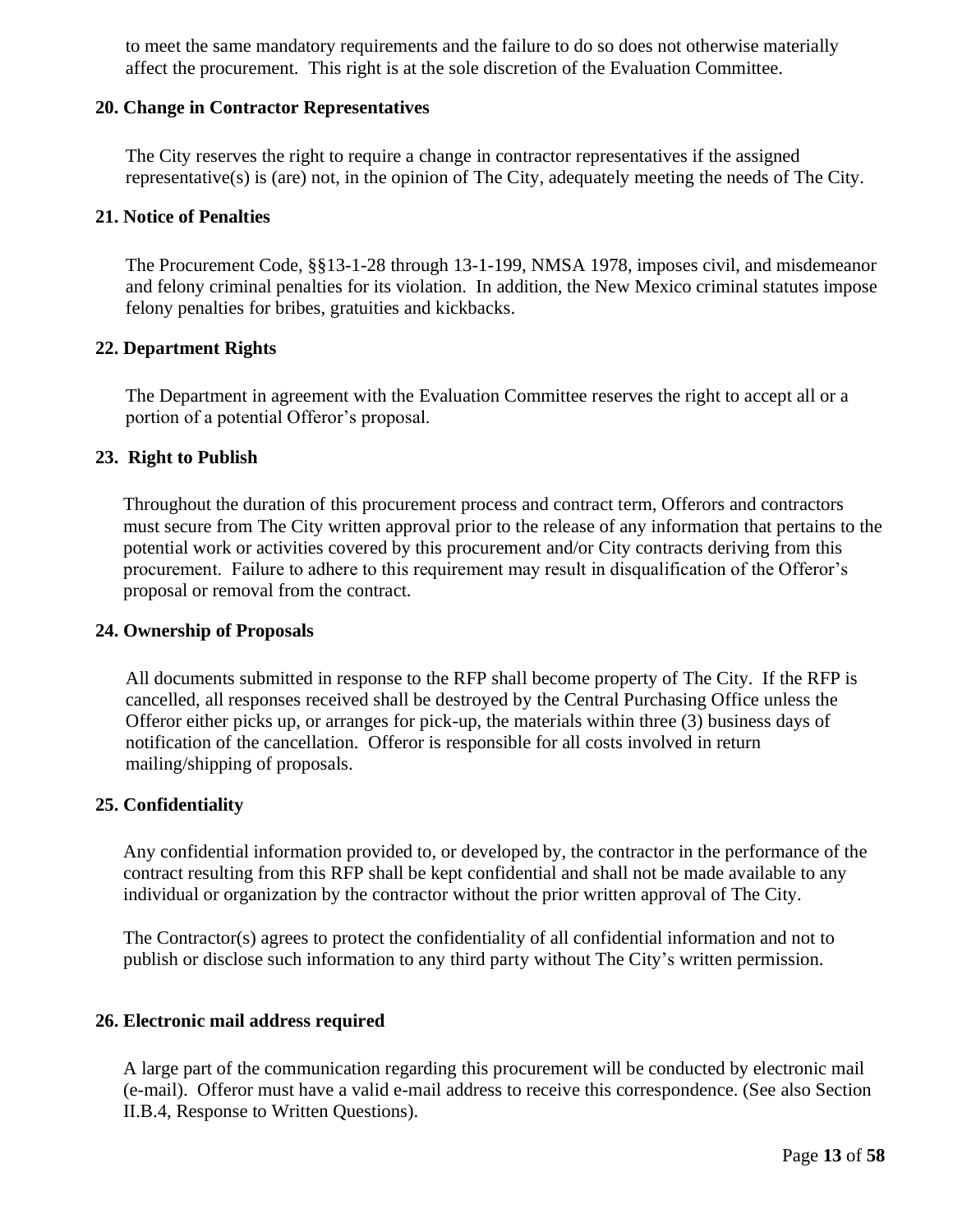# <span id="page-17-0"></span>**27. Use of Electronic Versions of this RFP**

This RFP is being made available by electronic means. In the event of conflict between a version of the RFP in the Offeror's possession and the version maintained by the Central Purchasing Office, the Offeror acknowledges that the version maintained by the Central Purchasing Office shall govern. Please refer to: [https://www.santafenm.gov/bids\\_rfps](https://www.santafenm.gov/bids_rfps)

#### <span id="page-17-1"></span>**28. Campaign Contribution Disclosure Form**

Offeror must complete, sign, and return the Campaign Contribution Disclosure Form, APPENDIX B, as a part of their proposal. This requirement applies regardless whether a covered contribution was made or not made for the positions of Governor and Lieutenant Governor, City Officials or other identified official. **Failure to complete and return the signed, unaltered form will result in Offeror's disqualification.**

#### <span id="page-17-2"></span>**29. Letter of Transmittal**

Offeror's proposal must be accompanied by an **unaltered** Letter of Transmittal Form (APPENDIX D), which must be **completed** and **signed** by the individual authorized to contractually obligate the company, identified in #2 below. **DO NOT LEAVE ANY OF THE ITEMS ON THE FORM BLANK** (N/A, None, Does not apply, etc. are acceptable responses).

The Letter of Transmittal MUST:

- 1. Identify the submitting business entity (its Name, Mailing Address and Phone Number);
- 2. Identify the Name, Title, Telephone, and E-mail address of the person authorized by the Offeror's organization to (A) contractually obligate the business entity providing the Offer, (B) negotiate a contract on behalf of the organization; and/or (C) provide clarifications or answer questions regarding the Offeror's proposal content *(A response to B and/or C is only required if the responses differs from the individual identified in A)*;
- 3. Identify sub-contractors, if any, anticipated to be utilized in the performance of any resultant contract award;
- 4. Describe any relationship with any other entity (such as City, County, State Agency, reseller, etc., that is not a sub-contractor identified in #3), if any, which will be used in the performance of this awarded contract; and
- 5. Be signed and dated by the person identified in #2 above; attesting to the veracity of the information provided, and acknowledging (a) the organization's acceptance of the Conditions Governing the Procurement stated in Section II.C.1, (b) the organizations acceptance of the Section V Evaluation Factors, and (c) receipt of any and all amendments to the RFP.

#### **Failure to respond to ALL items as indicated above, will result in Offeror's disqualification.**

#### <span id="page-17-3"></span>**30. Disclosure Regarding Responsibility**

A. Any prospective Contractor and any of its Principals who enter into a contract greater than sixty thousand dollars (\$60,000.00) with any state agency or local public body for professional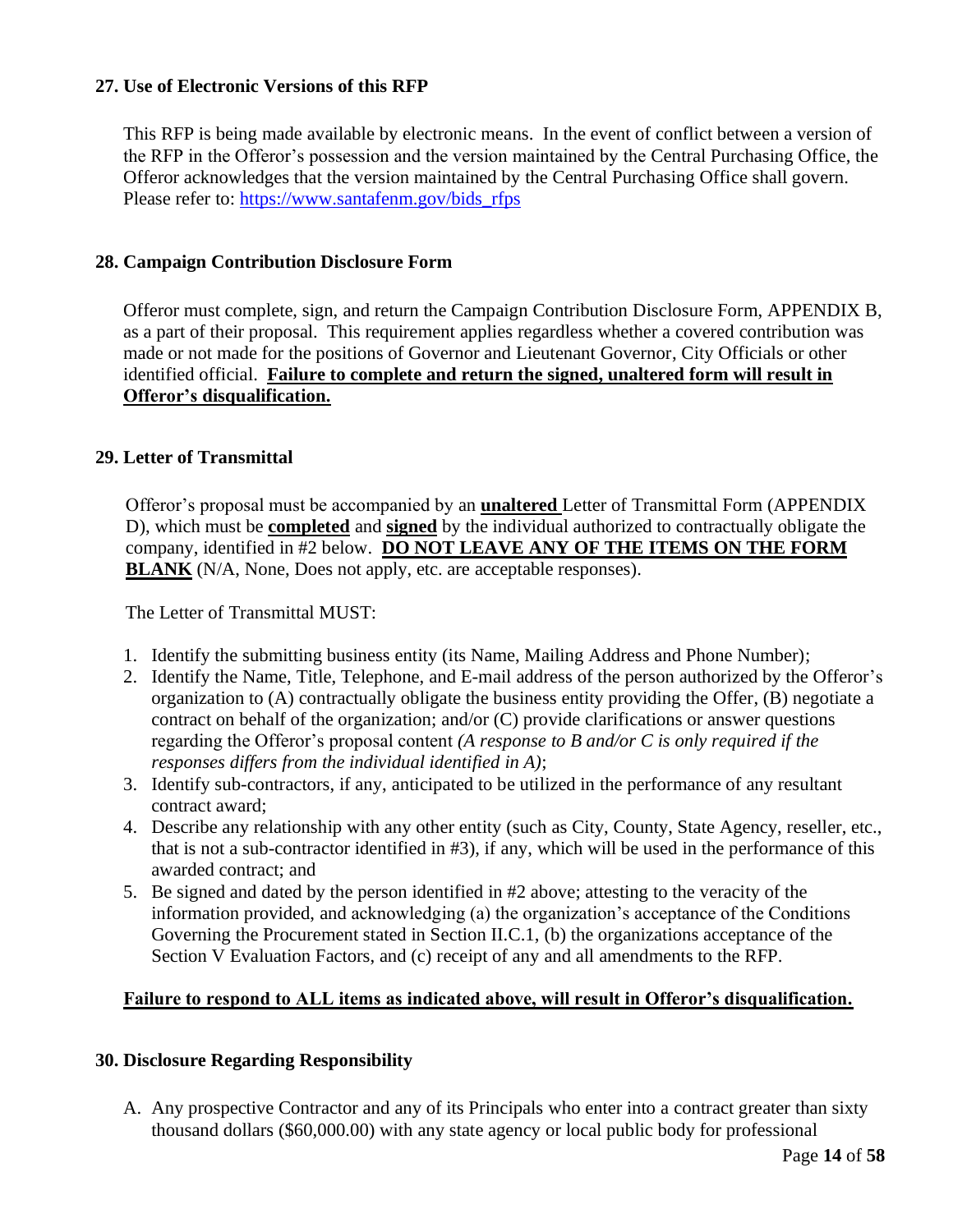services, tangible personal property, services or construction agrees to disclose whether the Contractor, or any principal of the Contractor's company:

- 1. is presently debarred, suspended, proposed for debarment, or declared ineligible for award of contract by any federal entity, state agency or local public body;
- 2. has within a three-year period preceding this offer, been convicted in a criminal matter or had a civil judgment rendered against them for:
	- a. the commission of fraud or a criminal offense in connection with obtaining, attempting to obtain, or performing a public (federal, state or local) contract or subcontract;
	- b. violation of Federal or state antitrust statutes related to the submission of offers; or
	- c. the commission in any federal or state jurisdiction of embezzlement, theft, forgery, bribery, falsification or destruction of records, making false statements, tax evasion, violation of Federal criminal tax law, or receiving stolen property;
- 3. is presently indicted for, or otherwise criminally or civilly charged by any (federal state or local) government entity with the commission of any of the offenses enumerated in paragraph A of this disclosure;
- 4. has, preceding this offer, been notified of any delinquent Federal or state taxes in an amount that exceeds \$3,000.00 of which the liability remains unsatisfied. Taxes are considered delinquent if the following criteria apply.
- a. The tax liability is finally determined. The liability is finally determined if it has been assessed. A liability is not finally determined if there is a pending administrative or judicial challenge. In the case of a judicial challenge of the liability, the liability is not finally determined until all judicial appeal rights have been exhausted.
- b. The taxpayer is delinquent in making payment. A taxpayer is delinquent if the taxpayer has failed to pay the tax liability when full payment was due and required. A taxpayer is not delinquent in cases where enforced collection action is precluded.
- c. Have within a three-year period preceding this offer, had one or more contracts terminated for default by any federal or state agency or local public body.)
- B. Principal, for the purpose of this disclosure, means an officer, director, owner, partner, or a person having primary management or supervisory responsibilities within a business entity or related entities.
- C. The Contractor shall provide immediate written notice to the Chief Procurement Officer or other party to this Agreement if, at any time during the term of this Agreement, the Contractor learns that the Contractor's disclosure was at any time erroneous or became erroneous by reason of changed circumstances.
- D. A disclosure that any of the items in this requirement exist will not necessarily result in termination of this Agreement. However, the disclosure will be considered in the determination of the Contractor's responsibility and ability to perform under this Agreement. Failure of the Contractor to furnish a disclosure or provide additional information as requested will render the Offeror nonresponsive.
- E. Nothing contained in the foregoing shall be construed to require establishment of a system of records in order to render, in good faith, the disclosure required by this document. The knowledge and information of a Contractor is not required to exceed that which is the normally possessed by a prudent person in the ordinary course of business dealings.
- F. The disclosure requirement provided is a material representation of fact upon which reliance was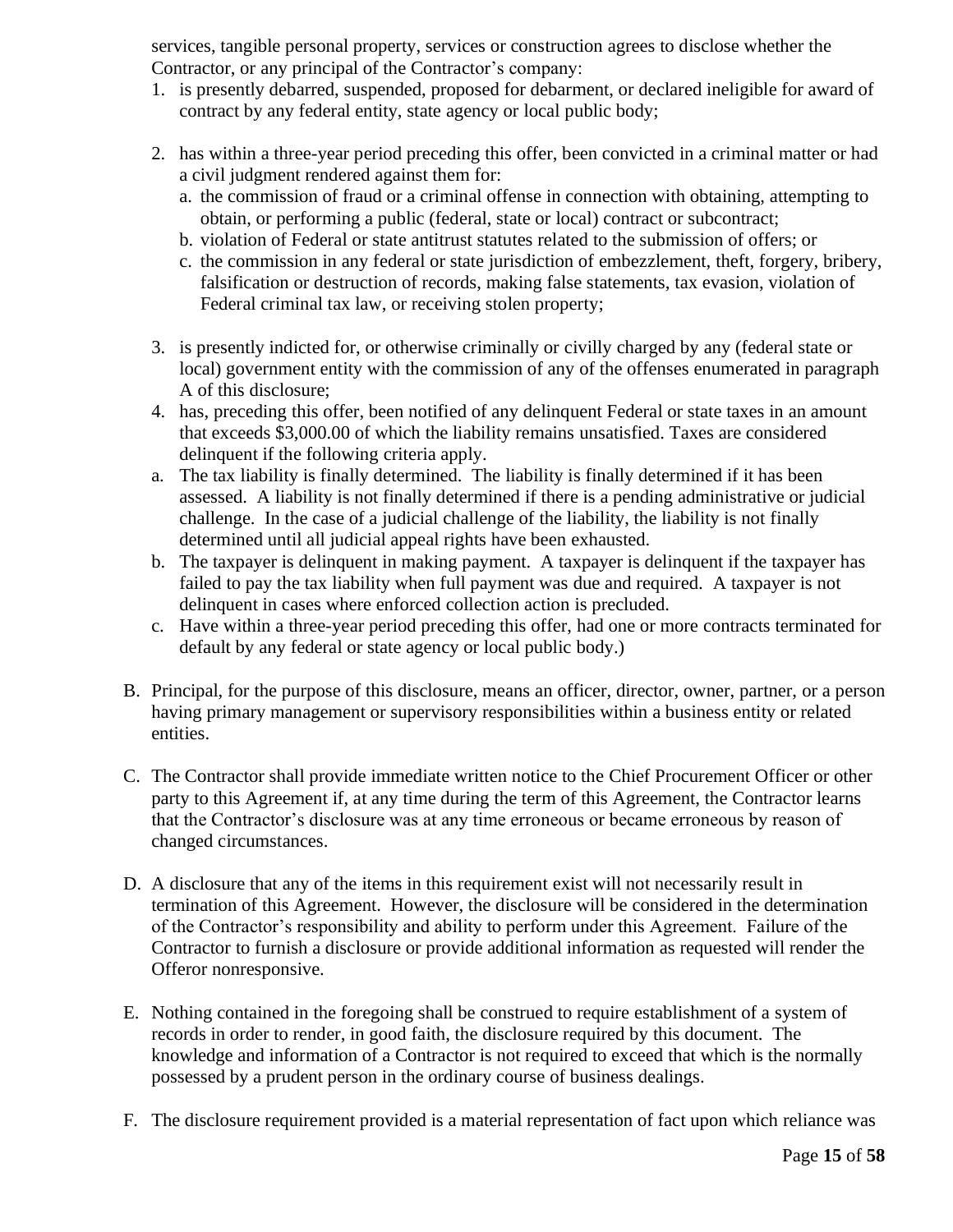placed when making an award and is a continuing material representation of the facts during the term of this Agreement. If during the performance of the contract, the Contractor is indicted for or otherwise criminally or civilly charged by any government entity (federal, state or local) with commission of any offenses named in this document the Contractor must provide immediate written notice to the Chief Procurement Officer or other party to this Agreement. If it is later determined that the Contractor knowingly rendered an erroneous disclosure, in addition to other remedies available to the Government, the Chief Procurement Officer may terminate the involved contract for cause. Still further the Chief Procurement Officer may suspend or debar the Contractor from eligibility for future solicitations until such time as the matter is resolved to the satisfaction of the Chief Procurement Officer

#### <span id="page-19-0"></span>**31. Local Preferences**

The City recognizes the value of revenue derived from local businesses and shall procure goods and/or services locally when possible, pursuant to Ordinance and this Manual, except for purchases using City, state and federal grant funds. Applicable City, state and federal law and regulations govern procurements using City, state or federal funds.

## A. **Local Preference Qualification**

To qualify for a local preference, a vendor must attach a state of New Mexico Taxation and Revenue Department-issued, Resident Business certification of eligibility to its bid or proposal, showing that the business is located within the Santa Fe municipal limits. If an offer is received without a copy of the appropriate State of New Mexico Taxation and Revenue Department issued Business Registration Certificate, the preference will not be applied. A valid resident business certificate is issued by the Taxation and Revenue Department pursuant to NMSA 1978 §13-1-22.

- 1. The City shall award additional 3% of the total weight of all the factors used in evaluating the proposal to a local resident business. The City shall award an additional 3% of the total weight of all the factors used in evaluating the proposal to a non-local resident business who has hired all local resident business subcontractors.
- 2. When the City makes a purchase using a formal request for proposal process and the contract is awarded based on a point-based system, the City shall award additional point's equivalent to 3% of the total possible points to a local resident business. The City shall award an additional 3% of the total possible points to a business who has hired all local resident business subcontractors.

The maximum available local preference shall be 6%.

# B. **Solicitations above One Million Dollars (\$1,000,000)**

- 1. The City shall deem a bid or proposal submitted by a resident business to be 6% lower than the bid actually submitted, if and only if at least 50% of the subcontracted services go to subcontractors who are resident businesses.
- 2. The City shall deem the bid or proposal submitted by a non-local resident business to be 3% lower than the bid actually submitted, if and only at least 50% of the subcontracted services go to subcontractors who are resident businesses.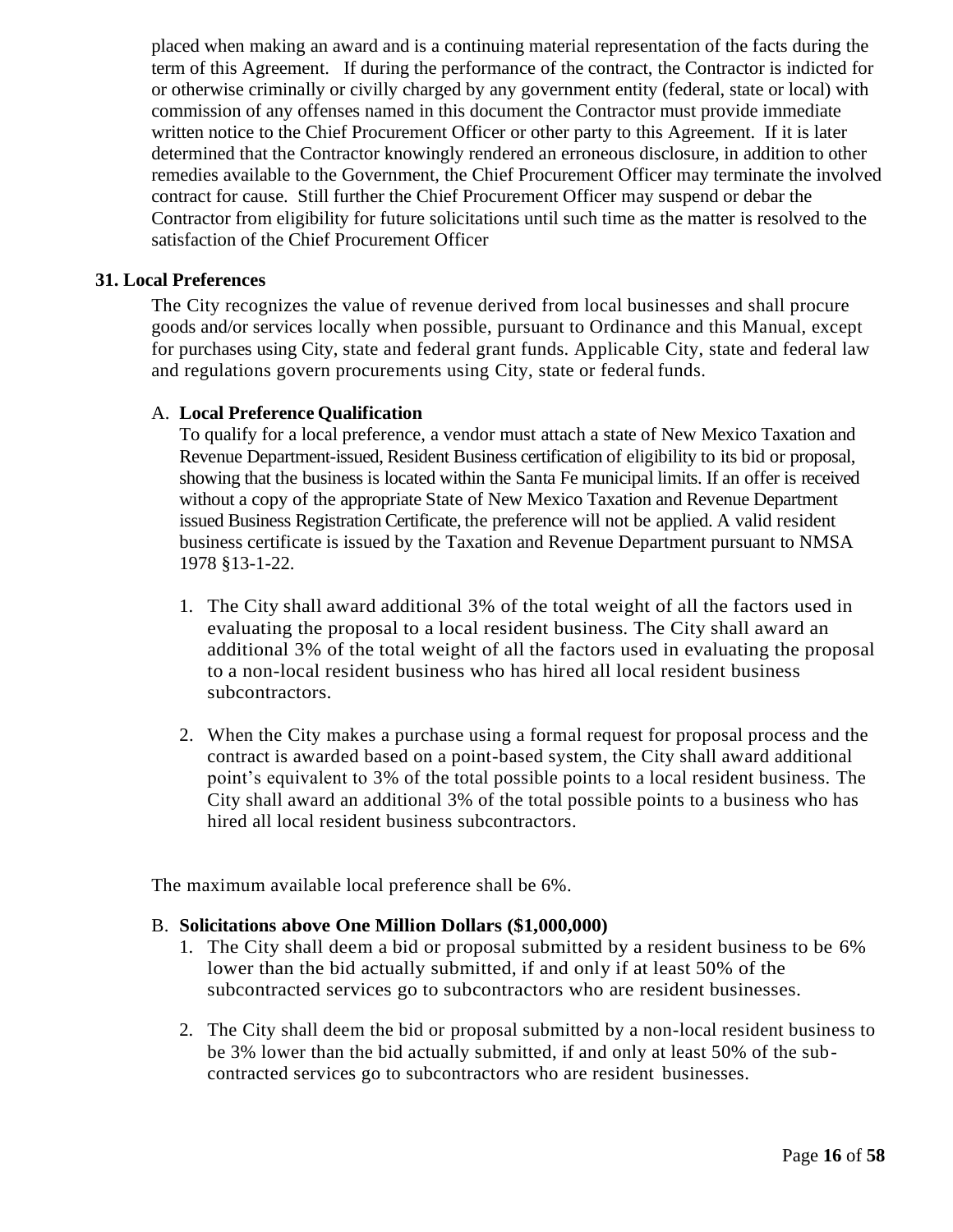**The Local Preferences shall not apply when the expenditures for this RFP includes federal funds.**

# <span id="page-20-0"></span>**III. RESPONSE FORMAT AND ORGANIZATION**

## <span id="page-20-1"></span>**A. NUMBER OF RESPONSES**

Offerors shall submit only one proposal in response to this RFP.

## <span id="page-20-3"></span><span id="page-20-2"></span>**B. NUMBER OF COPIES**

# **1. ELECTRONIC SUBMISSION ONLY Responses**

**Proposals in response to this RFP must be submitted through City of Santa Fe's Purchasing email ONLY**, the Offeror need only submit one single electronic copy of each portion of its proposal (Technical and Cost) as outlined below. *EXCEPTION: Single electronic files that exceed 50mb may be submitted as multiple uploads, which must be the least number of uploads necessary to fall under the 50mb limit.* Separate the proposals as described below into separate electronic files for submission.

Proposals must be submitted in the manner outlined below. Technical and Cost portions of Offerors proposal **must** be submitted in separate uploads as indicated below in this section, and **must** be prominently identified as "Technical Proposal," or "Cost Proposal," on the front page of each upload

- a) **Technical Proposals –** One (1) ELECTRONIC upload must be organized in accordance with **Section III.C.1. Proposal Format**. All information for the Technical Proposal **must be combined into a single file/document for uploading**. *EXCEPTION: Single electronic files that exceed 50mb may be submitted as multiple uploads, which must be the least number of uploads necessary to fall under the 50mb limit.* The Technical Proposals **SHALL NOT** contain any cost information.
	- i. **Confidential Information**: If Offeror's proposal contains confidential information, as defined in Section I.F.6 and detailed in Section II.C.8, Offeror **must** submit **two (2) separate ELECTRONIC technical files** :
		- One (1) ELECTRONIC version of the requisite proposals identified in Section III.B.1.a above as **unredacted** (def. Section I.F.38) versions for evaluation purposes; and
		- One (1) **redacted** (def. Section I.F.27) ELECTRONIC. for the public file, in order to facilitate eventual public inspection of the non-confidential version of Offeror's proposal. Redacted versions **must** be clearly marked as "REDACTED" or "CONFIDENTIAL" on the first page of the electronic file;
- b) **Cost Proposals –** One (1) ELECTRONIC upload of the proposal containing **ONLY** the Cost Proposal. All information for the cost proposal **must be combined into a single file/document for uploading**. *EXCEPTION: Single electronic files that exceed 50mb may be submitted as multiple uploads, which must be the least number of uploads necessary to fall under the 50mb limit*

**The ELECTRONIC proposal submission must be fully submitted to: [purchasing\\_RFP@santafenm.gov](mailto:purchasing_RFP@santafenm.gov) by the submission deadline in Section II.B.6.**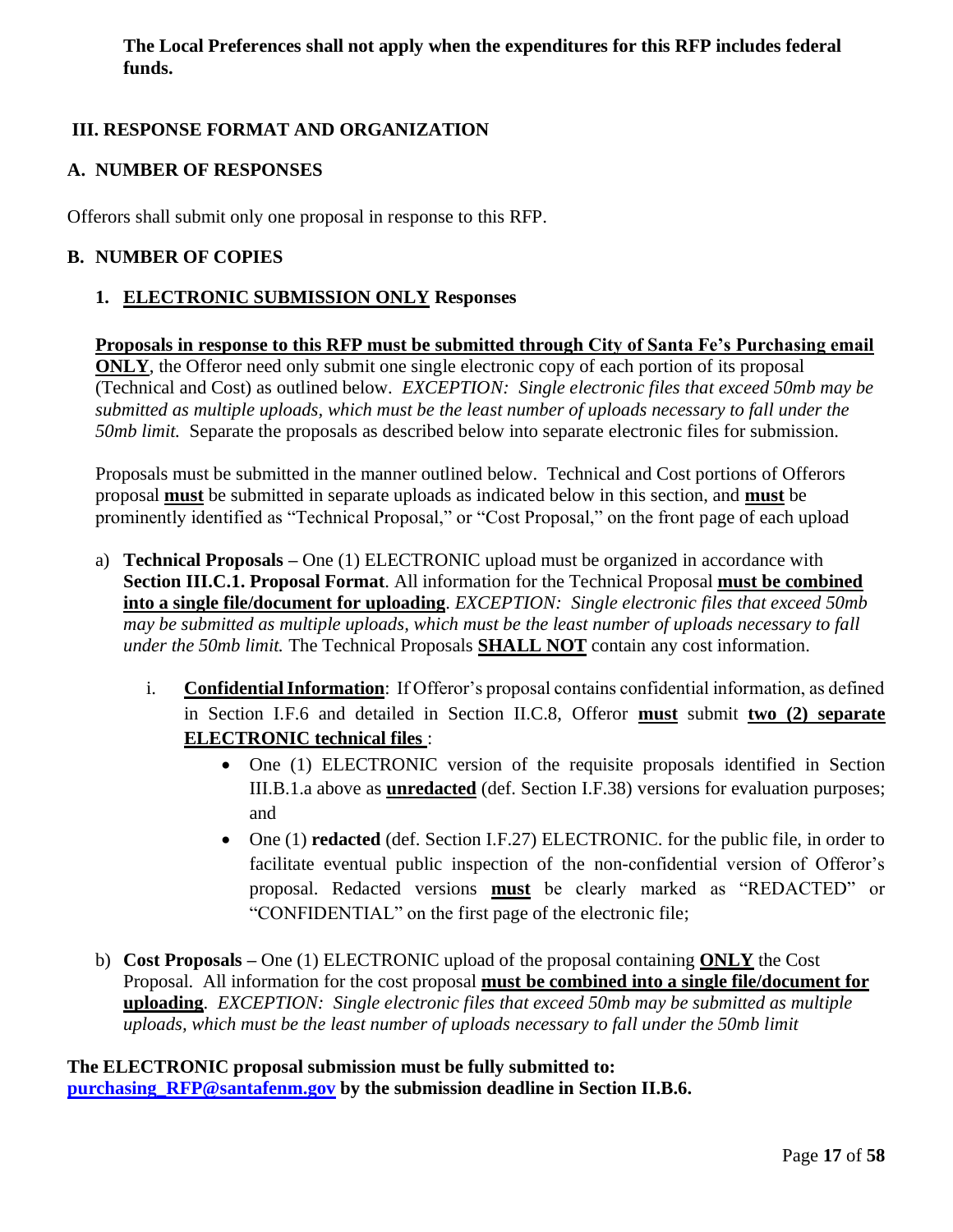Any proposal that does not adhere to the requirements of this Section and **Section III.C.1 Proposal Content and Organization** may be deemed non-responsive and rejected on that basis.

# <span id="page-21-0"></span>**C. PROPOSAL FORMAT**

All proposals must be submitted as follows:

<span id="page-21-1"></span>Organization of files/envelopes for electronic copy proposals:

## **1. Proposal Content and Organization**

Direct reference to pre-prepared or promotional material may be used if referenced and clearly marked. Promotional material must be minimal. The proposal must be organized and indexed in the following format and must contain, at a minimum, all listed items in the sequence indicated.

# **Technical Proposal** – **DO NOT INCLUDE ANY COST INFORMATION IN THE**

# **TECHNICAL PROPOSAL. (Binder 1): All pages must be numbered! (80 pages maximum)**

- A. Table of Contents
- B. Signed Letter of Transmittal
- C. Signed Campaign Contribution Disclosure Form
- D. Proposal Summary (Optional)
- E. Response to Contract Terms and Conditions (from Section II.C.15)
- F. Offeror's Additional Terms and Conditions (from Section II.C.16 )
- G. Response to Specifications **(except Cost information which shall be included ONLY in Cost Proposal/Binder 2)** 
	- 1. Organizational Experience
	- 2. Organizational References
	- 3. Oral Presentation (if applicable)
	- 4. Mandatory Specification
	- 5. Desirable Specification
	- 6. Financial Stability –(Financial information considered confidential, as defined in Section I.E. and detailed in Section II.C.8, should be placed in the **Confidential Information** file, per Section III.B.1.a.i)
	- 7. Local Preferences (if applicable)
- H. Other Supporting Material (if applicable)

#### **Cost Proposal**:

1. Completed Cost Response Form (APPENDIX C)

Within each section of the proposal, Offerors should address the items in the order indicated above. All forms provided in this RFP must be thoroughly completed and included in the appropriate section of the proposal. **Any and all discussion of proposed costs, rates or expenses must occur ONLY in the Cost Proposal.**

A Proposal Summary may be included in Offeror's Technical Proposal, to provide the Evaluation Committee with an overview of the proposal; however, this material will not be used in the evaluation process unless specifically referenced from other portions of the Offeror's proposal. **DO NOT INCLUDE COST INFORMATION IN THE PROPOSAL SUMMARY.**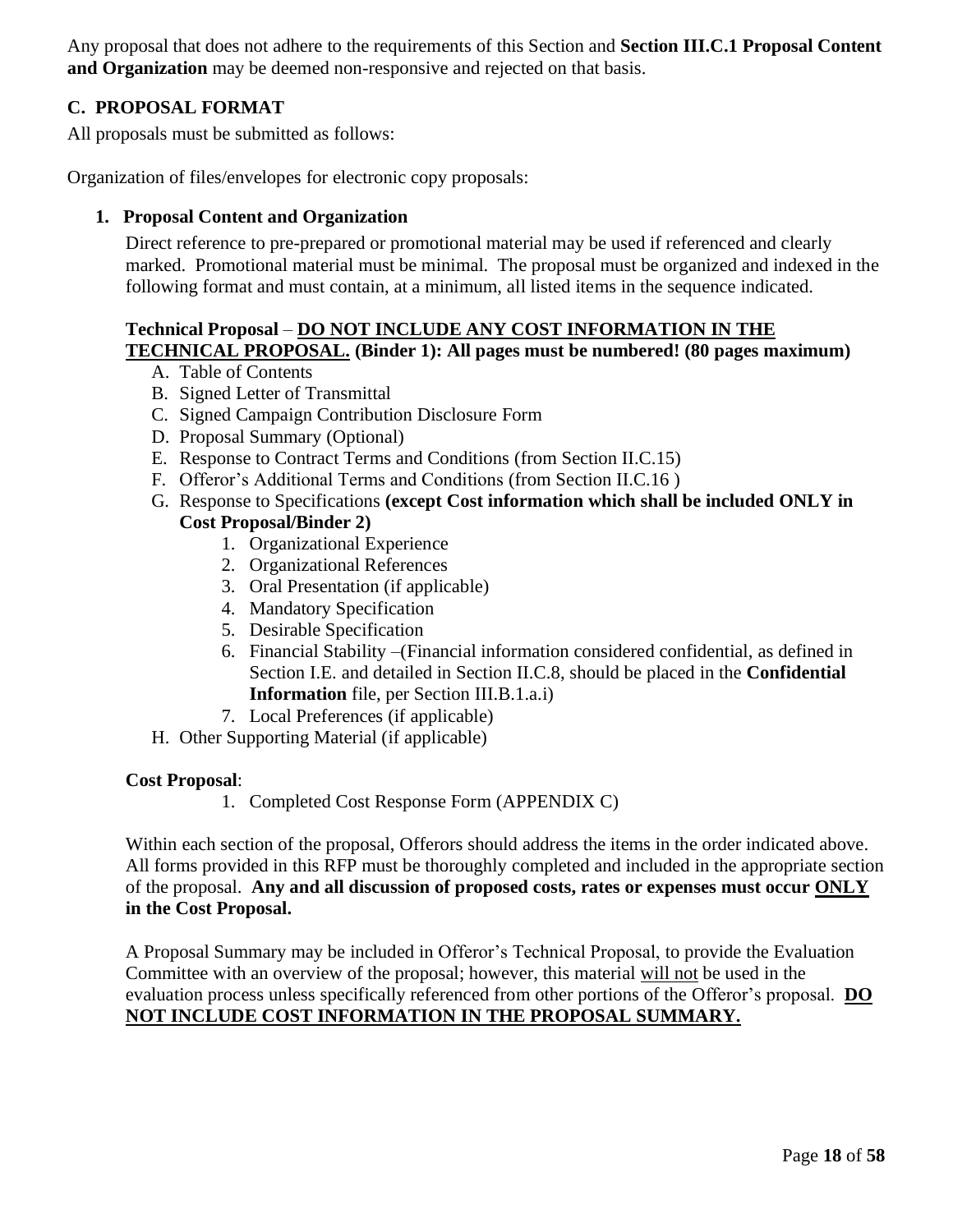# <span id="page-22-0"></span>**IV. SPECIFICATIONS**

Offerors should respond in the form of a thorough narrative to each specification, unless otherwise instructed. The narratives, including required supporting materials will be evaluated and awarded points accordingly.

## <span id="page-22-1"></span>**A. DETAILED SCOPE OF WORK**

Santa Fe is a highly unique destination that provides unforgettable, year-round experiences and attractions. We're a place that knows who we are and who we're for. Santa Fe offers *Seekers* a full sensory adventure that's not only unique to each individual, but also changes with each and every visit. It satisfies the soul and spurs a transformation that comes from self-reflection, introspection, and digging in deeper.

In 2021, Santa Fe was voted the #4 city in Conde Nast Traveler's annual Reader's Choice Awards. Additionally, Santa Fe was recognized as the #2 best city in Travel +Leisure's World's Best Awards.

The goals of TOURISM Santa Fe (TSF), through its public relations efforts, are to build awareness of Santa Fe as a premier travel destination to a diverse demographic and to promote Santa Fe as a "one of a kind" destination—inspiring visitors to come explore and discover why Santa Fe is 'The City Different.'

TOURISM Santa Fe is seeking a high caliber, experienced public relations agency to assist in further defining and meeting the City's tourism promotion goals. In collaboration with TSF, the Contractor shall perform the Scope of Work to continue to build destination brand awareness, create deep connections with the venturesome traveler, and inspire increased visitation to the city of Santa Fe.

#### **1) This Scope of Work shall include the following:**

#### **a) Strategy:**

- **i)** Collaborate with TSF to develop a multi-year National Public Relations strategy that will:
	- **(1)** integrate TSF's public relations with paid and owned media plans;
	- **(2)** organically inspire targeted journalists and influencers;
	- **(3)** forge strong, positive relations with journalists, editors and producers;
	- **(4)** optimize digital branded content and trends with TSF's available creative assets; and
	- **(5)** be updated on an annual basis, or as requested by TSF, to improve key performance metrics and apply the latest media relations trends, key lessons learned, and databased assessments.
- **ii)** Through a storytelling approach, develop compelling key messaging that personifies Santa Fe's brand platform – *cultural courage* – and secure third-party validation of the brand promise.
	- **(1)** Actively and regularly participate in marketing strategy and marketing campaign team sessions with TSF to provide recommendations and glean public relations opportunities, as directed by TSF.
- **iii)** Propose an annual action plan incorporating an editorial pitching calendar and other scheduled media relations tactics, including but not limited to, media missions, familiarization tours, and public relations campaigns.
- **iv)** Incorporate the following strategic principles:
	- **(1)** Embed The City Different's *Brand Beliefs and Traits* into the public relations strategic framework.
	- **(2)** Integrate TSF paid and owned marketing strategies, as well as optimize branded content.
	- **(3)** Propose, develop, utilize and pitch evergreen content to leverage current events and HARO (Help a Reporter Out) for increased earned media, as appropriate.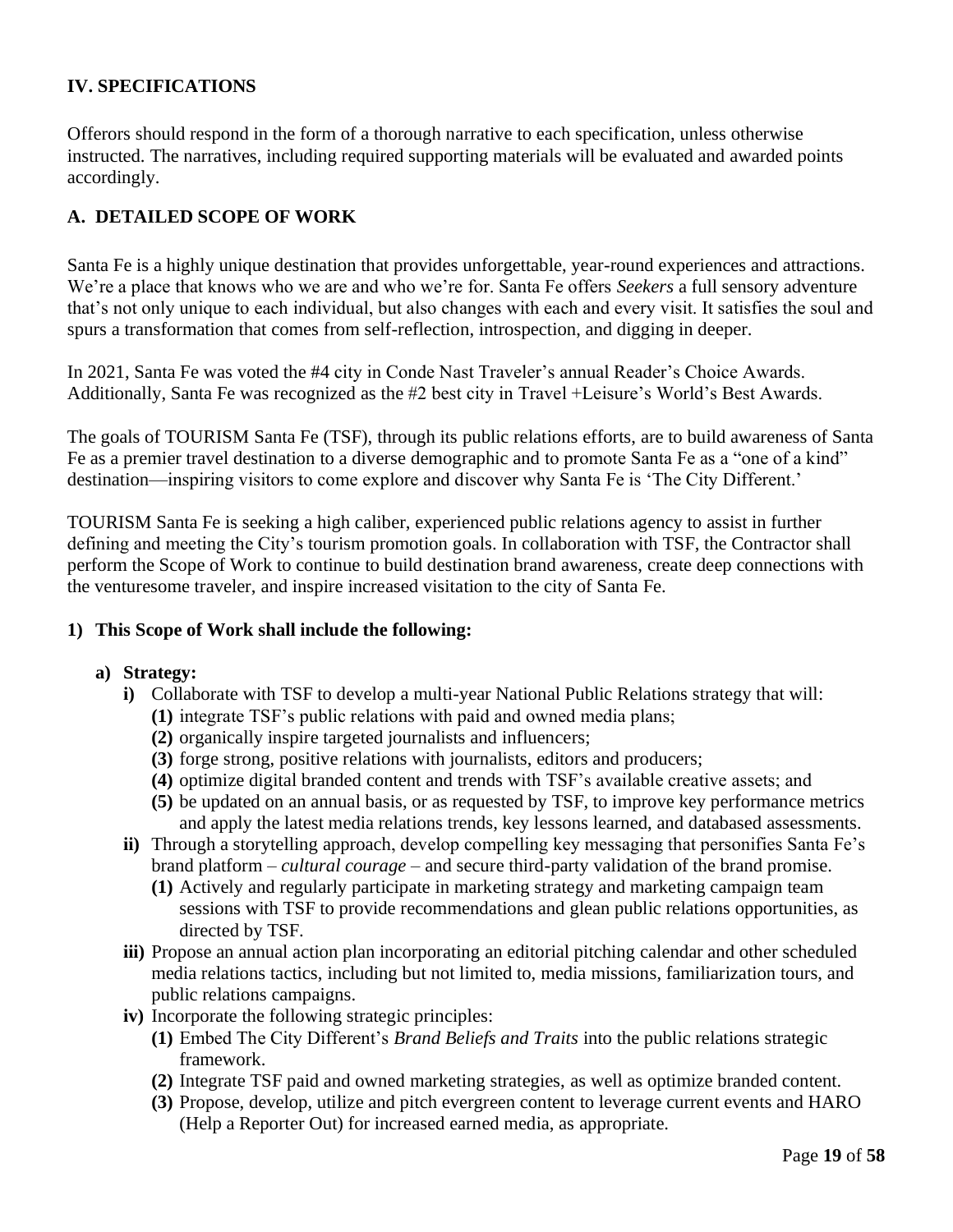- **(4)** While considering TSF's media mix, target audiences, and creative development, assess and prioritize national, regional and interest-based media to realize public relations potential.
- **(5)** Maximize earned media opportunities unique to Santa Fe. Some examples may include:
	- **(a)** Significant tourism product centennials/anniversaries/milestones;
	- **(b)** Native American Art and Culture year-round offerings and seasonal annual events;
	- **(c)** Outdoor recreation offerings and spa/wellness offerings.

## **2) Media Relations:**

- **a)** Draft pitches, press releases and other communication pieces as agreed upon and approved by TSF, incorporating branded content as appropriate.
- **b)** Manage distribution of communication pieces and track media relations activity; improve backlinking and other SEO (Search Engine Optimization) efforts.
- **c)** Make recommendations to showcase top-tier earned media for owned consumer-facing digital platforms.
- **d)** Forge new and steward existing media relations in collaboration with TSF.
- **e)** Coordinate with TSF to communicate with influencers, journalists, editors, and producers to develop relationships and inspire coverage through social media and other digital engagement platforms.
- **f)** Secure quality earned media impressions to strengthen Santa Fe's positioning amongst competitor markets.
- **g)** Execute public relations tactics and collaborate with tourism industry partners as agreed upon with TSF, including but not limited to, media missions, familiarization tours, and public relations campaigns.
- **h)** Coordinate and assist with all individual and group media familiarization tours. This includes:
	- **i)** Developing target media list,
	- **ii)** Recruiting media participants who will deliver coverage in top tier national and regional publications with extraordinarily high circulation,
	- **iii)** Designing invitations,
	- **iv)** Managing responses and communications with participants,
	- **v)** Making flight/transportation arrangements, and
	- **vi)** Preparing a press trip itinerary for participants.
- **i)** Coordinate and schedule media desk side tour appointments in various U.S. cities/media markets for TSF Staff. On occasion agency may be asked to accompany TSF Staff on appointments.
- **j)** In collaboration with TSF, develop a HARO query plan to optimize TSF's utilization of HARO keyword inquiries and support pitching efforts to HARO regularly.

# **3) Reporting:**

- **a)** Propose incremental annual goals and key performance indicators, to include impressions and value, positive sentiment, search engine optimization, share of voice, media quality score, and conversion metrics.
- **b)** Provide ongoing strategic recommendations established from monthly and quarterly metrics and analytics assessment.
- **c)** Track and report all articles developed and assisted by TSF. Deliver a monthly media coverage report that would include the following for each piece of coverage:
	- i) publication name,
	- ii) clip/copy of coverage,
	- iii) publication date,
	- iv) electronic link to coverage (if available), and
	- v) media value and circulation or impressions.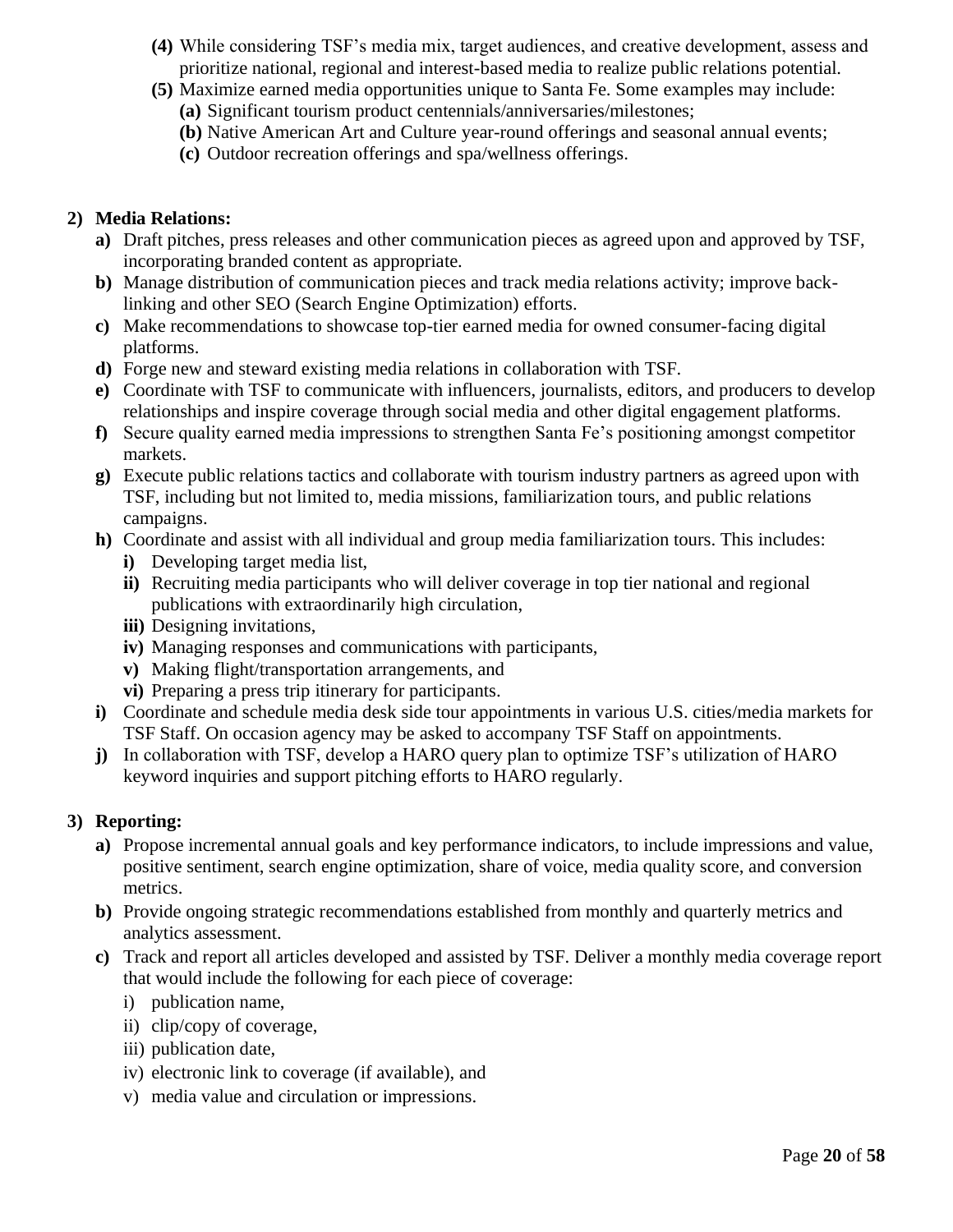- **d)** Provide monthly reports on all media assistance, communications, contacts and results from pitch communications and press releases on behalf of TSF.
- **e)** TSF may request custom reporting as necessary throughout the contract term.

# <span id="page-24-0"></span>**B. TECHNICAL SPECIFICATIONS**

Contractor shall offer a highly skilled team of public relations professionals. The team should include subject matter experts, high caliber writers and account managers with a successful track record of developing and managing a press database, press release distribution, story placement, maintaining journalist relationships and editorial calendar management.

## <span id="page-24-1"></span>**1. Organizational Experience**

#### Offeror **must**:

- a) Provide a detailed description of relevant corporate experience with city or state government and private sector relevant to destination marketing and the tourism sector. The experience of all proposed subcontractors must be described as well. The narrative **must** thoroughly describe how the Offeror has supplied expertise for similar contracts and must include the extent of their experience, expertise and knowledge as a provider of public relations services. All public relations services provided to private sector will also be considered.
- b) Provide a detailed bio of all key personnel Offeror proposes to use in performance of the resulting contract, should Offeror be awarded. Key personnel is identified as anyone from the agency that will be affiliated with the TSF account. Offeror must include key personnel education, work experience, relevant/applicable certifications/licenses, and prior experience working with a minimum of five (5) tourism/destination/hospitality industry related clients.
- c) describe at least two project successes and failures of a DMO Public Relations strategy. Include how each experience improved the Offeror's services.

#### <span id="page-24-2"></span>**2. Organizational References**

Offeror must provide a list of a minimum of three (3) references from similar projects/programs performed for private, city, state or large local government clients within the last three (3) years.

Offeror is required to submit APPENDIX E, Organizational Reference Questionnaire ("Questionnaire"), to the business references it lists. **The business references must submit the Questionnaire directly to the designee identified in APPENDIX E. The business references must not return the completed Questionnaire to the Offeror.** It is the Offeror's responsibility to ensure the completed forms are submitted on or before the date indicated in Section II. A, Sequence of Events, for inclusion in the evaluation process.

Organizational References that are not received or are not complete, may adversely affect the Offeror's score in the evaluation process. Offerors are encouraged to specifically request that their Organizational References provide detailed comments.

Submission for each Organizational Reference shall include:

- a. Client name;
- b. Project description;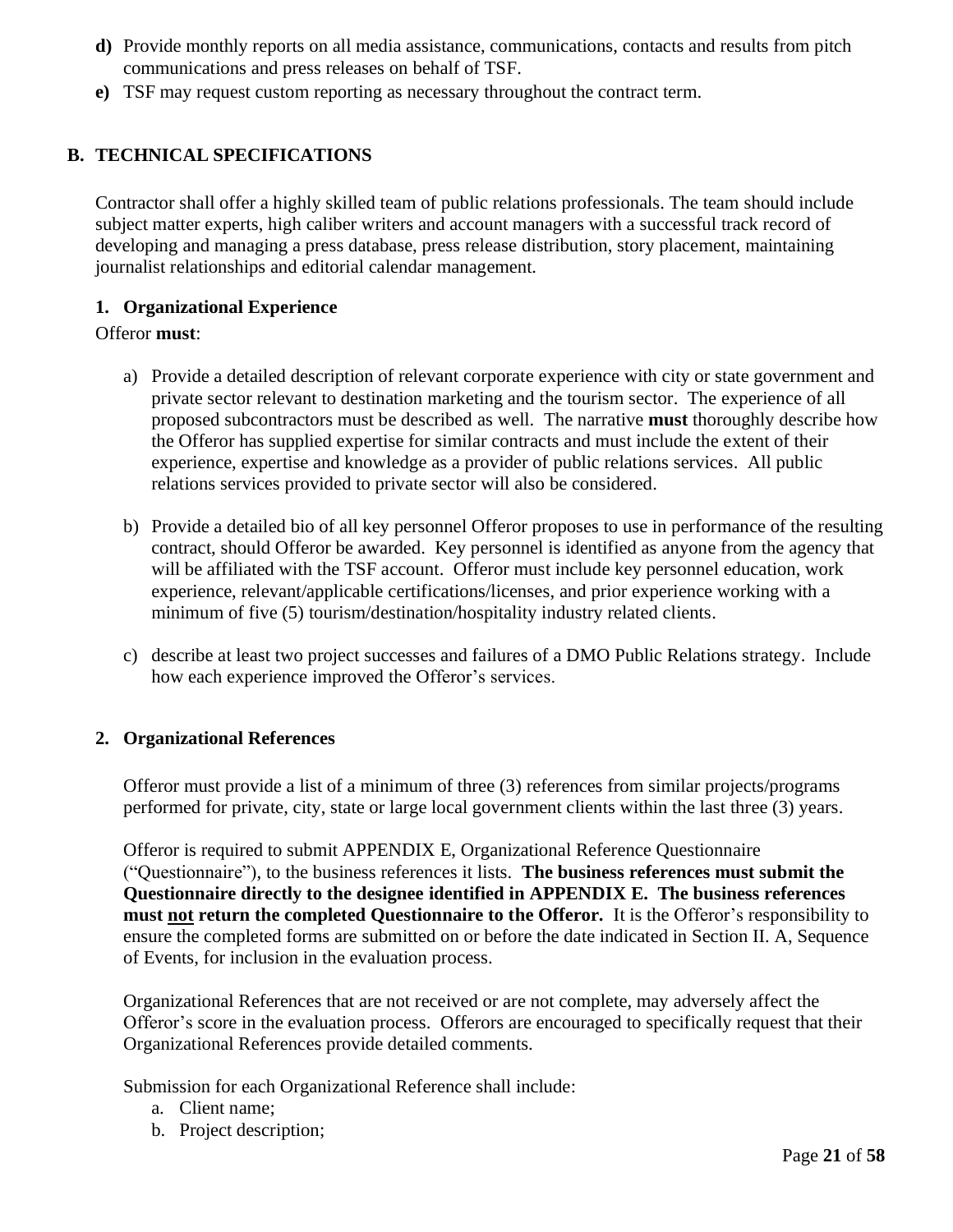- c. Project dates (starting and ending);
- d. Technical environment (i.e., software applications, internet capabilities, data communications, network, hardware);
- e. Staff assigned to reference engagement that will be designated for work per this RFP; and
- f. Client project manager name, telephone number, fax number and e-mail address.

#### <span id="page-25-0"></span>**3. Proposal Samples**

- a. **Competitive Set & Key Messaging**  There are certain cities that seem to have a "one of a kind" feel to them — places that are more than just their geography (i.e., not just a mountain town or a great beach). Provide a competitive analysis for Santa Fe's competitive set of "singular" destinations (Napa Valley, CA; Sedona, AZ; New Orleans, LA; Charleston, SC — Feel free to add others that you feel should be on this list of destinations that are "one of one" not "a dime a dozen"), while identifying potential challenges and opportunities unique to Santa Fe. Based on your competitive analysis, identify and develop several compelling key messages that position Santa Fe as a unique travel destination. Your key messages must align with the *Santa Fe's* brand promise of "cultural courage" — We're a place that knows who we are and who we're for. Santa Fe offers Seekers a full sensory adventure that's not only unique to each individual, but also changes with each and every visit. It satisfies the soul and spurs a transformation that comes from self-reflection, introspection, and digging in deeper.
- b. **Media Pitch & FAM Trip**  Develop a FAM trip based on the competitive set and key messaging you propose in sample 3.a. In this sample, please include an outreach/pitch strategy for travel writers and influencers, an example list of writers/influencers who would serve as an ideal fit for proposed FAM trip, a sample itinerary for the FAM trip that fits the theme of the trip, and an action plan for follow up with participants from the trip.
- c. **Goals & Key Performance Indicators**  Propose incremental, realistic goals to be measured on a monthly, quarterly and annual basis. Please outline the key performance indicators you will reference to evaluate the success of ongoing strategies and describe the methodology for setting and reaching the goals.

#### <span id="page-25-1"></span>**4. Mandatory Specifications**

- a) Maximum page limit for entire Proposal is 80 pages.
- b) Contractor must have experience working with national and regional print, online, and broadcast media outlets in addition to experience working with Destination Management Organizations (DMO) and/or hospitality organizations.
- c) Contractor shall have a minimum of five (5) years of experience in providing tourism related public relations services including:
	- i. writing media outreach communications,
	- ii. managing press contacts,
	- iii. media coverage monitoring,
	- iv. editorial calendar pitch planning and management services.
- d) Contractor shall have prior experience working with a minimum of five (5) tourism/destination/hospitality industry related clients.
- e) Contractor shall show measure of successful press relationships and earned media coverage success.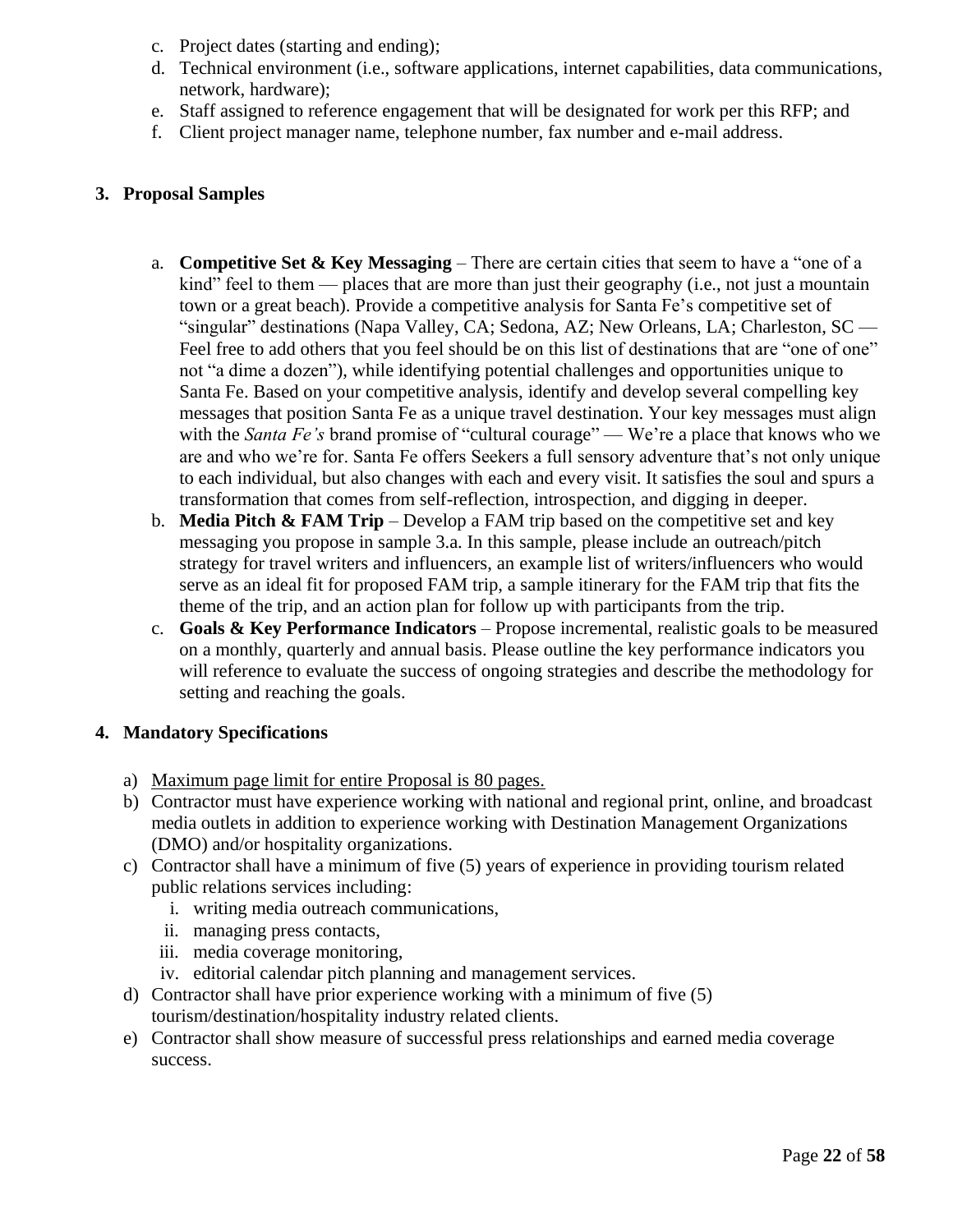# <span id="page-26-0"></span>**5. Desirable Specification**

# a) **Client Relations:**

i. TSF wants to be an important client to the contractor and requires a depth of staff and experience to handle future growth in public relations efforts. The contractor should identify where TSF would rank on its client list.

# b) **Agency Experience:**

i. Contractor must have strong b2b and b2c experience, particularly with governmental entities and/or DMOs. Agency experience of increasing visitor travel is very important as is experience working with clients reporting to complex stakeholder groups such as city staff, elected officials and community and business leaders. Experience in leveraging/maximizing resources is also desired.

## c) **Agency Capabilities:**

- i. Throughout the course of the proposal review process, the TSF review committee expects to meet the key individuals that will be assigned to the account. The account director should be an experienced leader, proactive, detail-oriented, be committed to TSF objectives and needs to have the ability to *make things happen* at the agency.
- ii. The agency team should understand DMO public relations and share with the client the excitement and passion for the growth of our world-renowned city. Strong project management and budget skills as well as proactive thinking and planning are a must. It is also important that the team be able to work in a collaborative way and be committed to a long-term partnership with TSF, creative partners, and community tourism related businesses.
- iii. TSF requires that the Contractor functions as a committed, deeply immersed member of the TSF marketing team. The Contractor shall be capable of providing high level counsel on a range of issues from defining the overall Santa Fe brand, developing comprehensive messaging to prospective visitors and specific programs designed to meet the needs of individual Santa Fe stakeholder groups such as City government, the hospitality community, the arts community and various other important constituents. The agency is required to participate in TSF creative meetings (conference calls) on a bi-weekly and quarterly basis.
- iv. Contractor must have a track record of innovative and strategically grounded public relations work. TSF is particularly interested in seeing how a high-level brand strategy translates into messages communicated to a wide variety of publications and media outlets. The agency must demonstrate its strength in writing, particularly in taking a complex destination which has a significant amount of existing iconic imagery and turning it into a simple, easily understood communications vehicle. Contractor must submit a minimum of three (3) samples of previous media coverage and define agency's role in securing each story placement.
- v. Public Relations is an important element of TSF's marketing plan and communications mix. Of particular interest are Contractor examples of innovative and effective PR strategies for both developing visitor awareness and inspiring first time or return visits to our city.
- vi. Contractor must submit personnel details, cost proposed for annual contract and detail any additional charges or expenses. Submission should indicate agency team structure, including key personnel that will be assigned to this account, as well as their bios.
- vii. Contractor must correspond in a timely manner via e-mail, phone, fax, letters, memos etc., to all media who request information about Santa Fe.
- viii. Contractor may be requested to accompany TSF personnel on travel as necessary.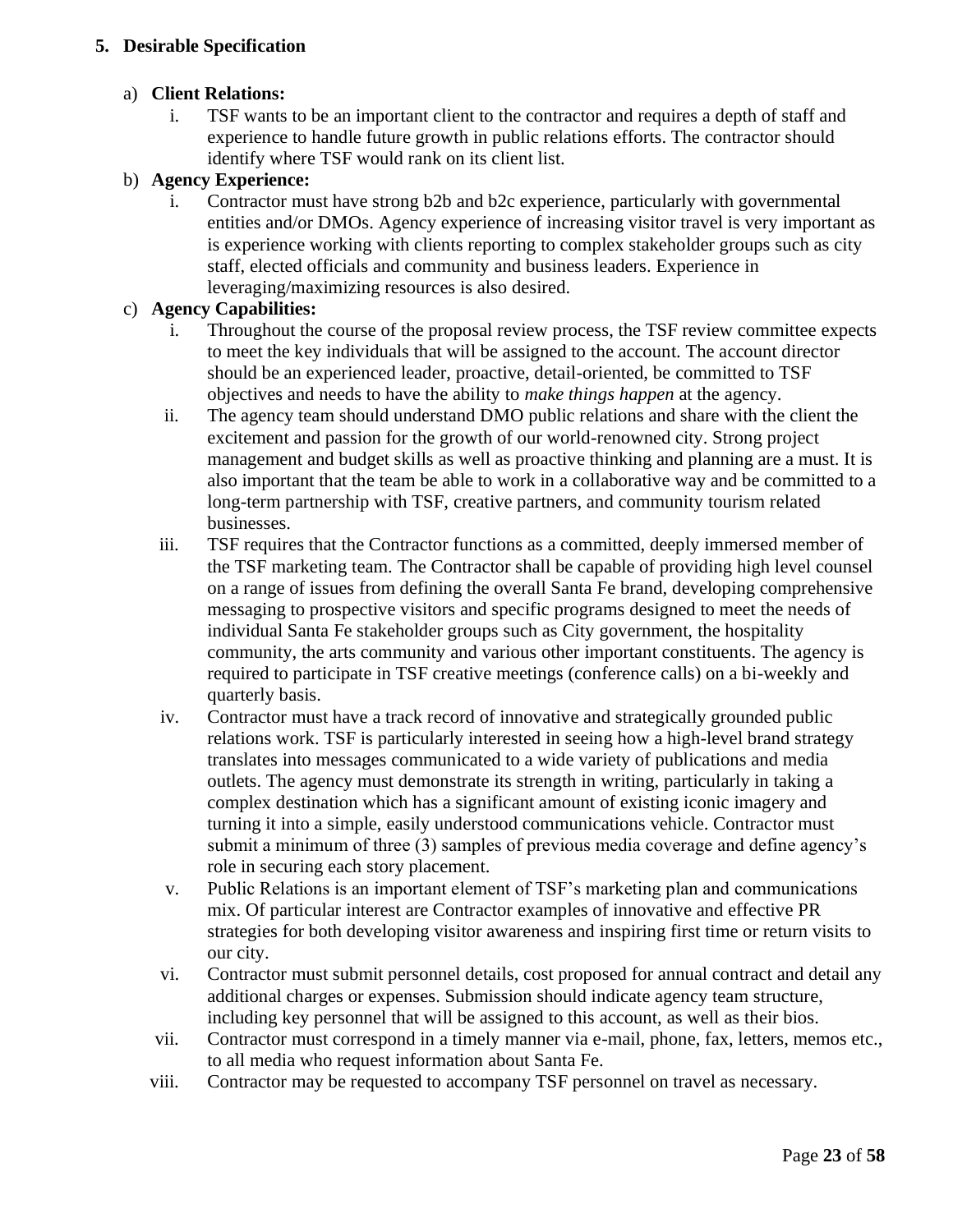## <span id="page-27-0"></span>**6. Oral Presentation**

If selected as a Finalist, Offerors agree to provide the Evaluation Committee the opportunity to interview proposed staff members identified by the Evaluation Committee, at the option of the Agency. The Evaluation Committee may request Finalist(s) to provide an oral presentation of the proposal as an opportunity for the Evaluation Committee to ask questions and seek clarifications.

# <span id="page-27-1"></span>**C. BUSINESS SPECIFICATIONS**

## <span id="page-27-2"></span>**1. Financial Stability**

Offerors must submit copies of the most recent years independently audited financial statements and the most current 10K, as well as financial statements for the preceding three years, if they exist. The submission must include the audit opinion, the balance sheet, and statements of income, retained earnings, cash flows, and the notes to the financial statements. If independently audited financial statements do not exist, Offeror must state the reason and, instead, submit sufficient information (e.g. Dunn & Bradstreet report) to enable the Evaluation Committee to assess the financial stability of the Offeror.

## <span id="page-27-3"></span>**2. Letter of Transmittal Form**

The Offeror's proposal **must** be accompanied by the Letter of Transmittal Form located in APPENDIX D. The form **must** be completed and must be signed by the person authorized to obligate the company. **Failure to respond to ALL items, as indicated in Section II.C.30 and APPENDIX D, and to return a signed, unaltered form will result in Offeror's disqualification.**

#### <span id="page-27-4"></span>**3. Campaign Contribution Disclosure Form**

The Offeror must complete an unaltered Campaign Contribution Disclosure Form and submit a signed copy with the Offeror's proposal. This must be accomplished whether or not an applicable contribution has been made. (See APPENDIX B). **Failure to complete and return the signed, unaltered form will result in Offeror's disqualification.**

#### <span id="page-27-5"></span>**4. Cost**

Offerors must complete the Cost Response Form in APPENDIX C. Cost will be measured by Contractor's ability to structure cost as an annual contracted total sum, billed monthly. All charges listed on APPENDIX D must be justified and evidence of need documented in the proposal.

#### <span id="page-27-6"></span>**5. Local Preference**

To ensure adequate consideration and application of NMSA 1978, § 13-1-21 (as amended), Offerors **MUST** include a copy, in this section, of its NM Resident preference certificate, as issued by the New Mexico Taxation and Revenue Department.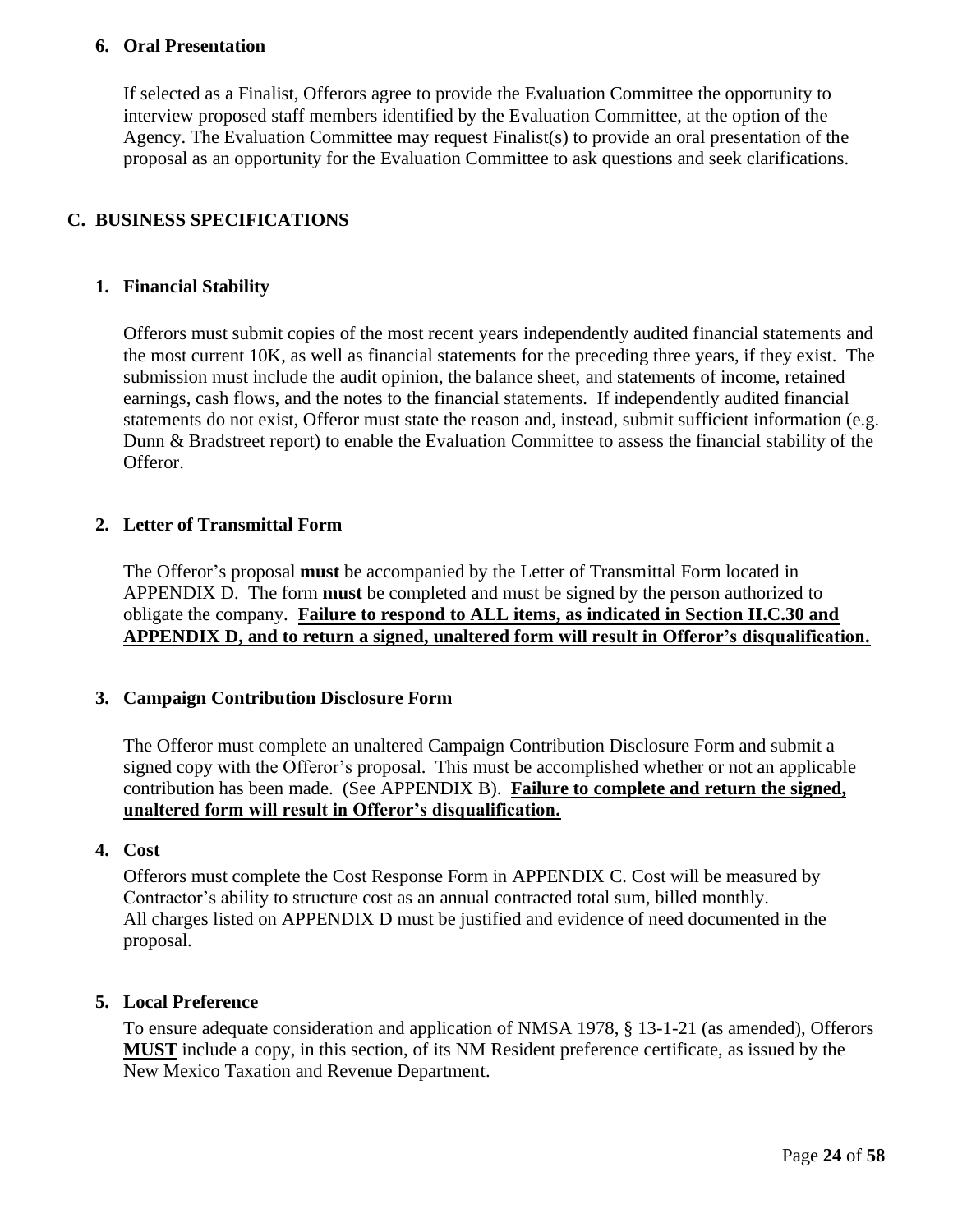# <span id="page-28-0"></span>**V. EVALUATION**

# <span id="page-28-1"></span>**A. EVALUATION POINT SUMMARY**

The following is a summary of evaluation factors with point values assigned to each. These weighted factors will be used in the evaluation of individual potential Offeror proposals by sub-category.

| Table 1: Evaluation Point Summary |  |
|-----------------------------------|--|
|-----------------------------------|--|

| <b>Evaluation Factors</b><br>(Correspond to section IV.B and IV C) | <b>Points</b><br><b>Available</b> |
|--------------------------------------------------------------------|-----------------------------------|
| <b>B.</b><br><b>Technical Specifications</b>                       |                                   |
| B.1.<br>Organizational Experience                                  | 150                               |
| <b>Organizational References</b><br>B.2.                           | 100                               |
| B.3.<br>Proposal Samples:                                          |                                   |
| Sample $1$ – Competitive Set & Key Messaging                       | 200                               |
| Sample 2 – Media Pitch & FAM Trip                                  | 200                               |
| Sample $3$ – Goals & Key Messaging                                 | 200                               |
| <b>Mandatory Specifications</b><br><b>B.4.</b>                     | 200                               |
| Proposal no more than 80 pages in length                           | Pass/Fail                         |
| <b>Desirable Specifications</b><br>B.5.                            | 200                               |
| <b>Oral Presentation</b><br>B.6.                                   | 100                               |
| $\mathbf{C}$ .<br><b>Business Specifications</b>                   |                                   |
| C.1.<br><b>Financial Stability</b>                                 | Pass/Fail                         |
| C.2.<br>Letter Of Transmittal                                      | Pass/Fail                         |
| C.3.<br><b>Campaign Contribution Disclosure Form</b>               | Pass/Fail                         |
| C.4.<br>Cost                                                       | 150                               |
| <b>TOTAL POINTS AVAILABLE</b>                                      | 1,500                             |
| City of Santa Fe Local Preference (3%) per Section                 | 3%                                |
| IV C.5.                                                            |                                   |

# <span id="page-28-3"></span><span id="page-28-2"></span>**B. EVALUATION FACTORS**

#### **1. B.1 Organizational Experience (See Table 1)**

Points will be awarded based on the thoroughness and clarity of Offeror's response in this Section. The Evaluation Committee will also weigh the relevancy and extent of Offeror's experience, expertise and knowledge; and of personnel education, experience and certifications/licenses. In addition, points will be awarded based on Offeror's candid and well-thought-out response to successes and failures, as well as the ability of the Offeror to learn from its failures and grow from its successes.

#### <span id="page-28-4"></span>**2. B.2 Organizational References (See Table 1)**

Points will be awarded based upon an evaluation of the responses to a series of questions on the Organizational Reference Questionnaire (Appendix E). Offeror will be evaluated on references that show positive service history, successful execution of services and evidence of satisfaction by each reference. References indicating significantly similar services/scopes of work and comments provided by a submitted reference will add weight and value to a recommendation during the evaluation process. Points will be awarded for each individual response up to 1/3 of the total points for this category. Lack of a response will receive zero (0) points.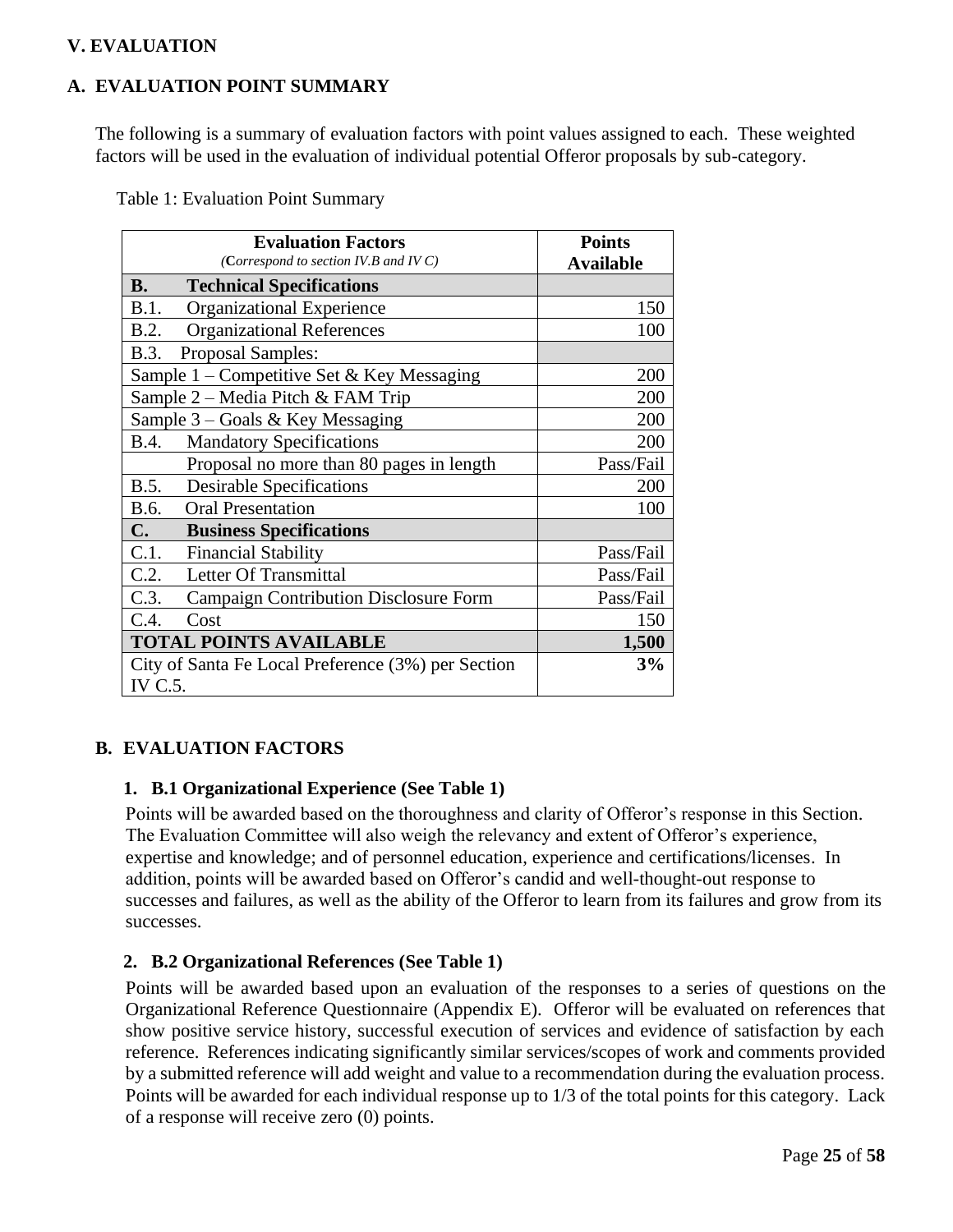The Evaluation Committee may contact any or all business references for validation of information submitted. If this step is taken, the Procurement Manager and the Evaluation Committee must all be together on a conference call with the submitted reference so that the Procurement Manager and all members of the Evaluation Committee receive the same information. Additionally, the City reserves the right to consider any and all information available to it (outside of the Organizational Reference information required herein), in its evaluation of Offeror responsibility per Section II.C.18.

# <span id="page-29-0"></span>**3. B.3 Proposal Samples**

Points will be awarded based upon an evaluation of the proposal samples provided by each Offeror. Scoring will be based on the following criteria with points awarded according to the quality, organization and effectiveness of the content of the three mandatory samples. Lack of a response will be awarded zero (0) points.

By utilizing the research data provided in the procurement library, Offeror must provide the following three (3) samples for review and scoring:

a. **Competitive Set & Key Messaging** –There are certain cities that seem to have a "one of a kind" feel to them — places that are more than just their geography (i.e., not just a mountain town or a great beach). Provide a competitive analysis for Santa Fe's competitive set of "singular" destinations (Napa Valley, CA; Sedona, AZ; New Orleans, LA; Charleston, SC — Feel free to add others that you feel should be on this list of destinations that are "one of one" not "a dime a dozen"), while identifying potential challenges and opportunities unique to Santa Fe. Based on your competitive analysis, identify and develop several compelling key messages that position Santa Fe as a unique travel destination. Your key messages must align with the *Santa Fe's* brand promise of "cultural courage" — We're a place that knows who we are and who we're for. Santa Fe offers Seekers a full sensory adventure that's not only unique to each individual, but also changes with each and every visit. It satisfies the soul and spurs a transformation that comes from self-reflection, introspection, and digging in deeper. b. **Media Pitch & FAM Trip** – Develop a FAM trip based on the competitive set and key messaging you propose in sample 3.a. In this sample, please include an outreach/pitch strategy for travel writers and influencers, an example list of writers/influencers who would serve as an ideal fit for proposed FAM trip, a sample itinerary for the FAM trip that fits the theme of the trip, and an action plan for follow up with participants from the trip. c. **Goals & Key Performance Indicators** – Propose incremental, realistic goals to be measured on a monthly, quarterly and annual basis. Please outline the key performance indicators you will reference to evaluate the success of ongoing strategies and describe the methodology for setting and reaching the goals.

# <span id="page-29-1"></span>**4. B.4 Mandatory Specifications**

Points will be awarded based on the thoroughness and clarity of Offeror's response in this Section. Scoring will be based on the Offeror's ability to demonstrate experience working with national and regional print, online, and broadcast media outlets in addition to experience working with Destination Management Organizations (DMO) and/or hospitality organizations. Lack of a response will be awarded zero (0) points.

Page Limit - Proposal must not be more than 80 pages in length. Pass/Fail only. No points assigned.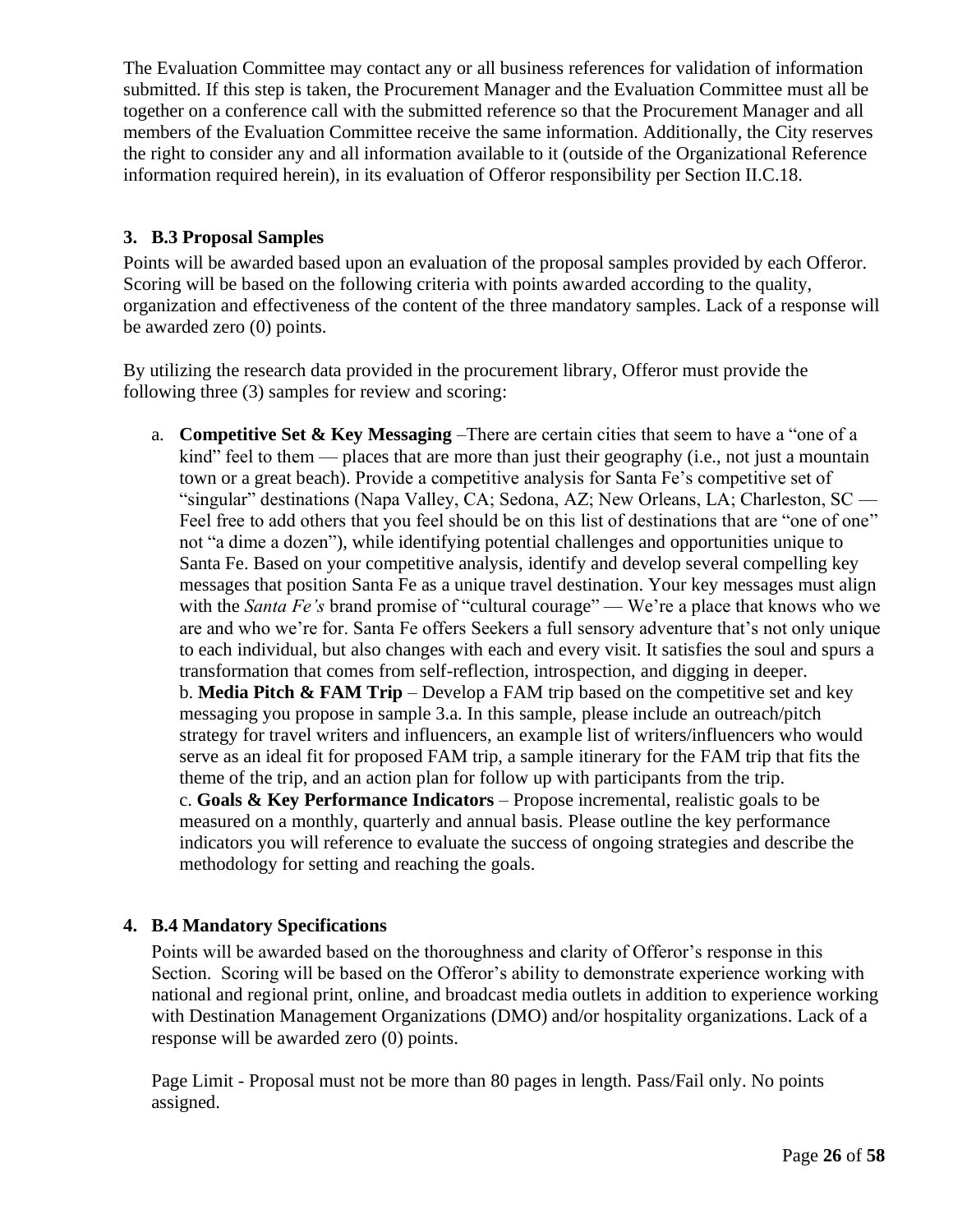# <span id="page-30-0"></span>**5. B.5 Desirable Specifications**

Points will be awarded based on the thoroughness and clarity of Offeror's response in this Section. Scoring will be based on the Offeror's ability to demonstrate effective Client Relations, Agency Experience, and Agency Capabilities. Lack of a response will be awarded zero (0) points.

# <span id="page-30-1"></span>**6. B.6 Oral Presentation**

If the Evaluation Committee requests Finalist(s) to provide an oral presentation of the proposal, points will be awarded based upon the quality, organization and effectiveness of communication of the information presented, as well as the professionalism of the presenters and technical knowledge of the proposed staff. Prior to Oral Presentation, Agency will provide the Offeror a presentation agenda. (If no Oral Presentations are required, no points will be awarded in this category).

- <span id="page-30-2"></span>**7. C.1 Financial Stability (See Table 1)** Pass/Fail only. No points assigned.
- <span id="page-30-3"></span>**8. C.2 Letter of Transmittal (See Table 1)** Pass/Fail only. No points assigned.
- <span id="page-30-4"></span>**9. C.3 Campaign Contribution Disclosure Form (See Table 1)** Pass/Fail only. No points assigned.

## <span id="page-30-5"></span>**10. C.4 Cost (See Table 1)**

The evaluation of each Offeror's cost proposal will be conducted using the following formula:

| Lowest Responsive Offeror's Cost |  |
|----------------------------------|--|
|                                  |  |
| Each Offeror's Cost              |  |

X Available Award Points

# <span id="page-30-6"></span>**11. C.7. Local Preferences**

Percentages will be determined based upon the point-based system outlined below.

To qualify for a local preference, a vendor must attach a state of New Mexico Taxation and Revenue Department-issued, Resident Business certification of eligibility to its bid or proposal, showing that the business is located within the Santa Fe municipal limits. If an offer is received without a copy of the appropriate State of New Mexico Taxation and Revenue Department issued Business Registration Certificate, the preference will not be applied. A valid resident business certificate is issued by the Taxation and Revenue Department pursuant to NMSA 1978 §13-1-22.

- A. The City shall award additional 3% of the total weight of all the factors used in evaluating the proposal to a local resident business. The City shall award an additional 3% of the total weight of all the factors used in evaluating the proposal to a non-local resident business who has hired all local resident business subcontractors.
- B. When the City makes a purchase using a formal request for proposal process and the contract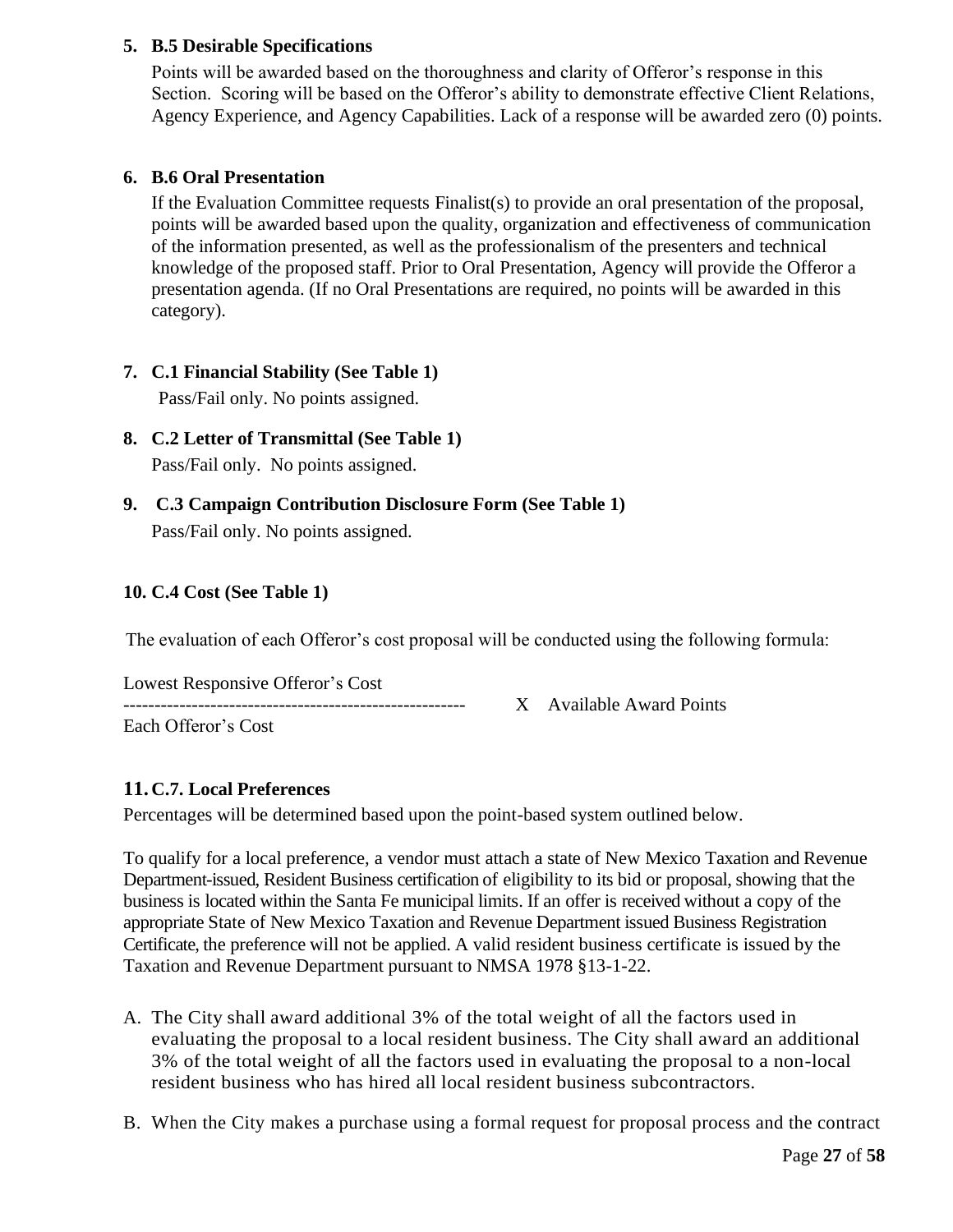is awarded based on a point-based system, the City shall award additional point's equivalent to 3% of the total possible points to a local resident business. The City shall award an additional 3% of the total possible points to a business who has hired all local resident business subcontractors.

The maximum available local preference shall be 6%.

- C. Solicitations above One Million Dollars (\$1,000,000)
- 1. The City shall deem a bid or proposal submitted by a resident business to be 6% lower than the bid actually submitted, if and only if at least 50% of the subcontracted services go to subcontractors who are resident businesses.
- 2. The City shall deem the bid or proposal submitted by a non-local resident business to be 3% lower than the bid actually submitted, if and only at least 50% of the sub- contracted services go to subcontractors who are resident businesses.

# <span id="page-31-0"></span>**C. EVALUATION PROCESS**

- 1. All Offeror proposals will be reviewed for compliance with the requirements and specifications stated within the RFP. Proposals deemed non-responsive will be eliminated from further consideration.
- 2. The Central Purchasing Office or/and the Procurement Manager may contact the Offeror for clarification of the response as specified in Section II. B.7.
- 3. Responsive proposals will be evaluated on the factors in Section IV, which have been assigned a point value in Section V. The responsible Offerors with the highest scores will be selected as finalist Offerors, based upon the proposals submitted. In accordance with 13-1-117 NMSA 1978, the responsible Offerors whose proposals are most advantageous to the City taking into consideration the Evaluation Factors in Section V will be recommended for award (as specified in Section II.B.12). Please note, however, that a serious deficiency in the response to any one factor may be grounds for rejection regardless of overall score.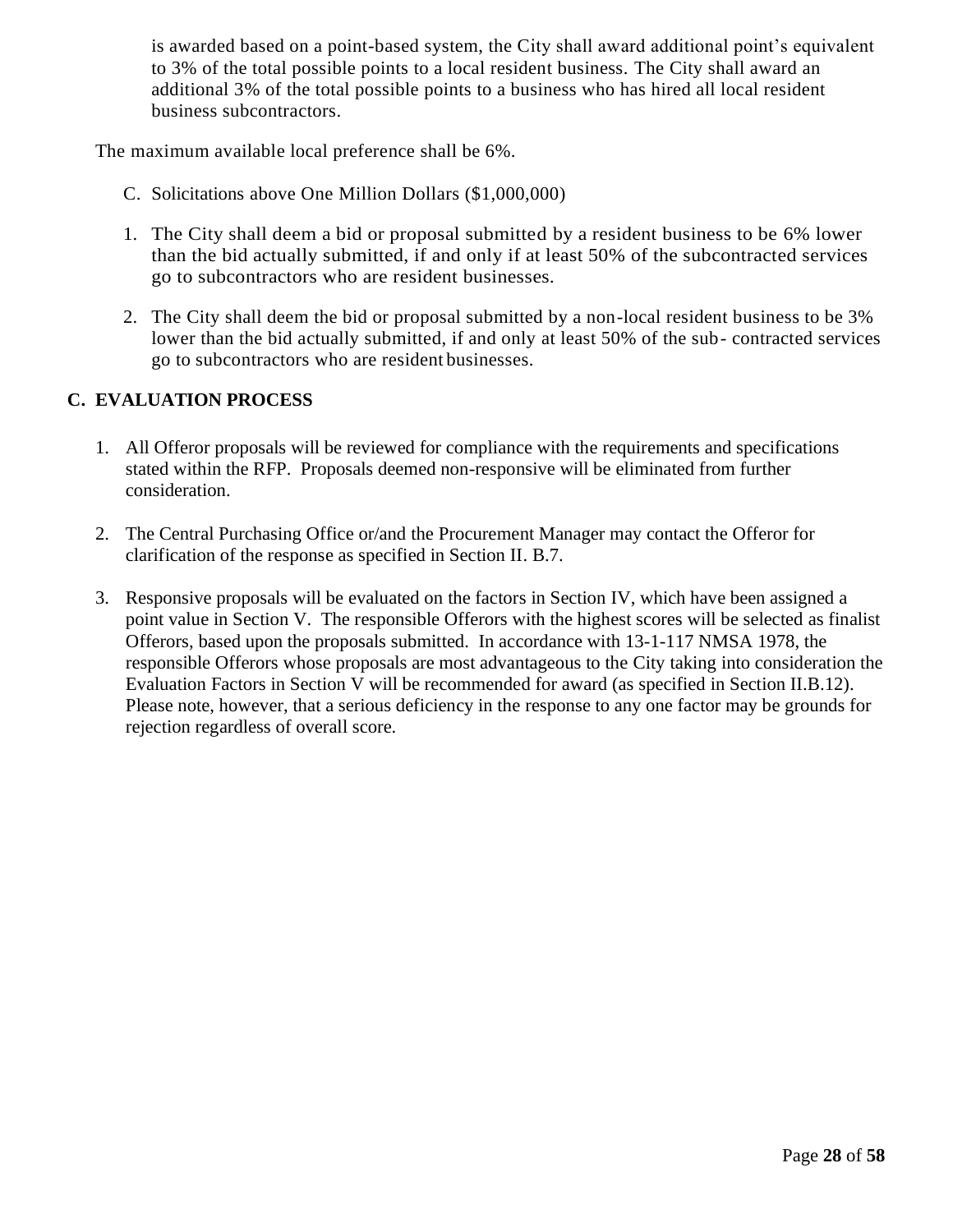# **APPENDIX A**

# <span id="page-32-0"></span>**REQUEST FOR PROPOSAL Santa Fe Communications/Public Relations Contract for TOURISM Santa Fe 22/37/P ACKNOWLEDGEMENT OF RECEIPT FORM**

This Acknowledgement of Receipt Form should be signed and submitted on or before the date as indicated in Section II.A, Sequence of Events. Only potential Offerors who elect to return this form will receive copies of all submitted questions and the written responses to those questions, as well as any RFP amendments, if any are issued.

In acknowledgement of receipt of this Request for Proposal, the undersigned agrees that he or she has received a complete copy of the RFP, beginning with the title page, and ending with APPENDIX I.

The name and address below will be used for all correspondence related to the Request for Proposal.

**Submit Acknowledgement of Receipt Form to:** To: Central Purchasing E-mail: [Purchasing\\_RFP@santafenm.gov](mailto:Purchasing_RFP@santafenm.gov) Subject Line: **22/37/P Communications/Public Relations for TOURISM Santa Fe**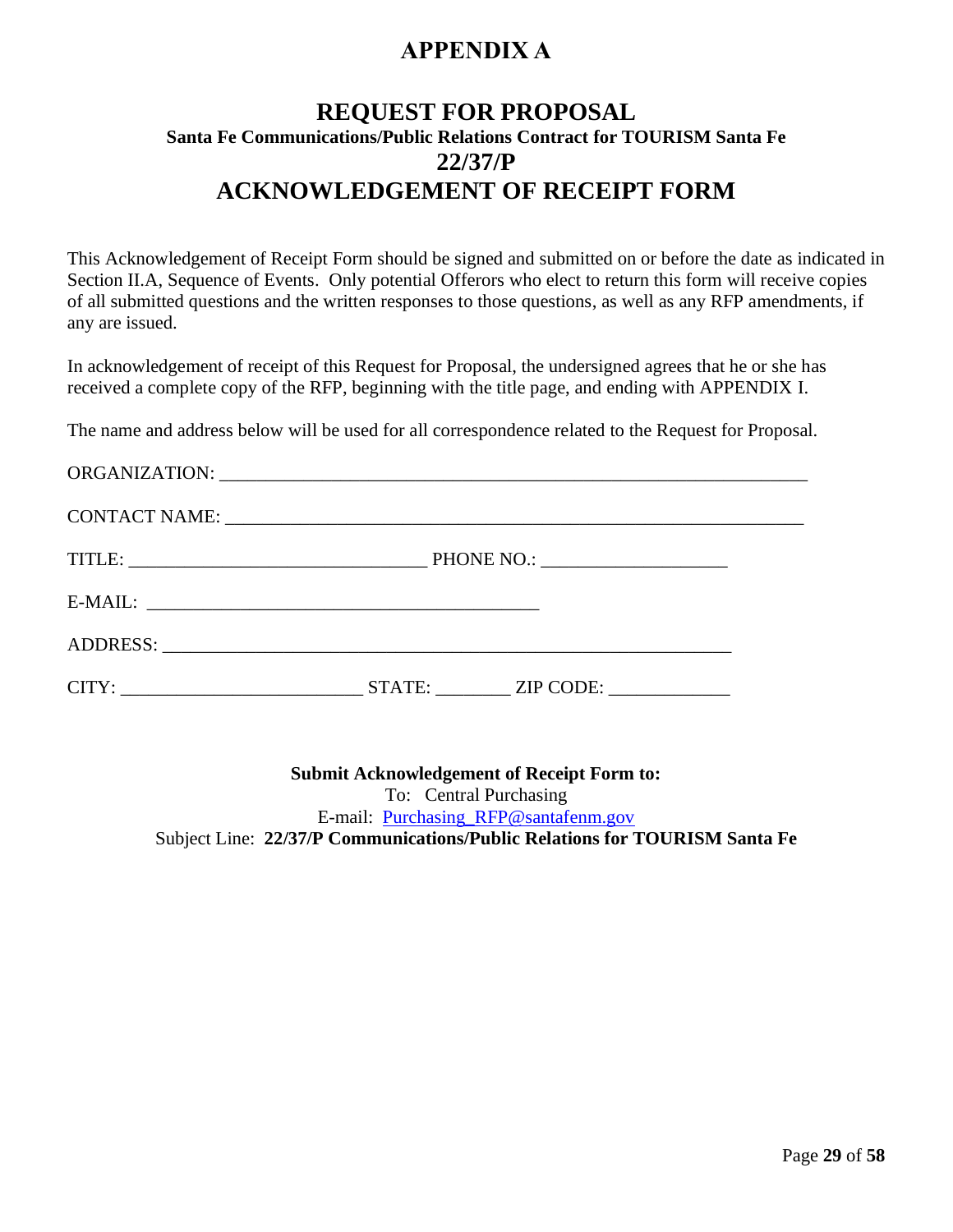# **APPENDIX B CAMPAIGN CONTRIBUTION DISCLOSURE FORM**

Pursuant to the Procurement Code, Sections 13-1-28, et seq., NMSA 1978 and NMSA 1978, § 13-1-191.1 (2006), as amended by Laws of 2007, Chapter 234, a prospective contractor subject to this section shall disclose all campaign contributions given by the prospective contractor or a family member or representative of the prospective contractor to an applicable public official of the state or a local public body during the two years prior to the date on which a proposal is submitted or, in the case of a sole source or small purchase contract, the two years prior to the date on which the contractor signs the contract, if the aggregate total of contributions given by the prospective contractor or a family member or representative of the prospective contractor to the public official exceeds two hundred fifty dollars (\$250) over the two-year period. A prospective contractor submitting a disclosure statement pursuant to this section who has not contributed to an applicable public official, whose family members have not contributed to an applicable public official or whose representatives have not contributed to an applicable public official shall make a statement that no contribution was made.

A prospective contractor or a family member or representative of the prospective contractor shall not give a campaign contribution or other thing of value to an applicable public official or the applicable public official's employees during the pendency of the procurement process or during the pendency of negotiations for a sole source or small purchase contract.

Furthermore, a solicitation or proposed award for a proposed contract may be canceled pursuant to Section [13-](http://mobile.nmonesource.com/nxt/gateway.dll?f=jumplink$jumplink_x=Advanced$jumplink_vpc=first$jumplink_xsl=querylink.xsl$jumplink_sel=title;path;content-type;home-title;item-bookmark$jumplink_d=%7bnmsa1978%7d$jumplink_q=%5bfield%20folio-destination-name:) [1-181](http://mobile.nmonesource.com/nxt/gateway.dll?f=jumplink$jumplink_x=Advanced$jumplink_vpc=first$jumplink_xsl=querylink.xsl$jumplink_sel=title;path;content-type;home-title;item-bookmark$jumplink_d=%7bnmsa1978%7d$jumplink_q=%5bfield%20folio-destination-name:) NMSA 1978 or a contract that is executed may be ratified or terminated pursuant to Section [13-1-182](http://mobile.nmonesource.com/nxt/gateway.dll?f=jumplink$jumplink_x=Advanced$jumplink_vpc=first$jumplink_xsl=querylink.xsl$jumplink_sel=title;path;content-type;home-title;item-bookmark$jumplink_d=%7bnmsa1978%7d$jumplink_q=%5bfield%20folio-destination-name:) NMSA 1978 if a prospective contractor fails to submit a fully completed disclosure statement pursuant to this section; or a prospective contractor or family member or representative of the prospective contractor gives a campaign contribution or other thing of value to an applicable public official or the applicable public official's employees during the pendency of the procurement process.

The state agency or local public body that procures the services or items of tangible personal property shall indicate on the form the name or names of every applicable public official, if any, for which disclosure is required by a prospective contractor.

THIS FORM MUST BE INCLUDED IN THE REQUEST FOR PROPOSALS AND MUST BE FILED BY ANY PROSPECTIVE CONTRACTOR WHETHER OR NOT THEY, THEIR FAMILY MEMBER, OR THEIR REPRESENTATIVE HAS MADE ANY CONTRIBUTIONS SUBJECT TO DISCLOSURE.

The following definitions apply:

"**Applicable public official**" means a person elected to an office or a person appointed to complete a term of an elected office, who has the authority to award or influence the award of the contract for which the prospective contractor is submitting a competitive sealed proposal or who has the authority to negotiate a sole source or small purchase contract that may be awarded without submission of a sealed competitive proposal.

"**Campaign Contribution**" means a gift, subscription, loan, advance or deposit of money or other thing of value, including the estimated value of an in-kind contribution, that is made to or received by an applicable public official or any person authorized to raise, collect or expend contributions on that official's behalf for the purpose of electing the official to statewide or local office. "Campaign Contribution" includes the payment of a debt incurred in an election campaign, but does not include the value of services provided without compensation or unreimbursed travel or other personal expenses of individuals who volunteer a portion or all of their time on behalf of a candidate or political committee, nor does it include the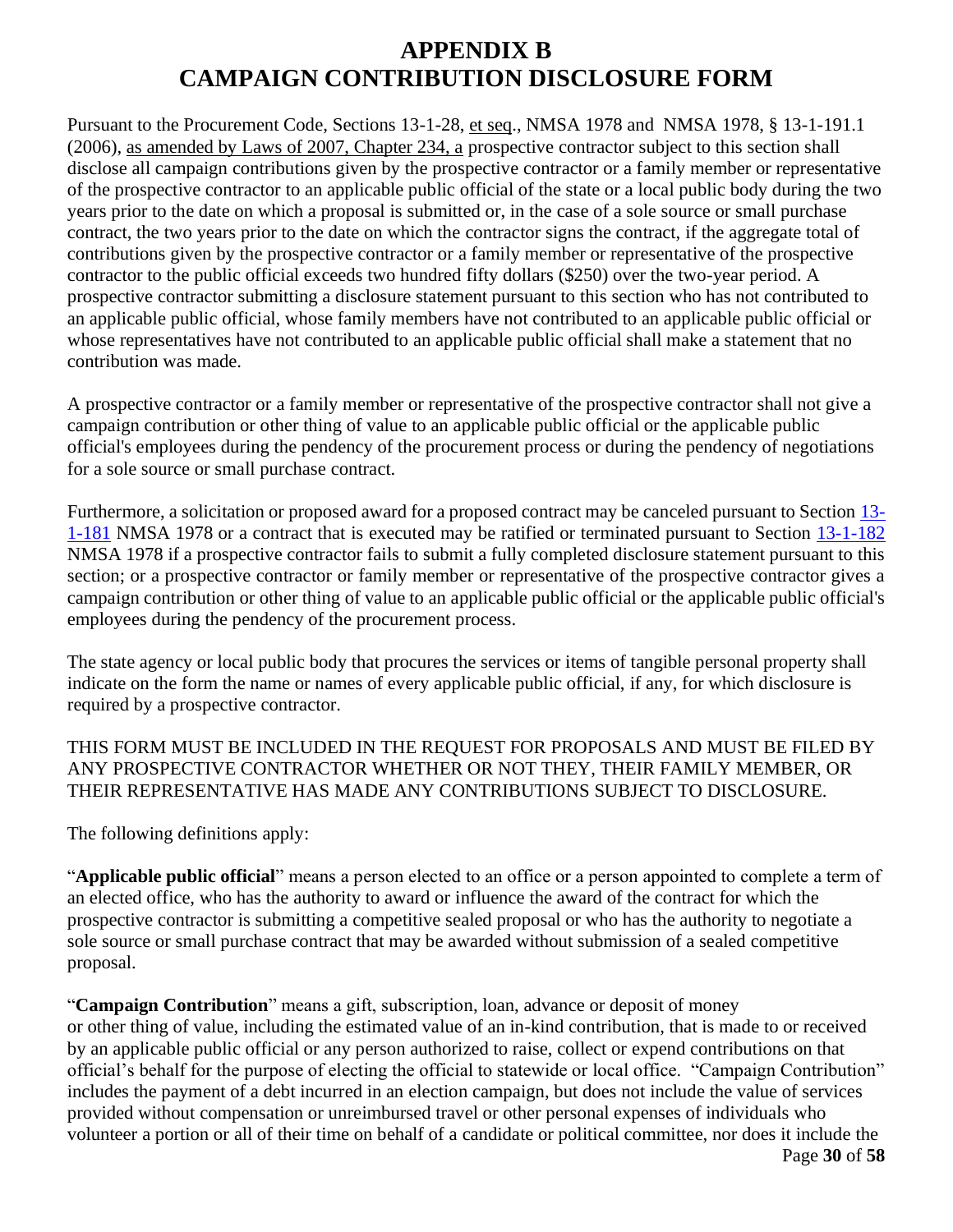administrative or solicitation expenses of a political committee that are paid by an organization that sponsors the committee.

"**Family member**" means a spouse, father, mother, child, father-in-law, mother-in-law, daughter-in-law or son-in-law of (a) a prospective contractor, if the prospective contractor is a natural person; or (b) an owner of a prospective contractor;

"**Pendency of the procurement proces**s" means the time period commencing with the public notice of the request for proposals and ending with the award of the contract or the cancellation of the request for proposals.

"**Prospective contractor**" means a person or business that is subject to the competitive sealed proposal process set forth in the Procurement Code [Sections [13-1-28](http://mobile.nmonesource.com/nxt/gateway.dll?f=jumplink$jumplink_x=Advanced$jumplink_vpc=first$jumplink_xsl=querylink.xsl$jumplink_sel=title;path;content-type;home-title;item-bookmark$jumplink_d=%7bnmsa1978%7d$jumplink_q=%5bfield%20folio-destination-name:) through [13-1-199](http://mobile.nmonesource.com/nxt/gateway.dll?f=jumplink$jumplink_x=Advanced$jumplink_vpc=first$jumplink_xsl=querylink.xsl$jumplink_sel=title;path;content-type;home-title;item-bookmark$jumplink_d=%7bnmsa1978%7d$jumplink_q=%5bfield%20folio-destination-name:) NMSA 1978] or is not required to submit a competitive sealed proposal because that person or business qualifies for a sole source or small purchase contract.

"**Representative of a prospective contractor**" means an officer or director of a corporation, a member or manager of a limited liability corporation, a partner of a partnership or a trustee of a trust of the prospective contractor.

#### Name(s) of Applicable Public Official(s) if any:

Mayor Alan M Webber Councilor Signe Lindell, Pro-tem Councilor Renee Villarreal Councilor Michael Garcia Councilor Carol Romero-Wirth Councilor Lee Garcia Councilor Christopher Rivera Councilor Amanda Chavez Councilor Jaime Cassutt

# DISCLOSURE OF CONTRIBUTIONS BY PROSPECTIVE CONTRACTOR:

| <b>Contribution Made By:</b>               |
|--------------------------------------------|
| <b>Relation to Prospective Contractor:</b> |
| Date Contribution(s) Made:                 |
|                                            |
| $Amount(s)$ of Contribution(s)             |
|                                            |
| Nature of Contribution(s)                  |
|                                            |
| Purpose of Contribution(s)                 |
|                                            |
| (Attach extra pages if necessary)          |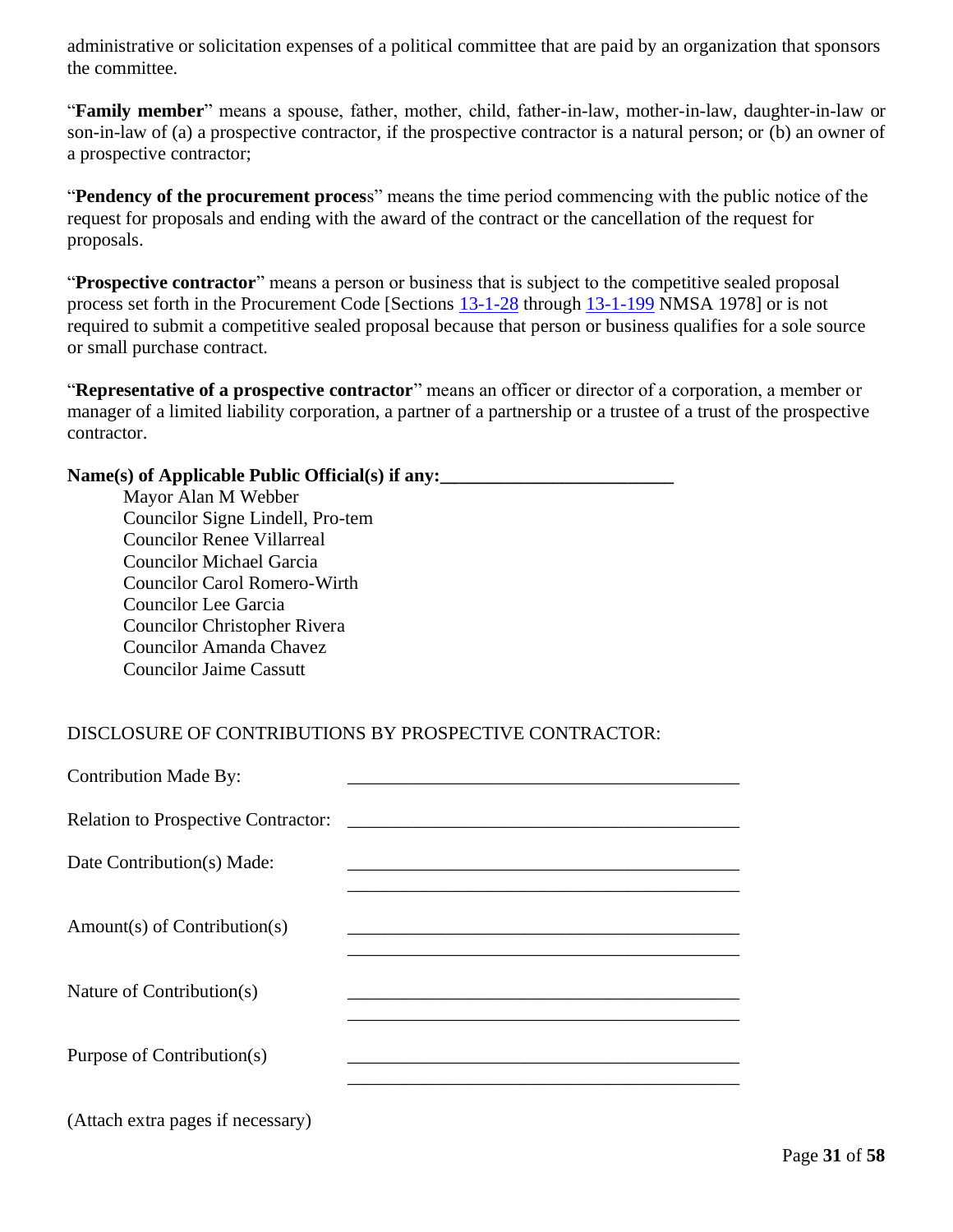Signature Date

\_\_\_\_\_\_\_\_\_\_\_\_\_\_\_\_\_\_\_\_\_\_\_\_\_\_\_\_\_\_ \_\_\_\_\_\_\_\_\_\_\_\_\_\_\_\_\_\_\_\_\_\_\_

\_\_\_\_\_\_\_\_\_\_\_\_\_\_\_\_\_\_\_\_\_\_\_\_\_\_\_ \_\_\_\_\_\_\_\_\_\_\_\_\_\_\_\_\_\_\_\_\_\_\_

Title (position)

\_\_\_\_\_\_\_\_\_\_\_\_\_\_\_\_\_\_\_\_\_\_\_\_\_\_\_

\_\_\_\_\_\_\_\_\_\_\_\_\_\_\_\_\_\_\_\_\_\_\_\_\_\_\_\_\_\_

**--OR—**

**NO CONTRIBUTIONS IN THE AGGREGATE TOTAL OVER TWO HUNDRED FIFTY DOLLARS (\$250) WERE MADE** to an applicable public official by me, a family member or representative.

Signature Date

Title (Position)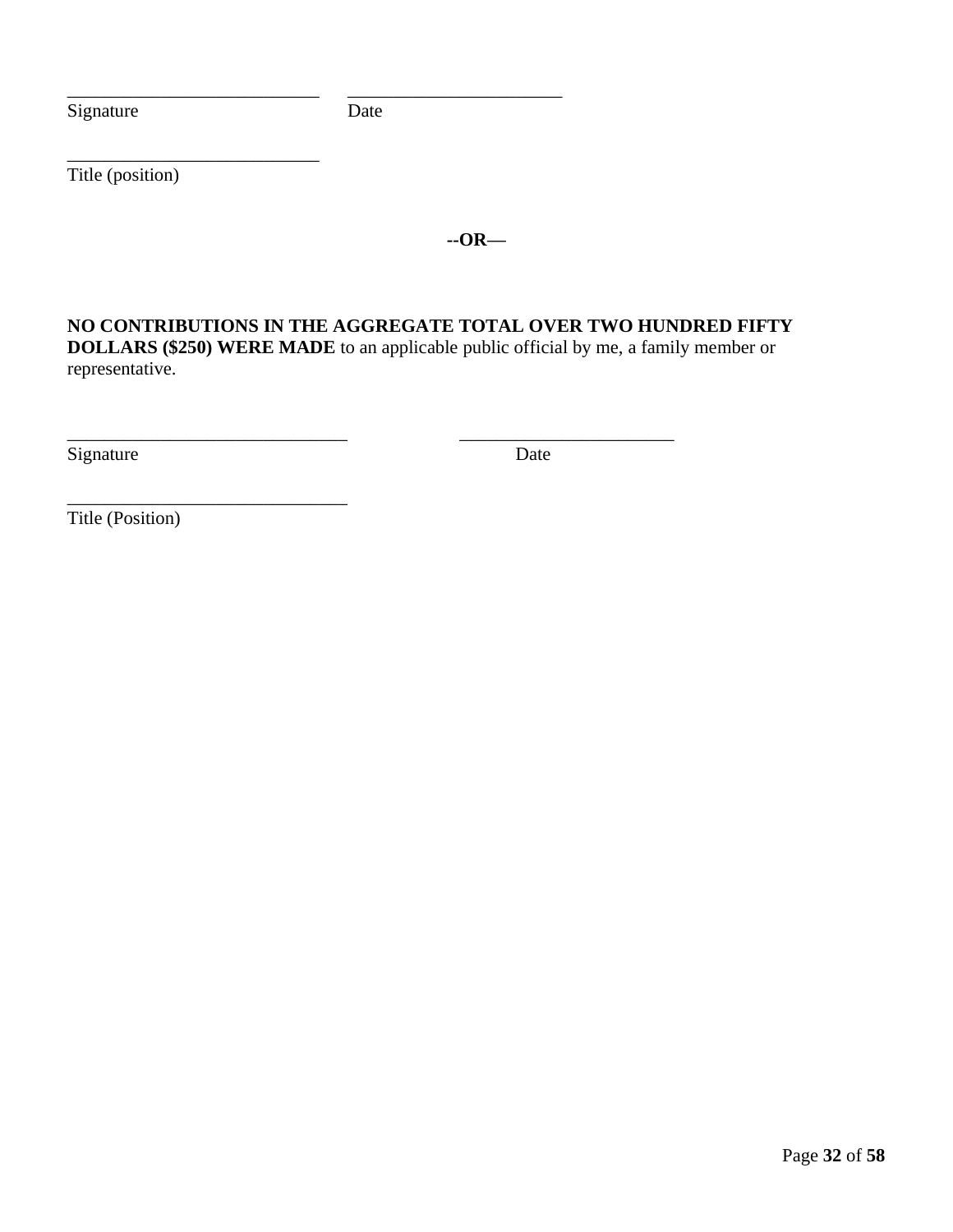# **APPENDIX C COST RESPONSE FORM**

**Please provide a detailed breakdown of the annual cost to perform the scope of work as outlined in the Detailed Scope of Work. Structure cost as an annual contracted total sum, billed monthly. Please include any categorical distinctions. The format is not defined, but a cost proposal must include any and all items that will generate a cost to the Agency.**

| <b>Description</b> | <b>Type</b> | Quantity | <b>Cost per<br/>Item</b> |
|--------------------|-------------|----------|--------------------------|
|                    |             |          |                          |
|                    |             |          |                          |
|                    |             |          |                          |
|                    |             |          |                          |
|                    |             |          |                          |
|                    |             |          |                          |
|                    |             |          |                          |
|                    |             |          |                          |
|                    |             |          |                          |

| Option Year 1: (xx/xx/xxxx thru xx/xx/xxxx) Price: \$ |  |
|-------------------------------------------------------|--|
|-------------------------------------------------------|--|

Option Year 2: (xx/xx/xxxx thru xx/xx/xxxx) Price: \$\_\_\_\_\_\_\_\_\_\_\_\_\_\_\_\_\_\_\_\_\_\_\_\_\_\_\_\_\_

Option Year 3: (xx/xx/xxxx thru xx/xx/xxxx) Price: \$\_\_\_\_\_\_\_\_\_\_\_\_\_\_\_\_\_\_\_\_\_\_\_\_\_\_\_\_\_

Option Year 4: (xx/xx/xxxx thru xx/xx/xxxx) Price: \$\_\_\_\_\_\_\_\_\_\_\_\_\_\_\_\_\_\_\_\_\_\_\_\_\_\_\_\_\_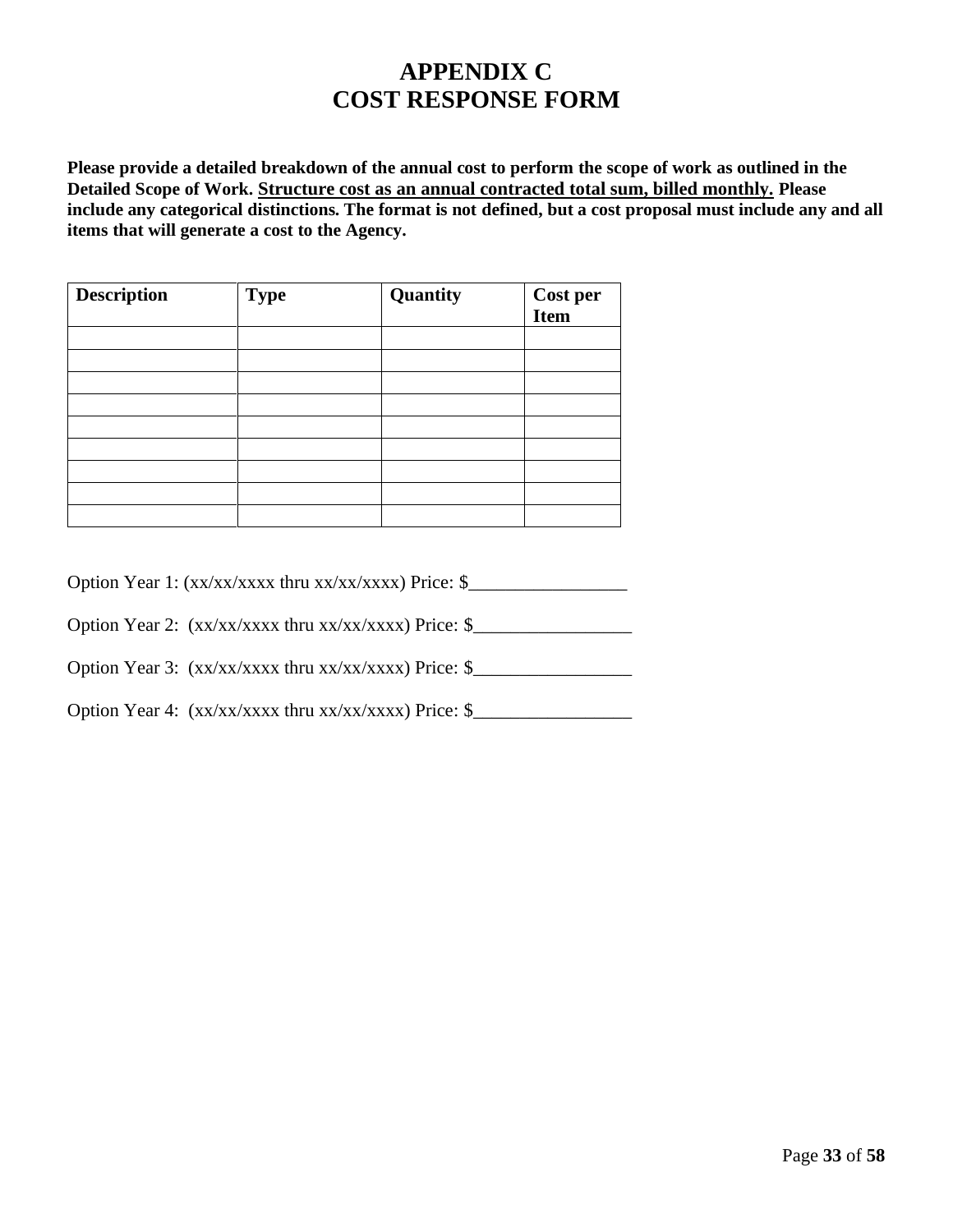# **APPENDIX D Letter of Transmittal Form**

#### **ITEMS #1 to #4 EACH MUST BE COMPLETED IN FULL (pursuant to Section II.C.30). FAILURE TO RESPOND TO ALL FOUR (4) ITEMS WILL RESULT IN THE DISQUALIFICATION OF OFFEROR'S PROPOSAL! DO NOT LEAVE ANY ITEM BLANK!** (N/A, None, Does not apply, etc. are acceptable responses.)

# **RFP#: 22/37/P**

#### 1. **Identify the following information for the submitting organization**:

| <b>Offeror Name</b>    |  |
|------------------------|--|
| <b>Mailing Address</b> |  |
| <b>Telephone</b>       |  |
| FED ID#                |  |
| NM CRS#                |  |

#### 2. **Identify the individual(s) authorized by the organization to (A) contractually obligate, (B) negotiate, and/or (C) clarify/respond to queries on behalf of this Offeror**:

|                  | <b>Contractually Obligate</b> | в<br>Negotiate* | <b>Clarify/Respond to Queries*</b> |
|------------------|-------------------------------|-----------------|------------------------------------|
| <b>Name</b>      |                               |                 |                                    |
| <b>Title</b>     |                               |                 |                                    |
| E-mail           |                               |                 |                                    |
| <b>Telephone</b> |                               |                 |                                    |

 $*$  If the individual identified in Column A also performs the functions identified in Columns B & C, then no response is required for those Columns. If separate individuals perform the functions in Columns B and/or C, they must be identified.

#### 3. **Use of subcontractors** (Select one):

- No subcontractors will be used in the performance of any resultant contract, OR
- The following subcontractors will be used in the performance of any resultant contract:

\_\_\_\_\_\_\_\_\_\_\_\_\_\_\_\_\_\_\_\_\_\_\_\_\_\_\_\_\_\_\_\_\_\_\_\_\_\_\_\_\_\_\_\_\_\_\_\_\_\_\_\_\_\_\_\_\_\_\_\_\_\_\_\_\_\_\_\_\_\_\_\_\_\_\_\_\_\_\_\_\_

\_\_\_\_\_\_\_\_\_\_\_\_\_\_\_\_\_\_\_\_\_\_\_\_\_\_\_\_\_\_\_\_\_\_\_\_\_\_\_\_\_\_\_\_\_\_\_\_\_\_\_\_\_\_\_\_\_\_\_\_\_\_\_\_\_\_\_\_\_\_\_\_\_\_\_\_\_\_

(Attach extra sheets, as needed)

4. **Describe any relationship with any entity (such as the City of Santa Fe, State Agency, reseller, etc. that is not a subcontractor(s) listed in #3 above), if any, which will be used in the performance of any resultant contract**. (N/A, None, Does not apply, etc. are acceptable responses to this item.)

(Attach extra sheets, as needed)

#### **By signing the form below, the Authorized Signatory attests to the accuracy and veracity of the information provided on this form, and explicitly acknowledges the following**:

- On behalf of the submitting-organization identified in item #1, above, I accept the Conditions Governing the Procurement, as required in Section II.C.1. of this RFP;
- I concur that submission of our proposal constitutes acceptance of the Evaluation Factors contained in Section V of this RFP; and
- I acknowledge receipt of any and all amendments to this RFP, if any.

\_\_\_\_\_\_\_\_\_\_\_\_\_\_\_\_\_\_\_\_\_\_\_\_\_\_\_\_\_\_\_\_\_\_\_\_\_\_\_\_\_\_\_\_\_\_\_\_ \_\_\_\_\_\_\_\_\_\_\_\_\_\_\_\_\_\_\_\_\_, 20\_\_\_\_\_\_

Authorized Signature and Date (*Must be signed by the individual identified in item #2.A, above*.)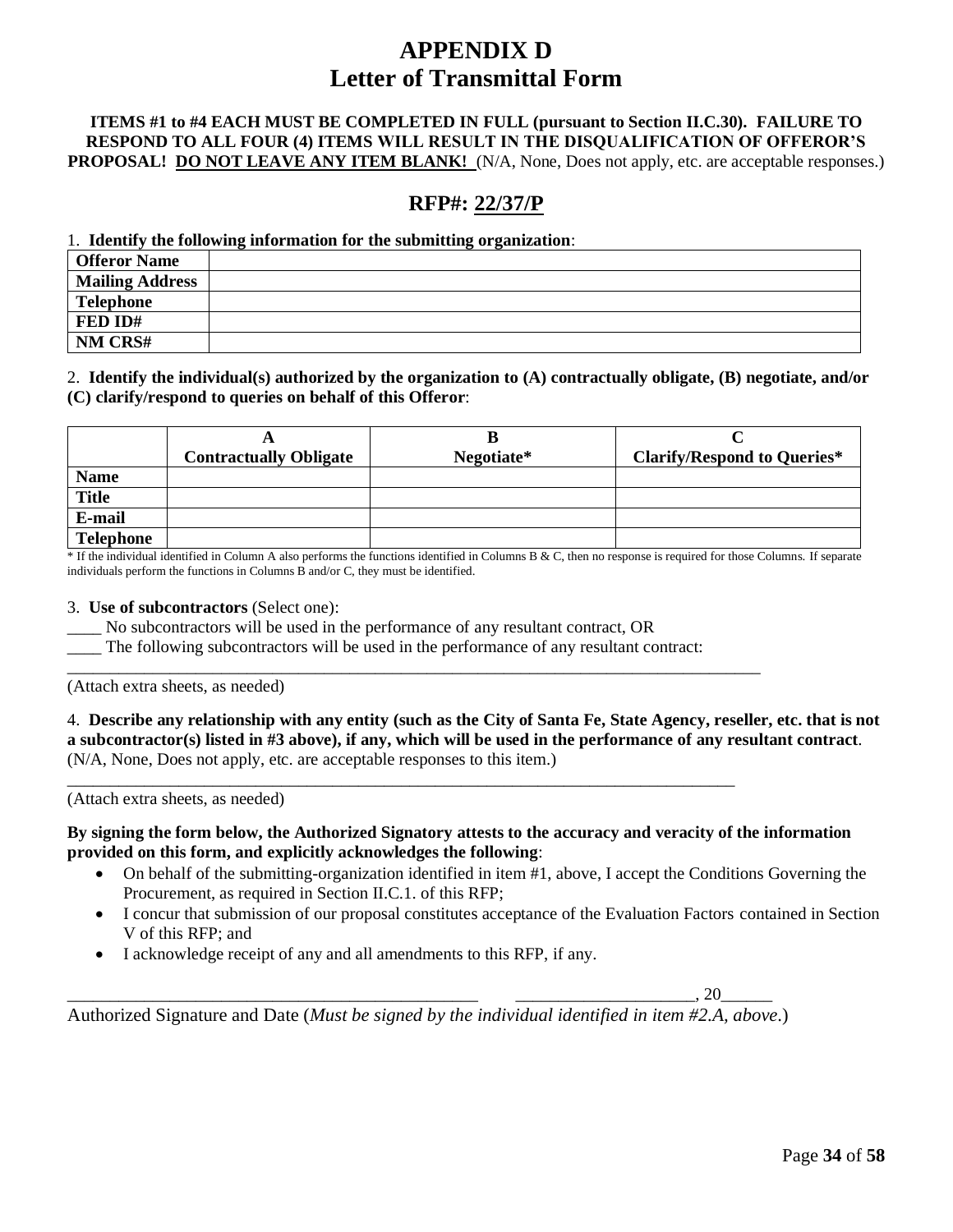# **APPENDIX E**

# <span id="page-38-0"></span>**ORGANIZATIONAL REFERENCE QUESTIONNAIRE**

<span id="page-38-1"></span>The City of Santa Fe, as a part of the RFP process, requires Offerors to list a minimum of three (3) organizational references in their proposals. The purpose of these references is to document Offeror's experience relevant to the Section IV.A, Detailed Scope of Work in an effort to evaluate Offeror's ability to provide goods and/or services, performance under similar contracts, and ability to provide knowledgeable and experienced staffing.

Offeror is required to send the following Organizational Reference Questionnaire to each business reference listed in its proposal, as per Section IV.B.2. The business reference, if it chooses to respond, is required to submit its response to the Organizational Reference Questionnaire directly to: Central Purchasing at Purchasing RFP@santafenm.gov on or before the date indicated in Section II.A, Sequence of Events for inclusion in the evaluation process. The Questionnaire and information provided will become a part of the submitted proposal. Businesses/Organizations providing references may be contacted for validation of content provided therein.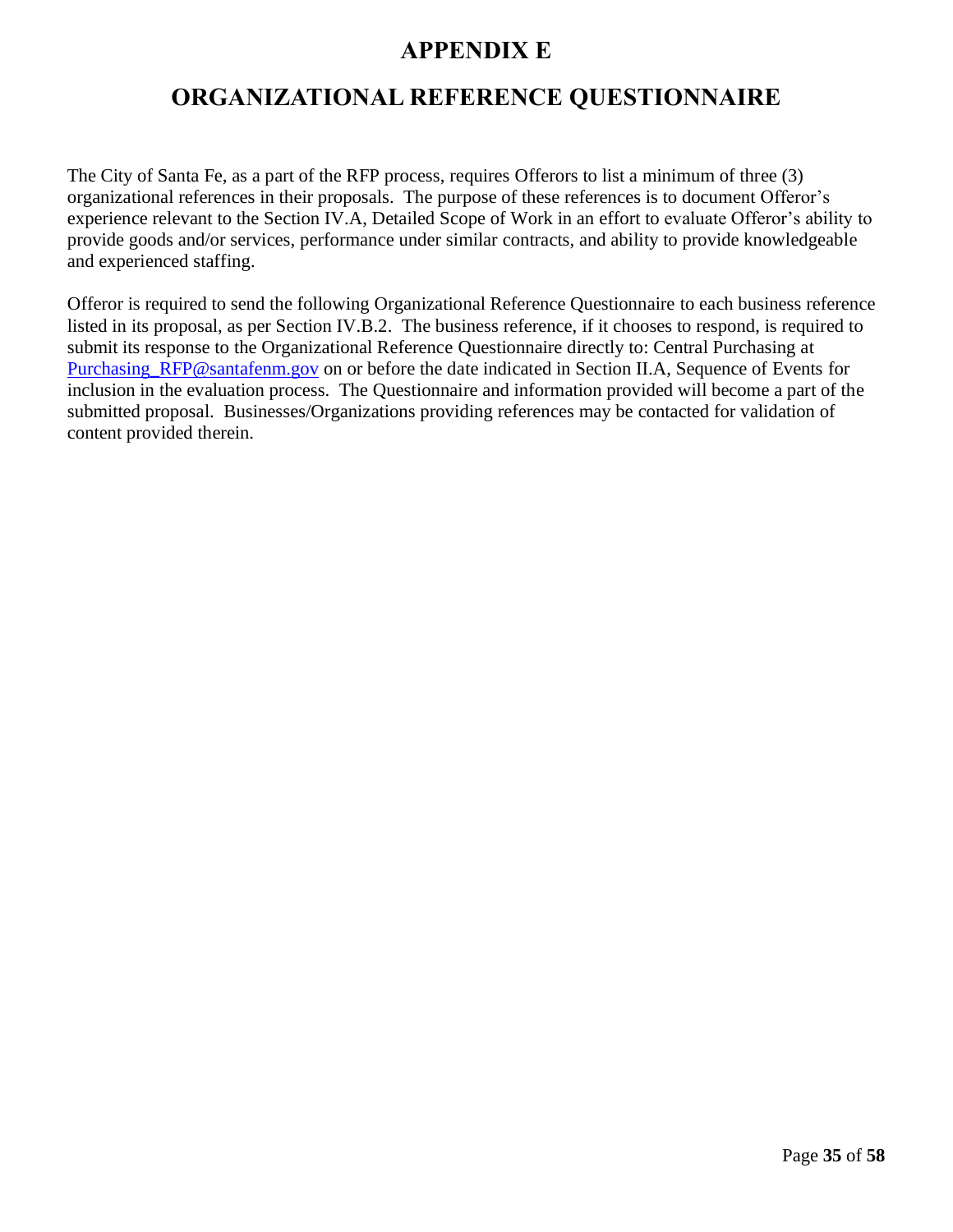# **RFP # 22/37P ORGANIZATIONAL REFERENCE QUESTIONNAIRE FOR:**

(Name of Offeror)

This form is being submitted to your company for completion as a reference for the organization listed above. This Questionnaire is to be submitted to the City of Santa Fe, as indicated in Section II.A, Sequence of Events via e-mail at:

Name: Central Purchasing Office Email: [Purchasing\\_RFP@santafenm.gov](mailto:Purchasing_RFP@santafenm.gov)

Forms must be submitted on or before the date indicated in Section II.A, Sequence of Events and **must not** be returned to the organization requesting the reference. References are **strongly encouraged** to provide comments in response to organizational ratings.

**For questions or concerns regarding this form**, please contact the Procurement Manager AND the Central Purchasing Office at the following emails:

Procurement Manager: [jguenther@santafenm.gov](mailto:jguenther@santafenm.gov) Central Purchasing Office: [purchasing\\_RFP@santafenm.gov](mailto:purchasing_RFP@santafenm.gov)

When contacting the Procurement Manager, include the Request for Proposal number provided at the top of this page.

| <b>Organization providing reference</b> |  |
|-----------------------------------------|--|
| <b>Contact name and title/position</b>  |  |
| Contact telephone number(s)             |  |
| <b>Contact e-mail address</b>           |  |
| <b>Project description</b>              |  |
|                                         |  |
| Project dates (start and end dates)     |  |
|                                         |  |
| <b>Technical environment for the</b>    |  |
| project your providing a reference      |  |
| (i.e., Software applications, Internet  |  |
| capabilities, Data communications,      |  |
| Network, Hardware);                     |  |
|                                         |  |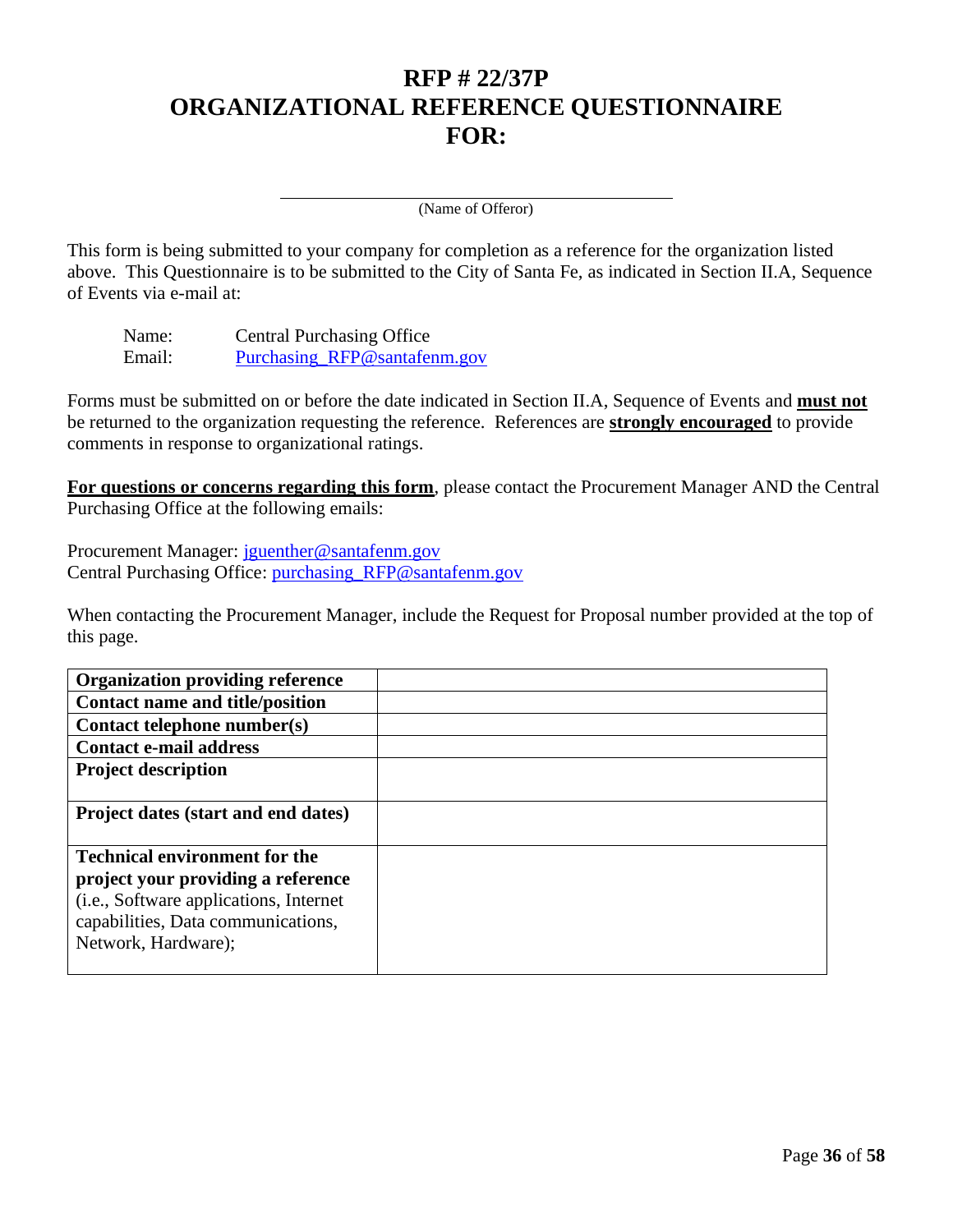## QUESTIONS:

1. In what capacity have you worked with this vendor in the past? COMMENTS:

2. How would you rate this firm's knowledge and expertise?  $(3 = Excellent; 2 = Satisfactory; 1 = Unsatisfactory; 0 = Unacceptable)$ COMMENTS:

3. How would you rate the vendor's flexibility relative to changes in the project scope and timelines?

 $(3 = Excellent; 2 = Satisfactory; 1 = Unsatisfactory; 0 = Unacceptable)$ 

COMMENTS:

4. What is your level of satisfaction with hard-copy materials produced by the vendor?

 $(3 = Excellent; 2 = Satisfactory; 1 = Unsatisfactory; 0 = Unacceptable, N/A = Not applicable)$ COMMENTS:

5. How would you rate the dynamics/interaction between vendor personnel and your staff?  $(3 = Excellent; 2 = Satisfactory; 1 = Unsatisfactory; 0 = Unacceptable)$ COMMENTS: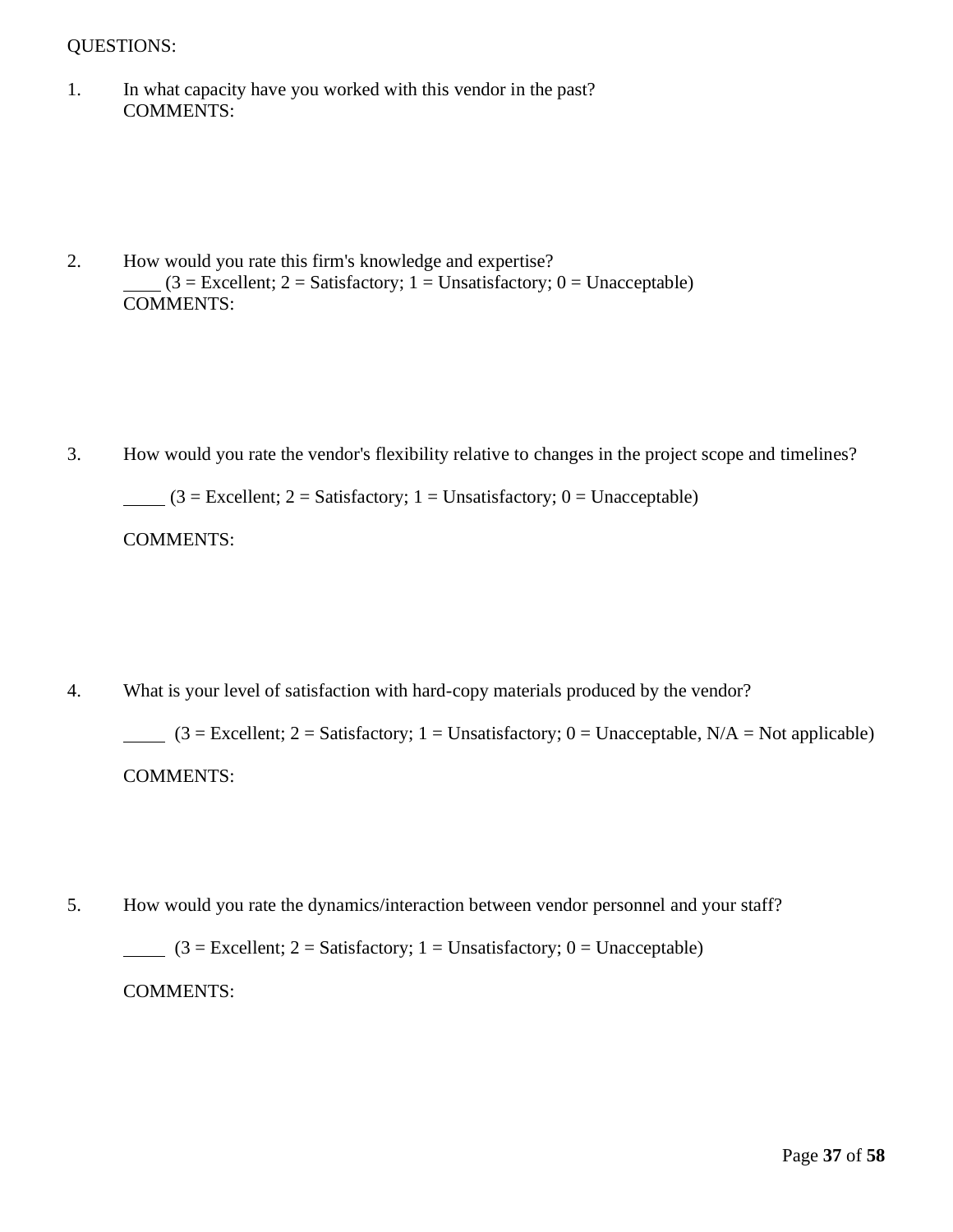6. Who are/were the vendor's principal representatives involved in your project and how would you rate them individually? Would you, please, comment on the skills, knowledge, behaviors or other factors on which you based the rating?

 $(3 = Excellent; 2 = Satisfactory; 1 = Unsatisfactory; 0 = Unacceptable)$ 

| Name:            | Rating: |
|------------------|---------|
| Name:            | Rating: |
| Name:            | Rating: |
| Name:            | Rating: |
| <b>COMMENTS:</b> |         |

7. How satisfied are/were you with the products developed by the vendor?

 $(3 = Excellent; 2 = Satisfactory; 1 = Unsatisfactory; 0 = Unacceptable, N/A = Not applicable)$ COMMENTS:

- 8. With which aspect(s) of this vendor's services are/were you most satisfied? COMMENTS:
- 9. With which aspect(s) of this vendor's services are/were you least satisfied? COMMENTS:
- 10. Would you recommend this vendor's services to your organization again? COMMENTS: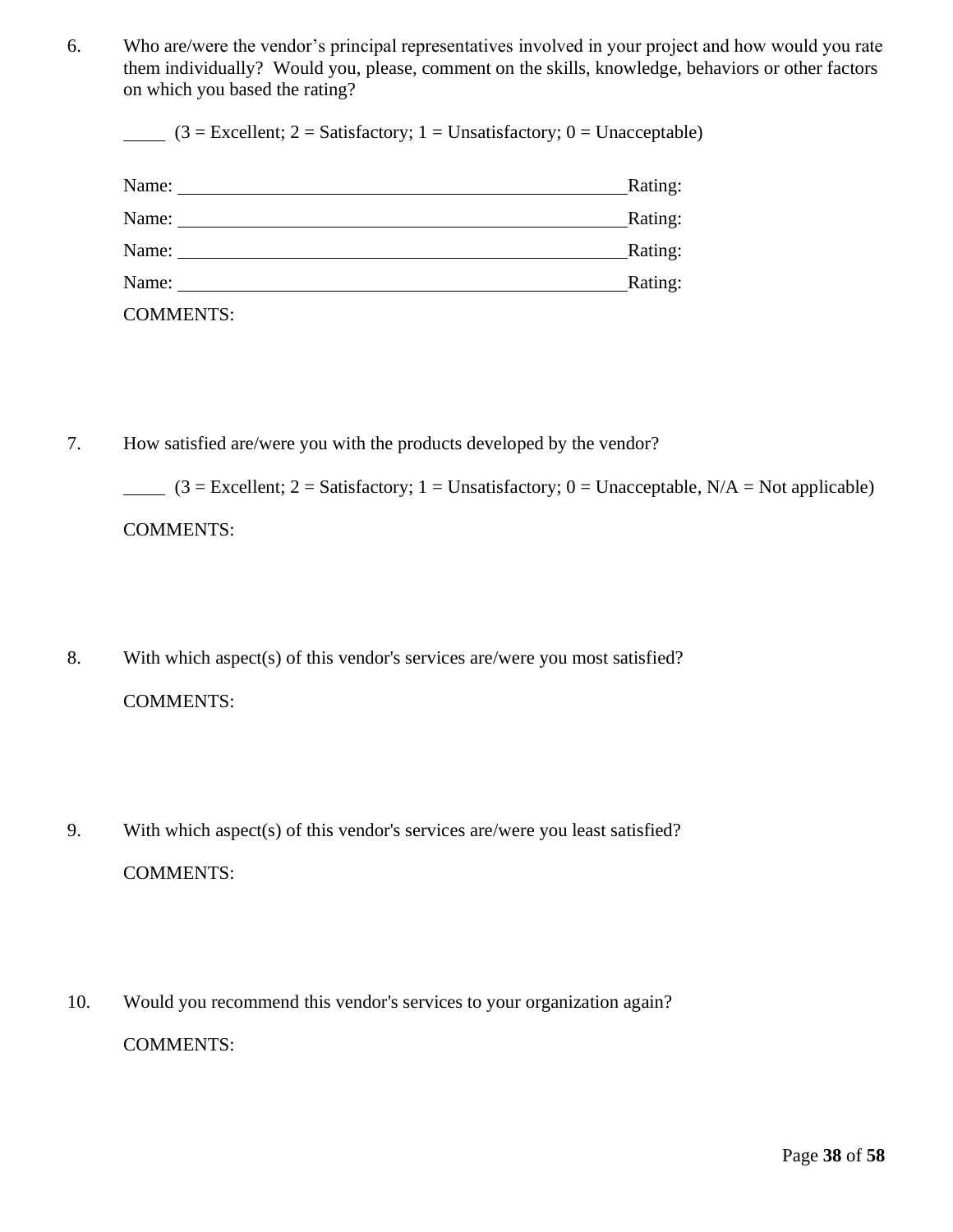# <span id="page-42-0"></span>**APPENDIX F NON-COLLUSION AFFIDAVIT**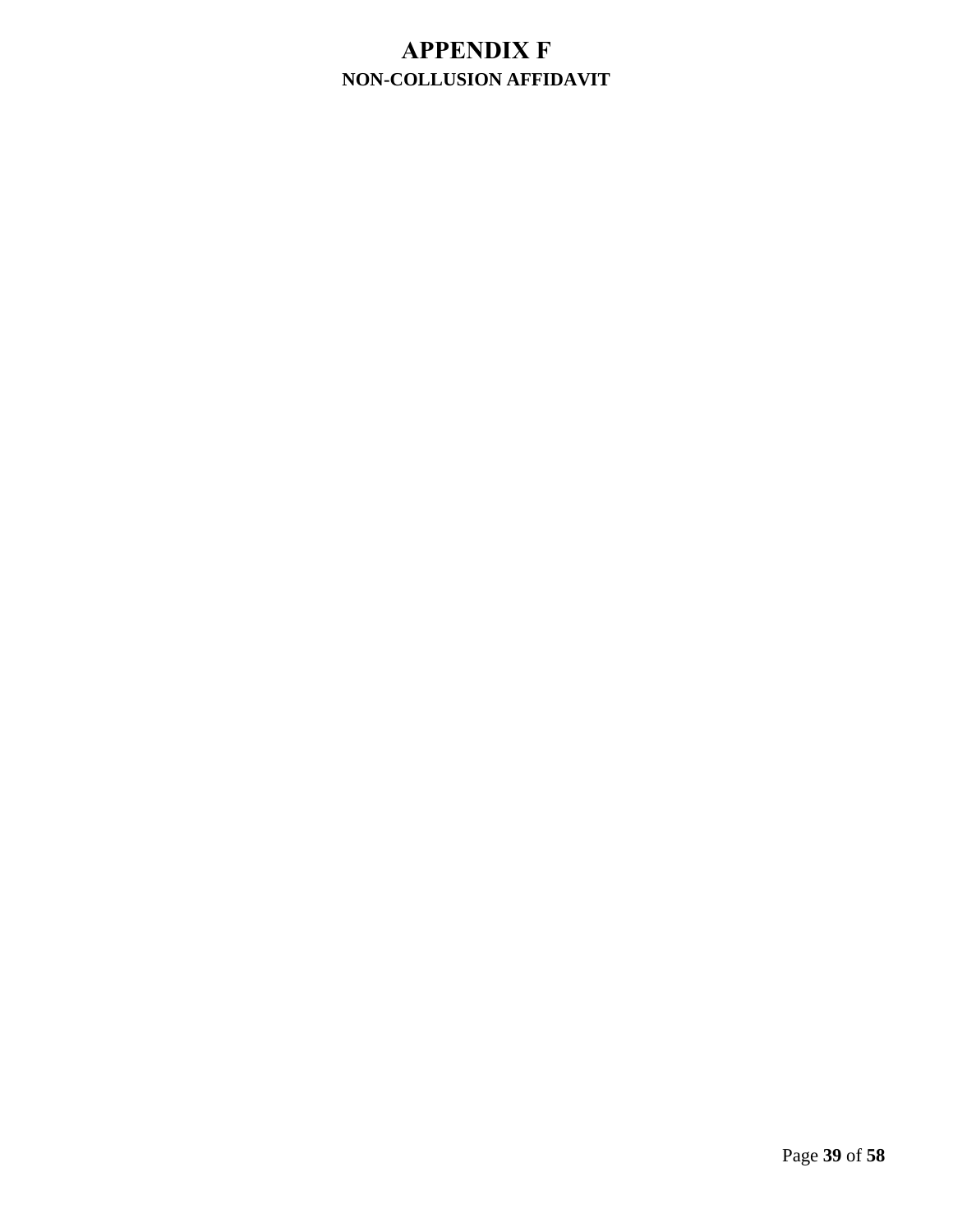# **NON-COLLUSION AFFIDAVIT**

*Complete, Sign and Return with your proposal.*

| I hereby affirm that: I am the | (insert title) and the duly                                                                                    |
|--------------------------------|----------------------------------------------------------------------------------------------------------------|
| authorized representative of   | (insert organization's                                                                                         |
| name) whose address is         |                                                                                                                |
|                                | And, that I possess the legal authority to make this affidavit on behalf of myself and the firm for which I am |
| acting.                        |                                                                                                                |

#### I affirm:

- 1. I am fully informed respecting the preparation and contents of the attached proposal and of all pertinent circumstances respecting such proposal.
- 2. Such proposal is genuine and is not a collusive or sham proposal.
- 3. Neither the said Offeror nor any of its officers, partners, owners, agents, representatives, employees or parties in interest, including this affiant, has in any way colluded, conspired, connived or agreed, directly or indirectly with any Offeror, firm or person to submit a collusive or sham proposal in connection with the Contract for which the attached proposal has been submitted or to refrain from offering a proposal in connection with the Contract, or has in any manner, directly or indirectly, sought by agreement or collusion or communication or conference with any other Offeror, firm or person to fix the price or prices in the attached proposal or of any other Offeror, or to fix any overhead, profit or cost element of the proposal or the offer price of any other Offeror, or to secure through any collusion, conspiracy, connivance or unlawful agreement any advantage against the Mayor and Council of City of Santa Fe, New Mexico or any person interested in the proposed Contract; and
- 4. The price or prices quoted in the attached proposal are fair and proper and are not tainted by any collusion, conspiracy, connivance or unlawful agreement on the part of the Offeror or any of its agents, representatives, owners, employees, or parties in interest, including this affiant. I do solemnly declare and affirm under the penalties of perjury that the contents of this affidavit are true and correct.

| Signature $_{-}$    |  |
|---------------------|--|
| <b>Printed Name</b> |  |
| Title               |  |
| Date                |  |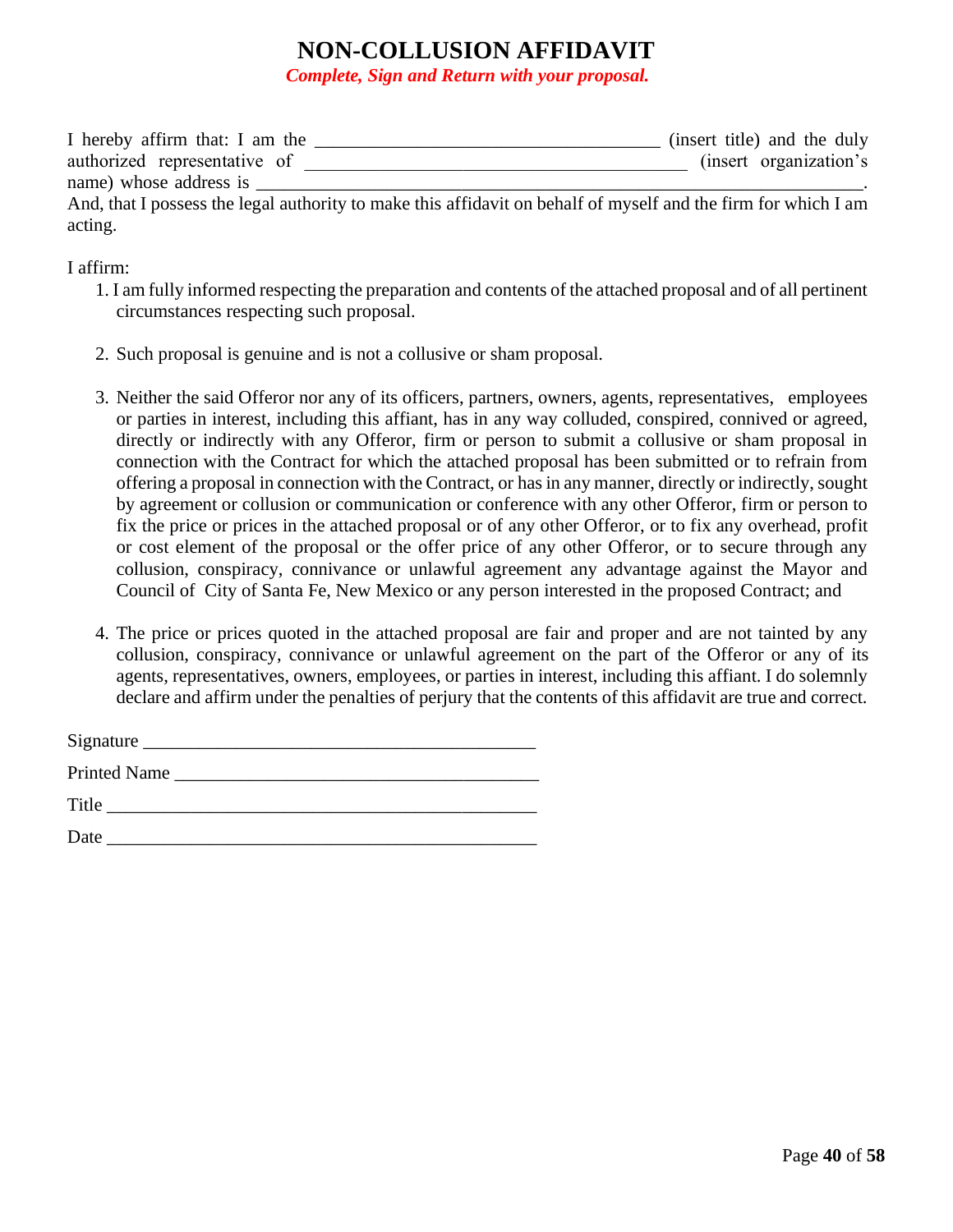# **APPENDIX G**

# <span id="page-44-1"></span><span id="page-44-0"></span>**CONFLICT OF INTEREST**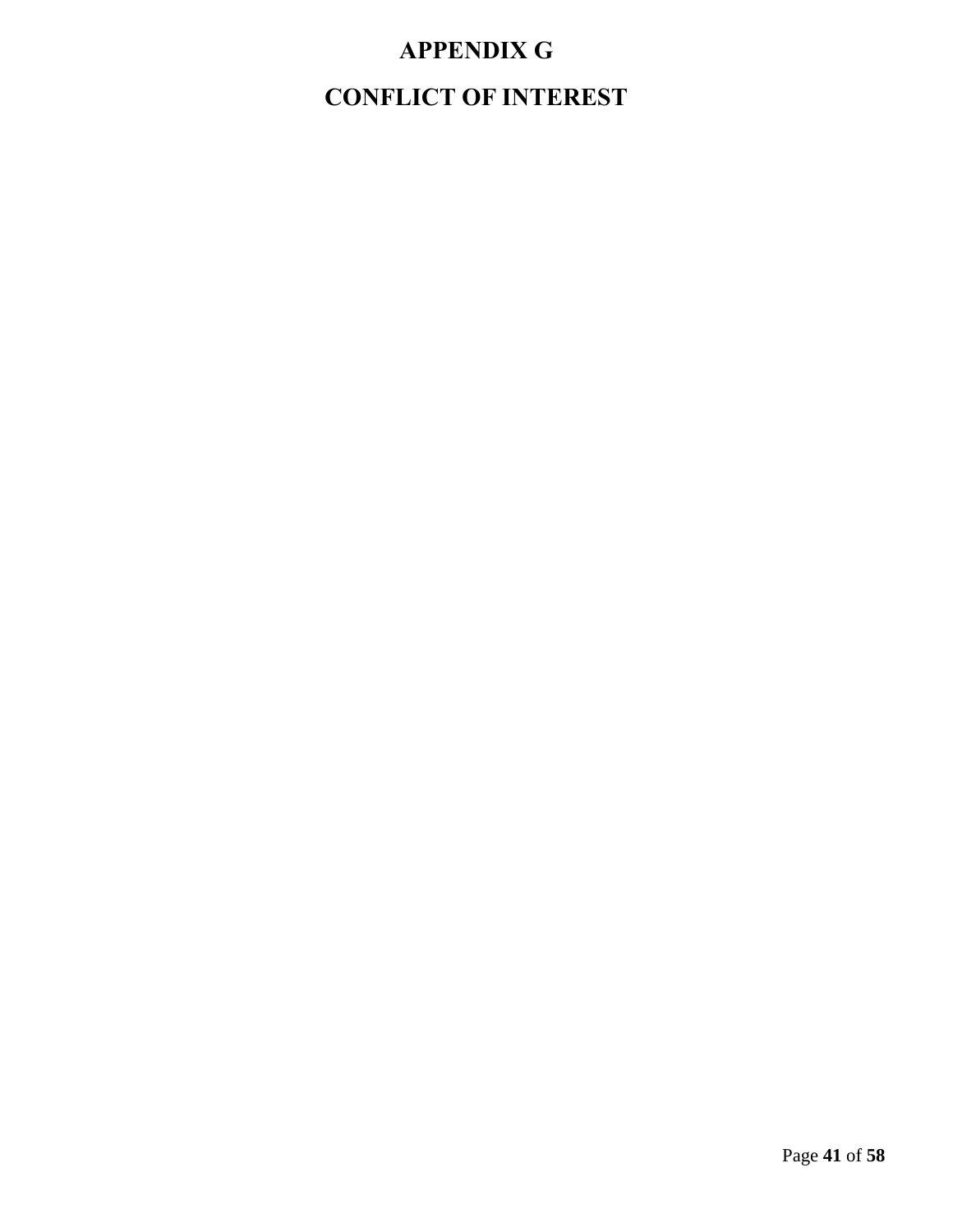# **CONFLICT OF INTEREST STATEMENT FOR CONSULTING FIRMS**

#### *Complete, sign and return with your proposal.*

The City of Santa Fe policy is to prevent personal or organizational conflict of interest, or the appearance of such conflict of interest, in the award and administration of City contracts and Purchase Orders.

The Offeror shall comply with all applicable provisions of the Governmental Conduct Act, Chapter 10, Article 16 NMSA 1978 and include a full disclosure of all potential organization conflicts of interest in the Proposal.

In addition to the each key personnel shall also complete the Conflict of Interest Form below certifying that the entity has read and understands the City's policy regarding conflict of interest and the CFR. Each key personnel must also certify that there is no conflict of interest with the Project. If there is a conflict with the Project, then the and known key personnel needs to describe the conflict.

The agrees that, if after award, an organizational conflict of interest is discovered, the makes an immediate and full written disclosure to the City that includes a description of the action that the has taken or proposes to take to avoid or mitigate such conflicts. If an organizational conflict of interest is determined to exist, the City may, at its discretion, cancel the contract for the Project. If the was aware of an organizational conflict of interest prior to the award of the contract and did not disclose the conflict to the City, the City may terminate the contract for default.

The City may disqualify an Offeror if any of its key personnel belong to more than one Submitter organization/firm.

I, \_\_\_\_\_\_\_\_\_\_\_\_\_\_\_\_\_\_\_\_\_\_\_\_\_\_\_\_\_\_\_ certify that I/We have no personal or financial interests and no present employment or activity which would be incompatible with this firm's participation in any activity related to the RFP or execution of the awarded for the duration of this firm's involvement in the contract, this firm agrees not to accept any gift, benefit, gratuity or consideration, or begin a personal or financial interest in a party who is bidding and/or proposing, or associated with a bidder and/or Offeror on the contract.

I certify that this firm will keep all contract information confidential and secure. This organization will not copy, give or otherwise disclose such information to any other person unless the City of Santa Fe has on file a confidentiality agreement signed by the other person, and the disclosure is authorized and necessary to the contract. I understand that if this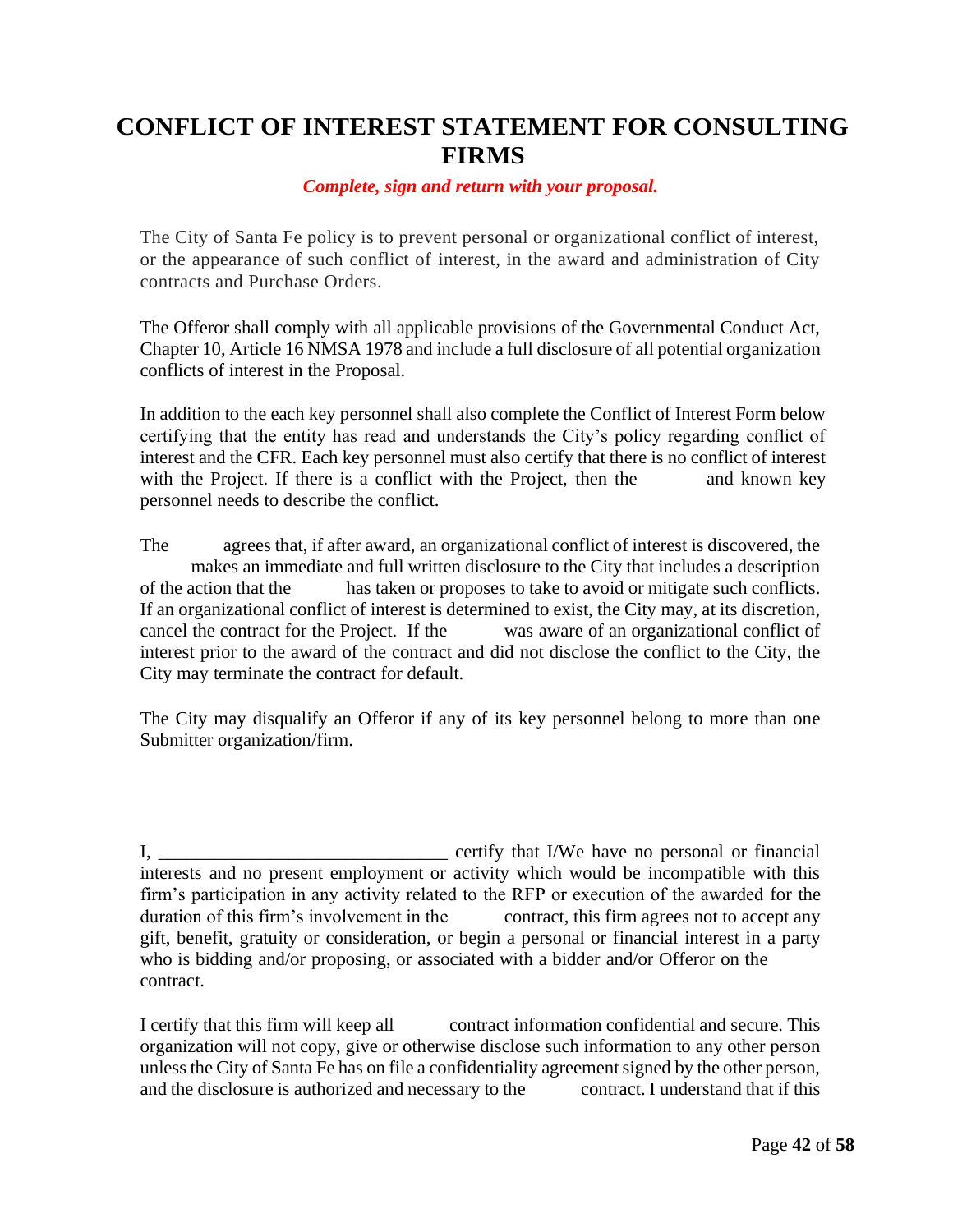firm leaves this contract before it ends, this firm must still keep all contract information confidential. I agree to follow any instructions provided by the City relating to the confidentiality of the contract information. I fully understand that any unauthorized disclosure made by this firm may be a basis for civil or criminal penalties. I agree to advise the City's Procurement Officer, at 505-955-6432 immediately in the event that I or another person within this organization either learn or have reason to believe that any person who has access to the contract confidential information has or intends to disclose that information in violation of this agreement.

This statement must be fully completed and signed by an authorized representative.

\_\_\_\_\_\_\_\_\_\_\_\_\_\_\_\_\_\_\_\_\_\_\_\_\_\_\_\_\_\_\_\_\_\_\_\_\_\_\_\_\_\_\_\_\_\_\_\_\_\_\_\_\_\_\_\_\_\_\_\_\_\_\_\_\_\_

\_\_\_\_\_\_\_\_\_\_\_\_\_\_\_\_\_\_\_\_\_\_\_\_\_\_\_\_\_\_\_\_\_\_\_\_\_\_\_\_\_\_\_\_\_\_\_\_\_\_\_\_\_\_\_\_\_\_\_\_\_\_\_\_\_\_\_

\_\_\_\_\_\_\_\_\_\_\_\_\_\_\_\_\_\_\_\_\_\_\_\_\_\_\_\_\_\_\_\_\_\_\_\_\_\_\_\_\_\_\_\_\_\_\_\_\_\_\_\_\_\_\_\_\_\_\_\_\_\_\_\_\_\_\_\_\_

\_\_\_\_\_\_\_\_\_\_\_\_\_\_\_\_\_\_\_\_\_\_\_\_\_\_\_\_\_\_\_\_\_\_\_\_\_\_\_\_\_\_\_\_\_\_\_\_\_\_\_\_\_\_\_\_\_\_\_\_\_\_\_\_\_\_\_

\_\_\_\_\_\_\_\_\_\_\_\_\_\_\_\_\_\_\_\_\_\_\_\_\_\_\_\_\_\_\_\_\_\_\_\_\_\_\_\_\_\_\_\_\_\_\_\_\_\_\_\_\_\_\_\_\_\_\_\_\_\_\_\_\_\_\_\_\_\_\_\_

\_\_\_\_\_\_\_\_\_\_\_\_\_\_\_\_\_\_\_\_\_\_\_\_\_\_\_\_\_\_\_\_\_\_\_\_\_\_\_\_\_\_\_\_\_\_\_\_\_\_\_\_\_\_\_\_\_\_\_\_\_\_\_\_\_\_\_\_\_\_\_\_

\_\_\_\_\_\_\_\_\_\_\_\_\_\_\_\_\_\_\_\_\_\_\_\_\_\_\_\_\_\_\_\_\_\_\_\_\_\_\_\_\_\_\_\_\_\_\_\_\_\_\_\_\_\_

Company Name:

Authorized Representative/Title:

Phone Number:

Fax Number:

E-mail Address:

Signature:

Date:

 $\overline{\phantom{a}}$ 

The above information is subject to verification by the City of Santa Fe. If the City finds a misrepresentation, the bid may be automatically disqualified from the procurement process or the contract may be canceled.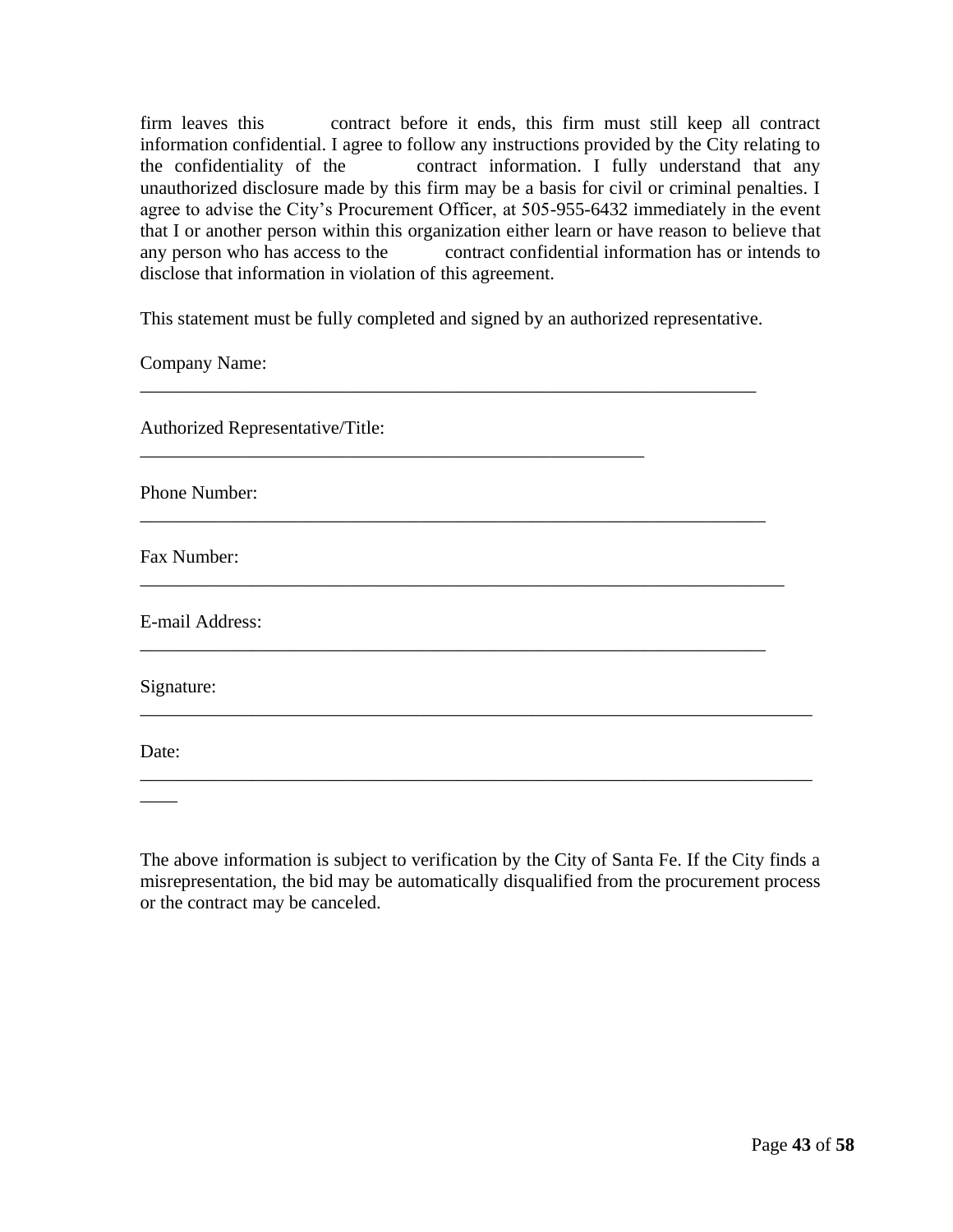# **APPENDIX H**

<span id="page-47-1"></span><span id="page-47-0"></span>**LIVING WAGE ORDINANCE**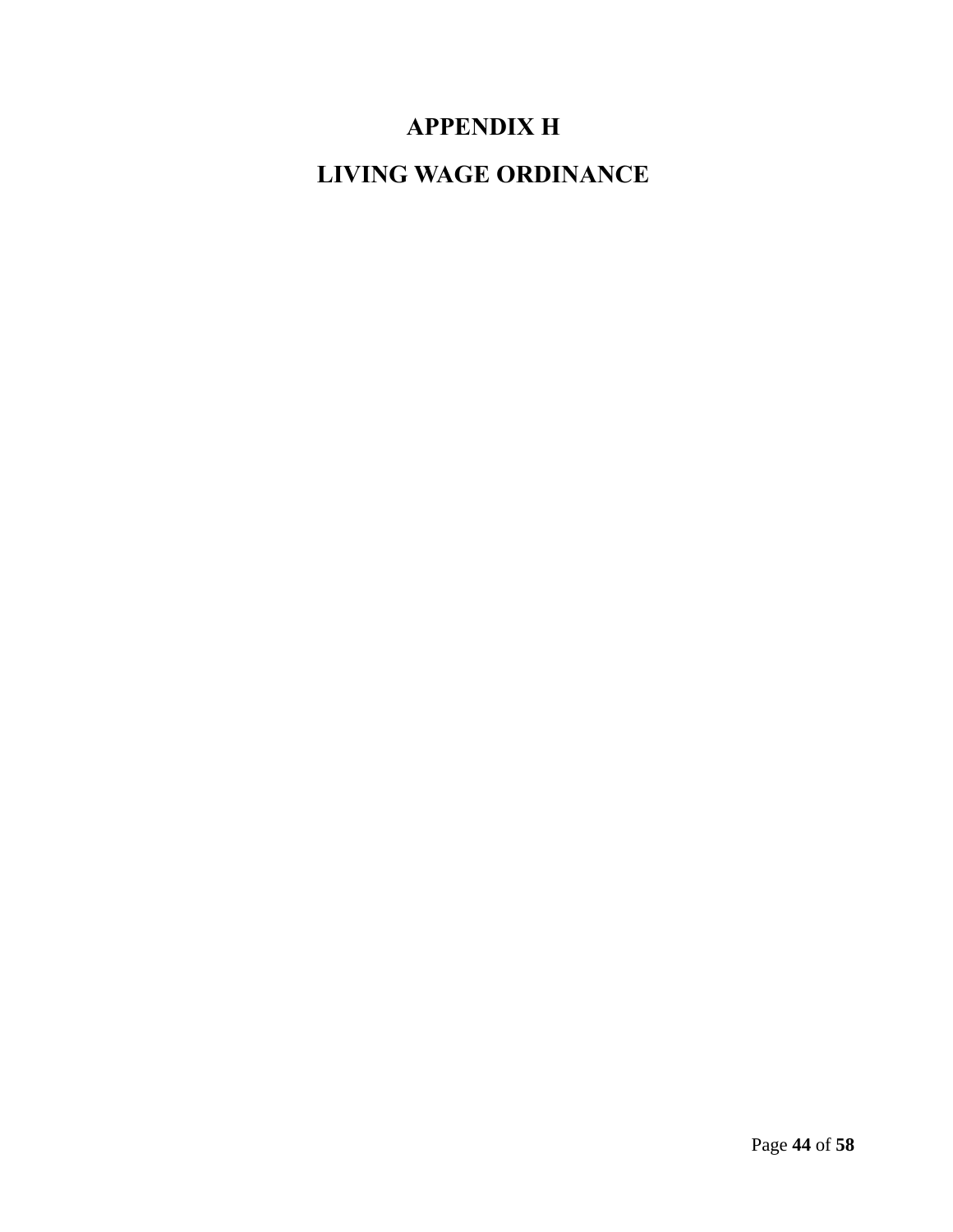

# PURSUANT TO THE CITY OF SANTA FE LIVING WAGE ORDINANCE, SECTION 28-1 SFCC 1987 EFFECTIVE MARCH 1, 2022 ALL WORKERS WITHIN THE **CITY OF SANTA FE SHALL BE PAID A LIVING WAGE OF**

# \$12.95 **PER HOUR**

The Santa Fe Living Wage Ordinance establishes minimum hourly wages. The March Living Wage increase corresponds to the increase in the Consumer Price Index (CPI).

# Who is Required to Pay the Living Wage?

- Contractors for the City, that have a contract requiring the performance of a service but excluding purchases of goods;
- Businesses receiving assistance relating to economic development in the form of grants, subsidies, loan guarantees or industrial revenue bonds in excess of twenty-five thousand dollars (\$25,000) for the duration of the City grant or subsidy;
- Businesses required to have a business license or registration from the City; and
- Nonprofit organizations, except for those whose primary source of funds is from Medicaid waivers.
- For workers who customarily receive more than one hundred dollars (\$100) per month in tips or commissions, any tips or commissions received and retained by a worker shall be counted as wages and credited towards satisfaction of the Living Wage provided that, for tipped workers, all tips received by such workers are retained by the workers, except that the pooling of tips among workers shall be permitted.
- All employers required to have a business license or registration from the City of Santa Fe ("City") must pay at least the adjusted Living Wage to employees for all hours worked within the Santa Fe city limits.

More Information, including the Living Wage Ordinance, is available at www.santafenm.gov/living\_wage\_information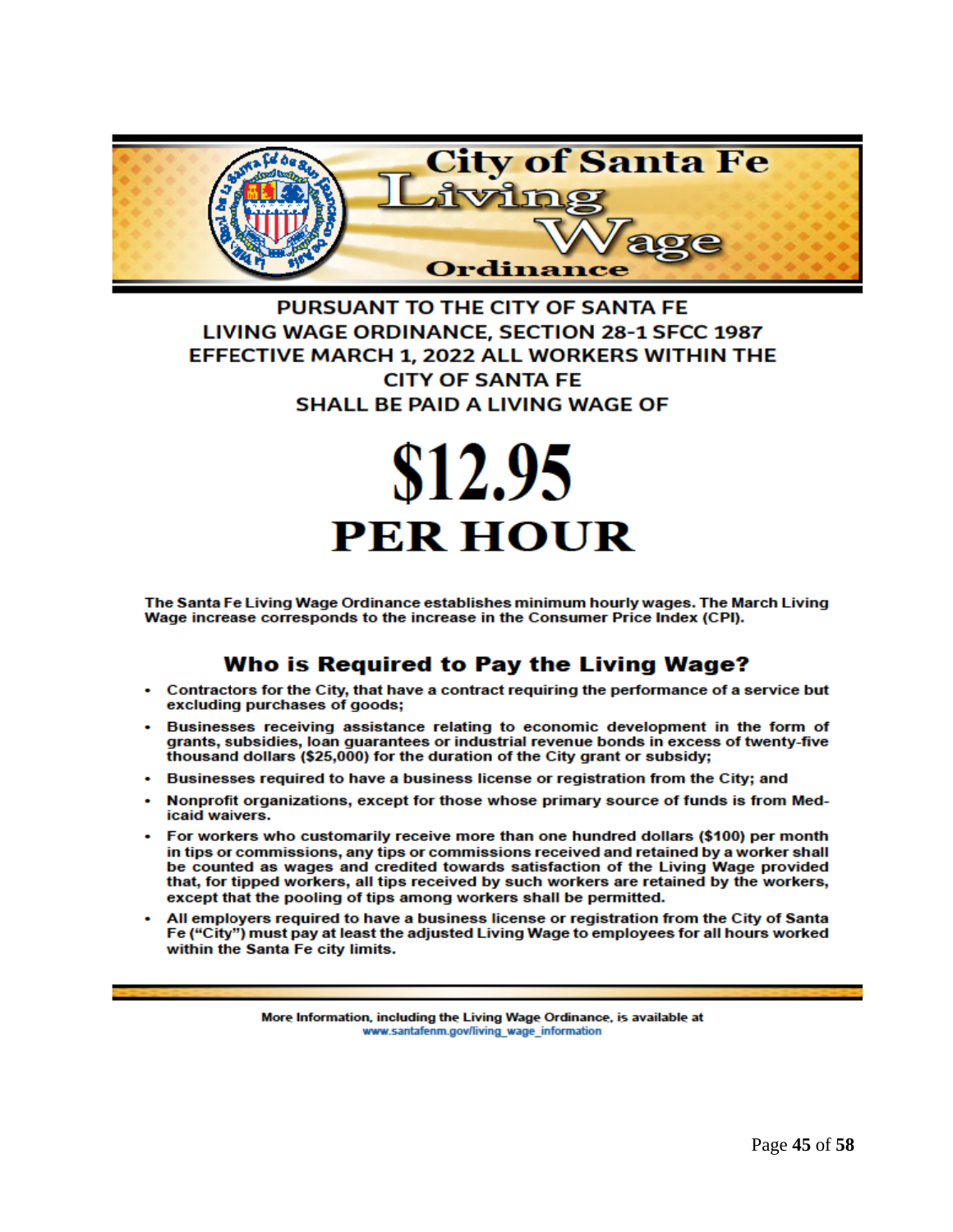# **APPENDIX I**

# <span id="page-49-0"></span>**DRAFT CONTRACT**

Item#\_\_\_\_\_\_\_\_\_\_\_\_\_ Munis Contract #

#### CITY OF SANTA FE

#### PROFESSIONAL SERVICES AGREEMENT

<span id="page-49-2"></span><span id="page-49-1"></span>THIS AGREEMENT is made and entered into by and between the City of Santa Fe, New Mexico, hereinafter referred to as the "City," and **NAME OF CONTRACTOR**, hereinafter referred to as the "Contractor," and is effective as of the date set forth below upon which it is executed by the Parties.

#### **RECITALS**

**WHEREAS**, the Chief Procurement Officer of the City has made the determination that this Agreement is in accordance with the provisions of the New Mexico Procurement Code (NMSA 1978, 13-1-28 et seq.) pursuant to NMSA 1978, § 13-1-95.2.E; and NMSA 1978, § 13-1-111.

**WHEREAS**, the Contractor is one of such requisite and qualifications and is willing to engage with the City for professional services, in accordance with the terms and conditions hereinafter set out, and the Contractor understanding and consenting to the foregoing is willing to render such professional services as outlined in the Agreement; and

**WHEREAS,** the Contractor does hereby accept its designation as [professional service], rendering services related to [insert services] for the City, as set forth in this Agreement; and

**WHEREAS**, it is agreed by the parties that the performance of the professional services is for a period of [insert term], as directed by the City.

**NOW, THEREFORE**, the parties hereby agree as follows:

#### **1. Scope of Work**.

The Contractor shall provide the following services-for the City: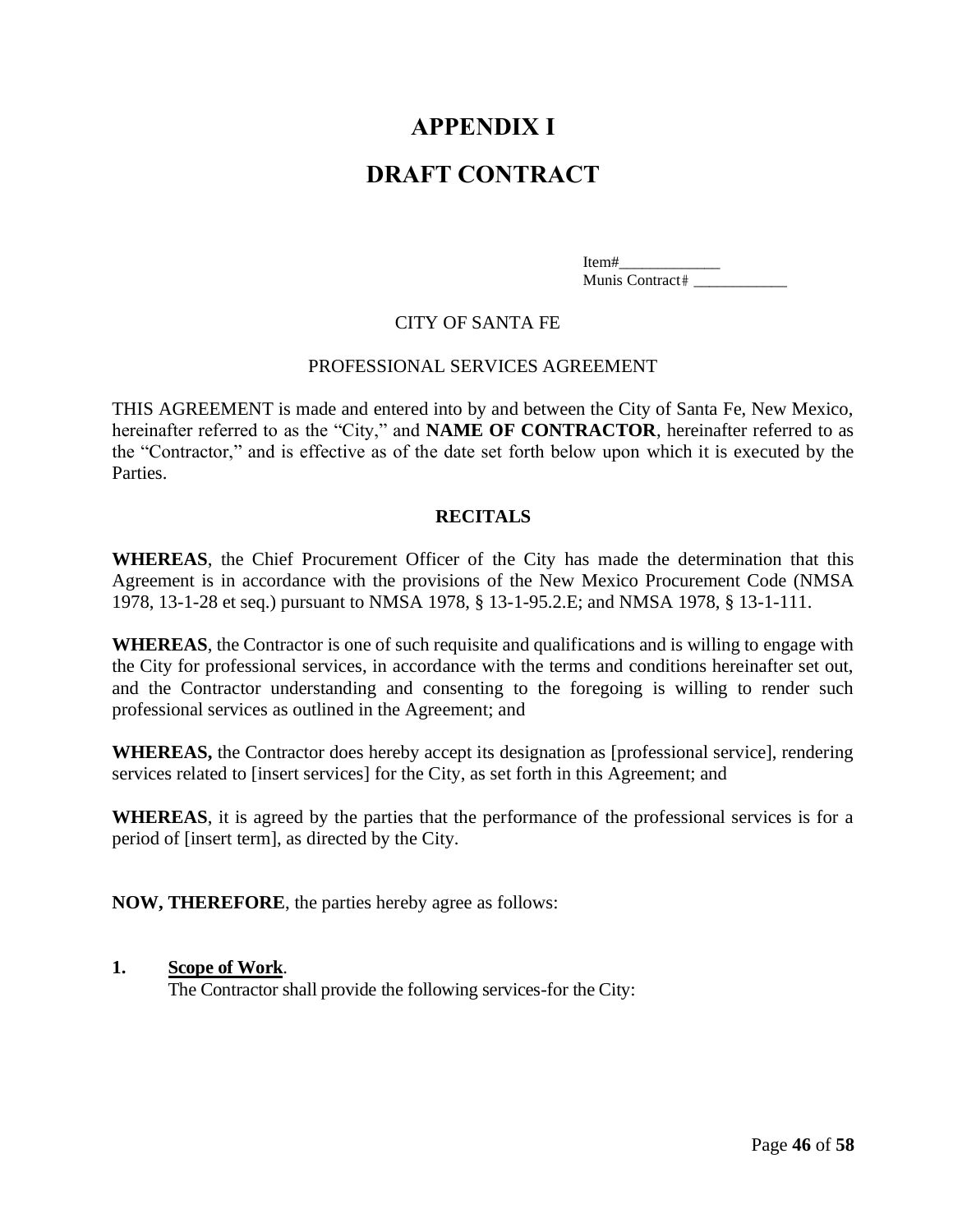# **Strategy:**

- A. Collaborate with TSF to develop a multi-year National Public Relations strategy that will:
	- 1) integrate TSF's public relations with paid and owned media plans;
	- 2) organically inspire targeted journalists and influencers;
	- 3) forge strong, positive relations with journalists, editors and producers;
	- 4) optimize digital branded content and trends with TSF's available creative assets; and
	- 5) be updated on an annual basis, or as requested by TSF, to improve key performance metrics and apply the latest media relations trends, key lessons learned, and databased assessments.
- B. Through a storytelling approach, develop compelling key messaging that personifies Santa Fe's brand platform – *cultural courage* – and secure third-party validation of the brand promise.
- C. Actively and regularly participate in marketing strategy and marketing campaign team sessions with TSF to provide recommendations and glean public relations opportunities, as directed by TSF.
- D. Propose an annual action plan incorporating an editorial pitching calendar and other scheduled media relations tactics, including but not limited to, media missions, familiarization tours, and public relations campaigns.
- E. Incorporate the following strategic principles:
	- 1) Embed The City Different's *Brand Beliefs and Traits* into the public relations strategic framework.
	- 2) Integrate TSF paid and owned marketing strategies, as well as optimize branded content.
	- 3) Propose, develop, utilize and pitch evergreen content to leverage current events and HARO (Help a Reporter Out) for increased earned media, as appropriate.
	- 4) While considering TSF's media mix, target audiences, and creative development, assess and prioritize national, regional and interest-based media to realize public relations potential.
	- 5) Maximize earned media opportunities unique to Santa Fe. Some examples may include:
		- a) Significant tourism product centennials/anniversaries/milestones;
		- b) Native American Art and Culture year-round offerings and seasonal annual events;
		- c) Outdoor recreation offerings and spa/wellness offerings.

#### **Media Relations:**

- A. Draft pitches, press releases and other communication pieces as agreed upon and approved by TSF, incorporating branded content as appropriate.
- B. Manage distribution of communication pieces and track media relations activity; improve back-linking and other SEO (Search Engine Optimization) efforts.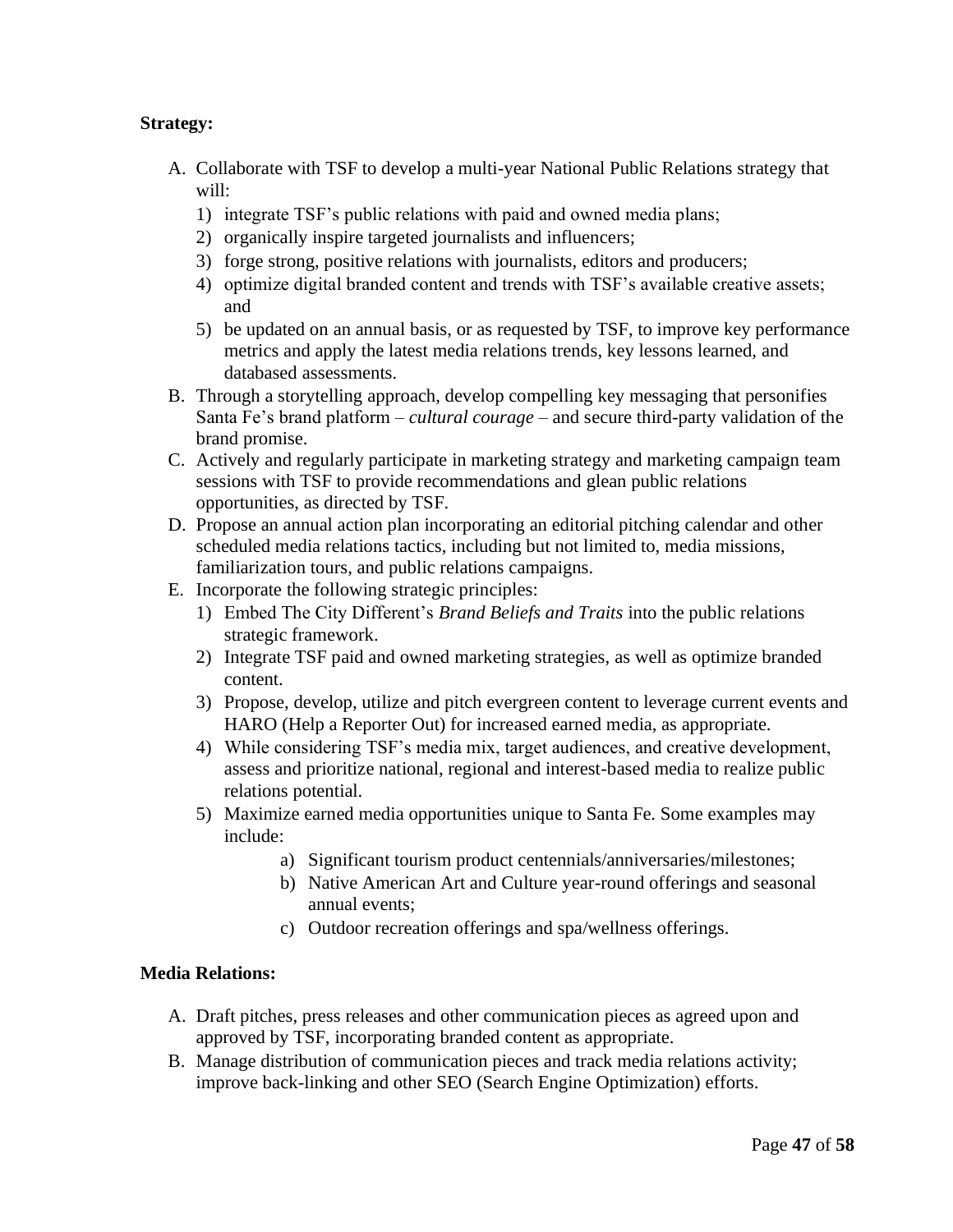- C. Make recommendations to showcase top-tier earned media for owned consumer-facing digital platforms.
- D. Forge new and steward existing media relations in collaboration with TSF.
- E. Coordinate with TSF to communicate with influencers, journalists, editors, and producers to develop relationships and inspire coverage through social media and other digital engagement platforms.
- F. Secure quality earned media impressions to strengthen Santa Fe's positioning amongst competitor markets.
- G. Execute public relations tactics and collaborate with tourism industry partners as agreed upon with TSF, including but not limited to, media missions, familiarization tours, and public relations campaigns.
- H. Coordinate and assist with all individual and group media familiarization tours. This includes:
	- 1) Developing target media list,
	- 2) Recruiting media participants who will deliver coverage in top tier national and regional publications with extraordinarily high circulation,
	- 3) Designing invitations,
	- 4) Managing responses and communications with participants,
	- 5) Making flight/transportation arrangements, and
	- 6) Preparing a press trip itinerary for participants.
- I. Coordinate and schedule media desk side tour appointments in various U.S. cities/media markets for TSF Staff. On occasion agency may be asked to accompany TSF Staff on appointments.
- J. In collaboration with TSF, develop a HARO query plan to optimize TSF's utilization of HARO keyword inquiries and support pitching efforts to HARO regularly.

# **Reporting:**

- A. Propose incremental annual goals and key performance indicators, to include impressions and value, positive sentiment, search engine optimization, share of voice, media quality score, and conversion metrics.
- B. Provide ongoing strategic recommendations established from monthly and quarterly metrics and analytics assessment.
- C. Track and report all articles developed and assisted by TSF. Deliver a monthly media coverage report that would include the following for each piece of coverage:
	- 1) publication name,
	- 2) clip/copy of coverage,
	- 3) publication date,
	- 4) electronic link to coverage (if available), and
	- 5) media value and circulation or impressions.
- D. Provide monthly reports on all media assistance, communications, contacts and results from pitch communications and press releases on behalf of TSF.
- E. TSF may request custom reporting as necessary throughout the contract term.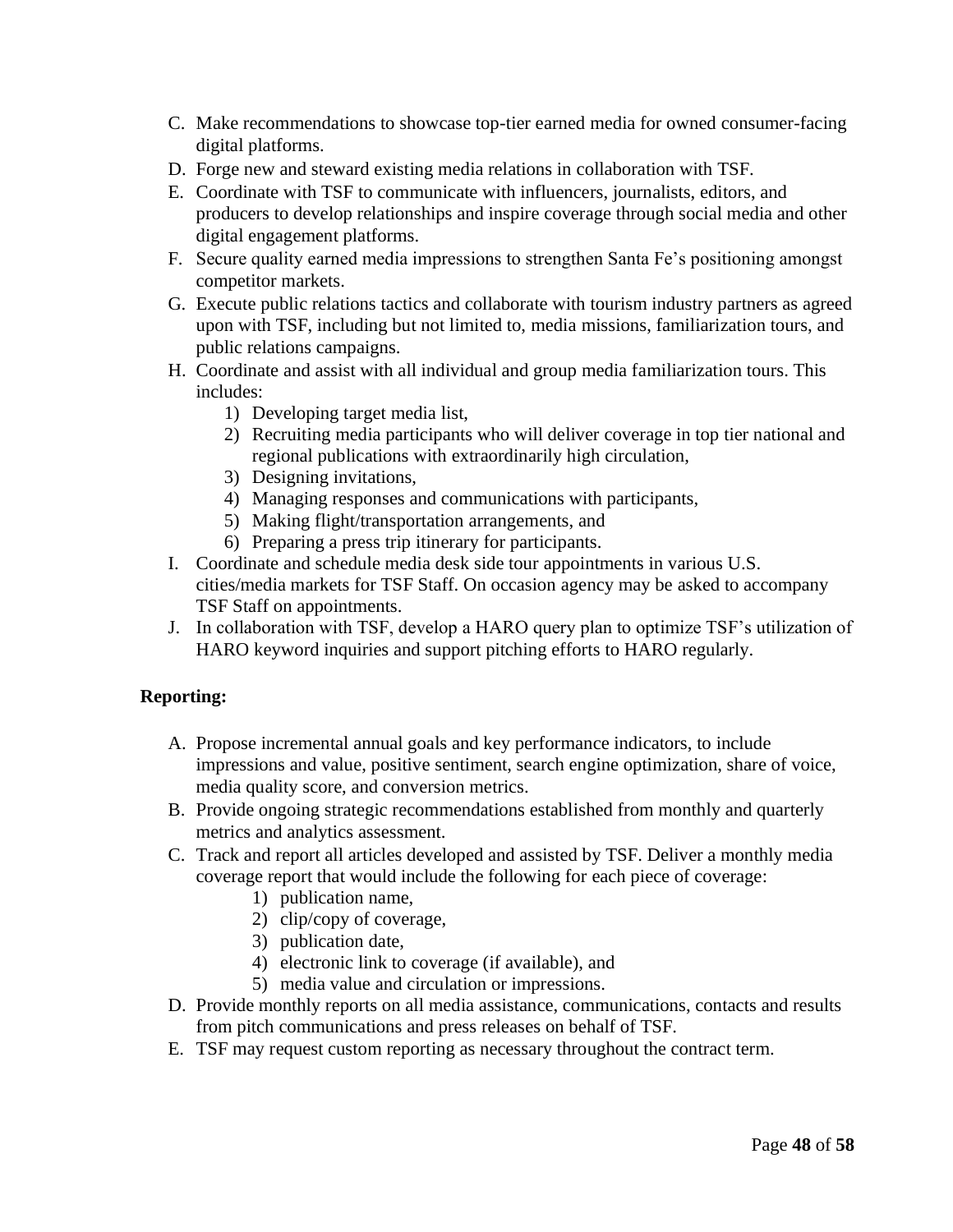# **2. Standard of Performance; Licenses**.

A. The Contractor represents that Contractor possesses the personnel, experience and knowledge necessary to perform the services described under this Agreement.

B. The Contractor agrees to obtain and maintain throughout the term of this Agreement, all applicable professional and business licenses required by law, for itself, its employees, agents, representatives and subcontractors.

# **2. Compensation***.*

A. The City shall pay to the Contractor in full payment for services satisfactorily performed at the rate of \_\_\_\_\_\_\_\_\_\_\_\_\_\_\_\_\_ dollars (\$\_\_\_\_\_\_\_\_\_\_) per hour (OR BASED UPON DELIVERABLES, MILESTONES, BUDGET, ETC.), such compensation not to exceed (AMOUNT), excluding/including gross receipts tax. The New Mexico gross receipts tax levied on the amounts payable under this Agreement totaling (AMOUNT) shall be paid by the City to the Contractor. **The total amount payable to the Contractor under this Agreement, including gross receipts tax and expenses, shall not exceed (AMOUNT). This amount is a maximum and not a guarantee that the work assigned to be performed by Contractor under this Agreement shall equal the amount stated herein. The parties do not intend for the Contractor to continue to provide services without compensation when the total compensation amount is reached. Contractor is responsible for notifying the City when the services provided under this Agreement reach the total compensation amount. In no event will the Contractor be paid for services provided in excess of the total compensation amount without this Agreement being amended in writing prior to those services in excess of the total compensation amount being provided.**

B. Payment is subject to availability of funds pursuant to the Appropriations Paragraph set forth below and to any negotiations between the parties from year to year pursuant to Paragraph 1, Scope of Work, and to approval by the City. All invoices MUST BE received by the City no later than thirty 30) days after the termination of the Fiscal Year in which the services were delivered. Invoices received after such date WILL NOT BE PAID.

# **( OR CHOICE – MULTI-YEAR** –

A. The total amount payable to the Contractor under this Agreement, excluding/including gross receipts tax and expenses, shall not exceed (AMOUNT) for the term of this Agreement.

1) The City shall pay to the Contractor in full payment for services satisfactorily performed pursuant to the Scope of Work at the rate of \_\_\_\_\_\_\_\_\_\_\_\_\_\_\_\_\_\_\_ dollars (\$\_\_\_\_\_\_\_\_\_\_\_\_\_\_\_) in (FYXX) through (FYXX) (USE FISCAL YEAR NUMBER TO DESCRIBE YEAR; DO NOT USE FY1, FY2, ETC.). The New Mexico gross receipts tax levied on the amounts payable under this Agreement totaling (AMOUNT) shall be paid by the City to the Contractor.

# (REPEAT LANGUAGE FOR EACH FISCAL YEAR COVERED BY THE AGREEMENT -- USE FISCAL YEAR NUMBER TO DESCRIBE EACH YEAR; DO NOT USE FY1, FY2, ETC.).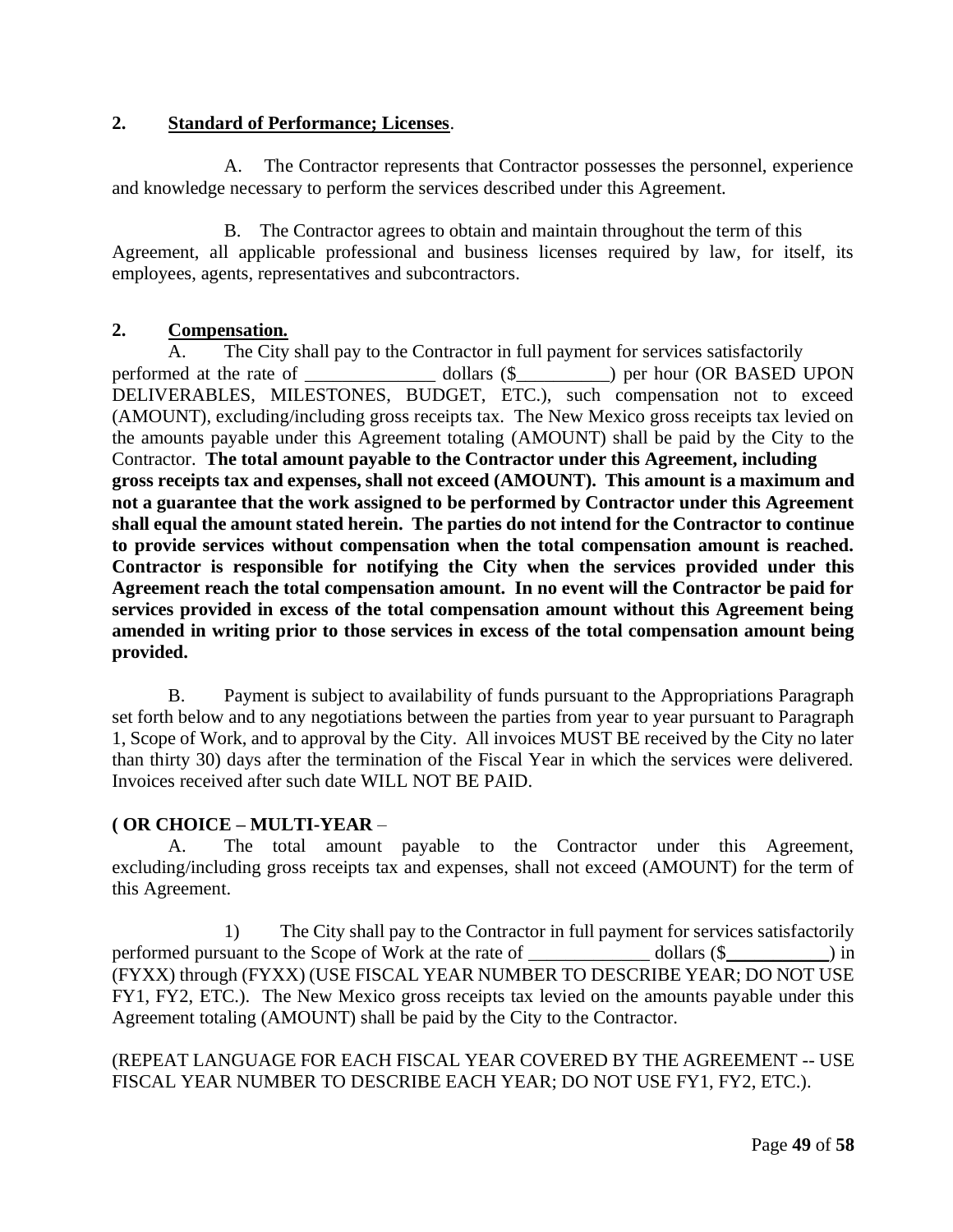B. Payment in future fiscal years is subject to availability of funds pursuant to the Appropriations Paragraph set forth below and to any negotiations between the parties from year to year pursuant to Paragraph 1, Scope of Work, and to approval by the City. All invoices MUST BE received by the City no later than fifteen (15) days after the termination of the Fiscal Year in which the services were delivered. Invoices received after such date WILL NOT BE PAID.)

C. Contractor must submit a detailed statement accounting for all services performed and expenses incurred. If the City finds that the services are not acceptable, within thirty days after the date of receipt of written notice from the Contractor that payment is requested, it shall provide the Contractor a letter of exception explaining the defect or objection to the services, and outlining steps the Contractor may take to provide remedial action. Upon certification by the City that the services have been received and accepted, payment shall be tendered to the Contractor within thirty days after the date of acceptance. If payment is made by mail, the payment shall be deemed tendered on the date it is postmarked. However, the City shall not incur late charges, interest, or penalties for failure to make payment within the time specified herein.

# **3. Term.**

THIS AGREEMENT SHALL NOT BECOME EFFECTIVE UNTIL APPROVED BY THE CITY. This Agreement shall terminate on **DATE** unless terminated pursuant to paragraph 4 (Termination), or paragraph 5 (Appropriations). The City reserves the right to renew the contract on an annual basis by mutual Agreement not exceed a total of four (4) years in accordance with NMSA 1978, §§ 13-1-150 through 152.

# **4. Termination.**

A. Termination. This Agreement may be terminated by either of the parties hereto upon written notice delivered to the other party at least thirty (30) days prior to the intended date of termination. Except as otherwise allowed or provided under this Agreement, the City's sole liability upon such termination shall be to pay for acceptable work performed prior to the Contractor's receipt of the notice of termination, if the City is the terminating party, or the Contractor's sending of the notice of termination, if the Contractor is the terminating party; provided, however, that a notice of termination shall not nullify or otherwise affect either party's liability for pre-termination defaults under or breaches of this Agreement. The Contractor shall submit an invoice for such work within thirty (30) days of receiving or sending the notice of termination. Notwithstanding the foregoing, this Agreement may be terminated immediately upon written notice to the Contractor if the Contractor becomes unable to perform the services contracted for, as determined by the City or if, during the term of this Agreement, the Contractor or any of its officers, employees or agents is indicted for fraud, embezzlement or other crime due to misuse of City funds or due to the Appropriations paragraph herein. *THIS PROVISION IS NOT EXCLUSIVE AND DOES NOT WAIVE THE City's OTHER LEGAL RIGHTS AND REMEDIES CAUSED BY THE CONTRACTOR'S DEFAULT/BREACH OF THIS AGREEMENT.*

B. Termination Management. Immediately upon receipt by either the City or the Contractor of notice of termination of this Agreement, the Contractor shall: 1) not incur any further obligations for salaries, services or any other expenditure of funds under this Agreement without written approval of the City; 2) comply with all directives issued by the City in the notice of termination as to the performance of work under this Agreement; and 3) take such action as the City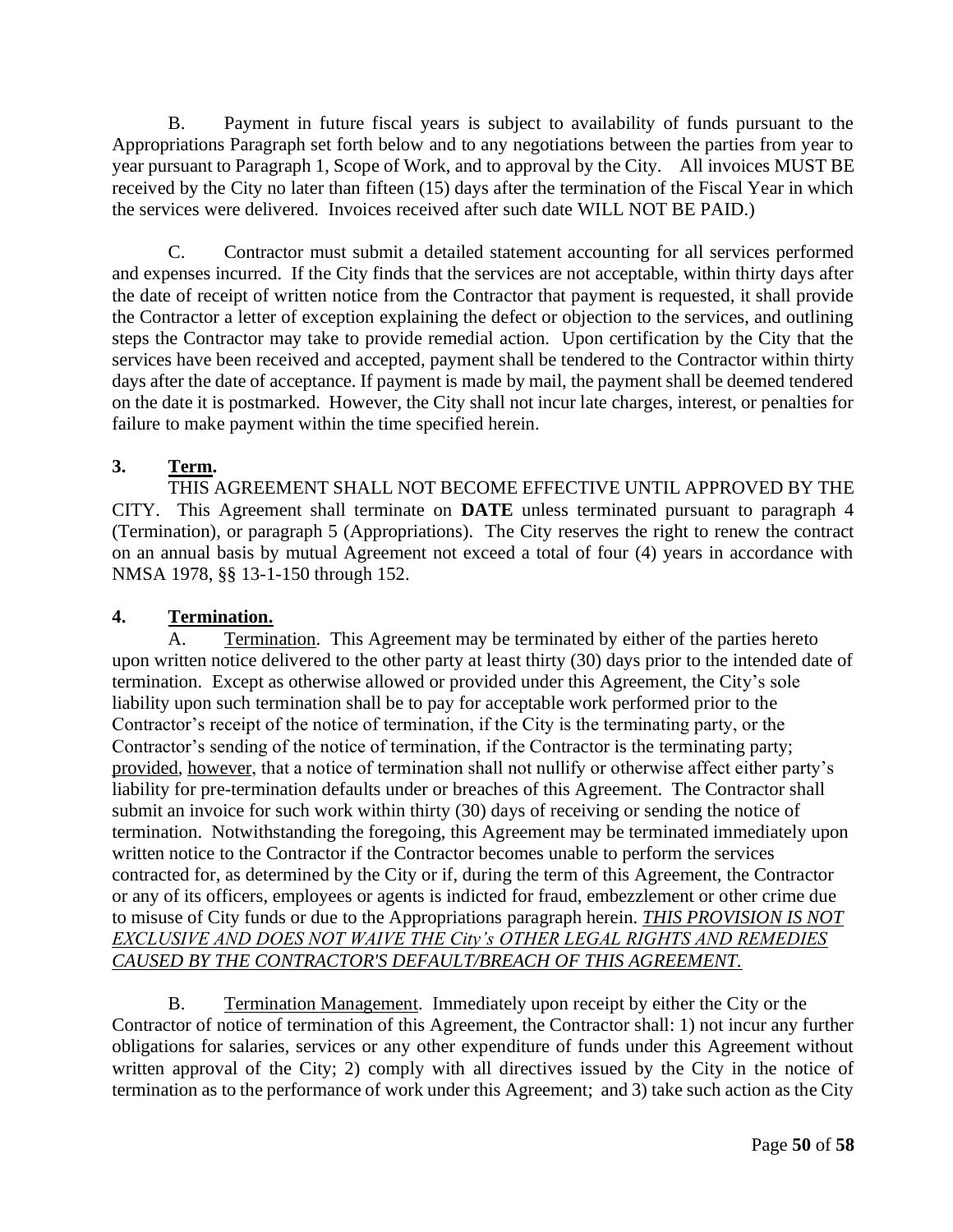shall direct for the protection, preservation, retention or transfer of all property titled to the City and records generated under this Agreement. Any non-expendable personal property or equipment provided to or purchased by the Contractor with contract funds shall become property of the City upon termination and shall be submitted to the City as soon as practicable.

# **5***.* **Appropriations.**

The terms of this Agreement are contingent upon sufficient appropriations and authorization being made by the City Council for the performance of this Agreement. If sufficient appropriations and authorization are not made by the City Council, this Agreement shall terminate immediately upon written notice being given by the City to the Contractor. The City's decision as to whether sufficient appropriations are available shall be accepted by the Contractor and shall be final. If the City proposes an amendment to the Agreement to unilaterally reduce funding, the Contractor shall have the option to terminate the Agreement or to agree to the reduced funding, within thirty (30) days of receipt of the proposed amendment.

# **6. Status of Contractor.**

The Contractor and its agents and employees are independent contractors performing professional services for the City and are not employees of the City. The Contractor and its agents and employees shall not accrue leave, retirement, insurance, bonding, use of City vehicles, or any other benefits afforded to employees of the City as a result of this Agreement. The Contractor acknowledges that all sums received hereunder are reportable by the Contractor for tax purposes, including without limitation, self-employment and business income tax. The Contractor agrees not to purport to bind the City unless the Contractor has express written authority to do so, and then only within the strict limits of that authority.

#### **7. Assignment.**

The Contractor shall not assign or transfer any interest in this Agreement or assign any claims for money due or to become due under this Agreement without the prior written approval of the City.

#### **8. Subcontracting.**

The Contractor shall not subcontract any portion of the services to be performed under this Agreement without the prior written approval of the City. No such subcontract shall relieve the primary Contractor from its obligations and liabilities under this Agreement, nor shall any subcontract obligate direct payment from the City.

#### **9. Release.**

Final payment of the amounts due under this Agreement shall operate as a release of the City, its officers and employees from all liabilities, claims and obligations whatsoever arising from or under this Agreement.

#### **10. Confidentiality.**

Any confidential information provided to or developed by the Contractor in the performance of this Agreement shall be kept confidential and shall not be made available to any individual or organization by the Contractor without the prior written approval of the City.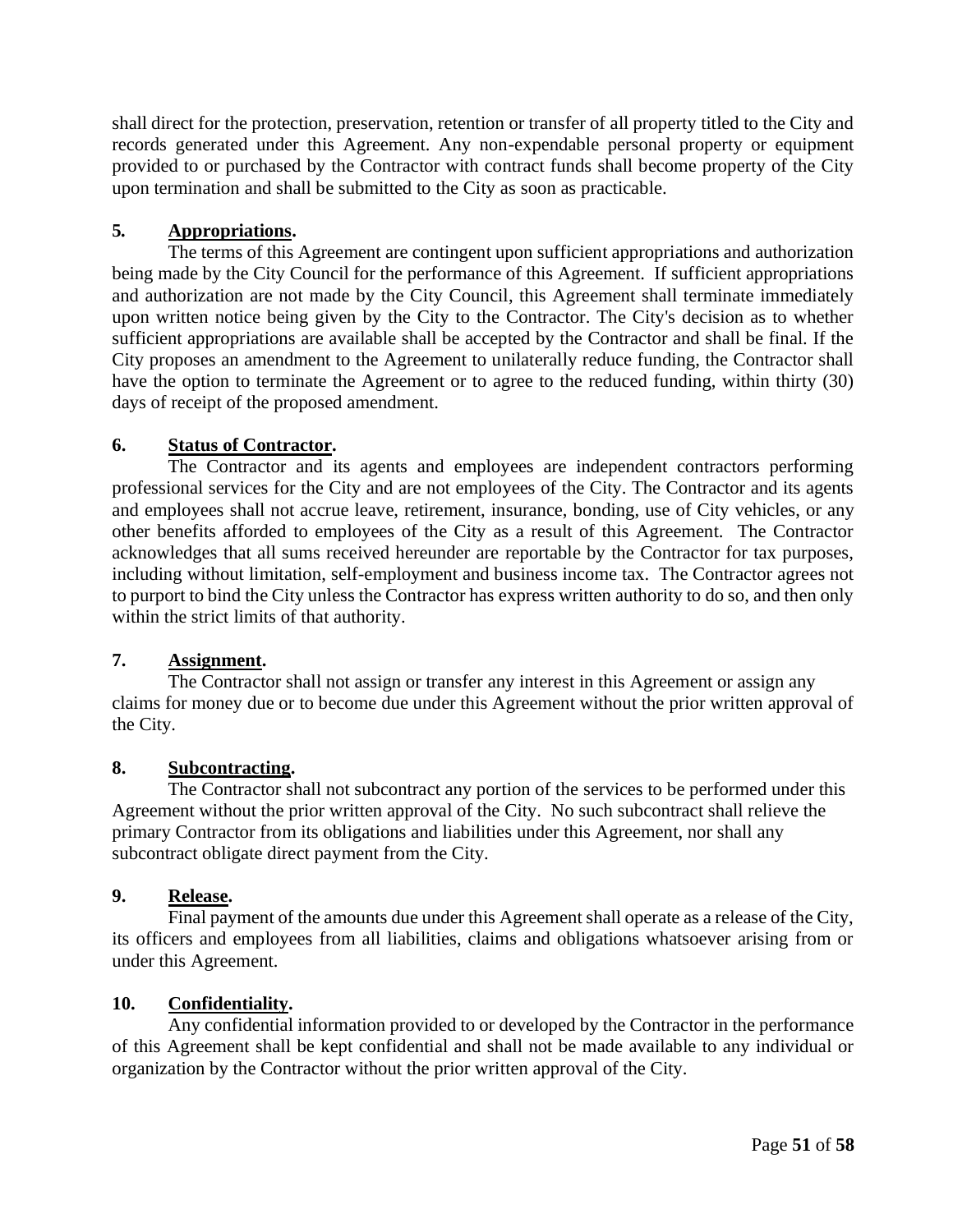# **11. Product of Service -- Copyright.**

All materials developed or acquired by the Contractor under this Agreement shall become the property of the City and shall be delivered to the City no later than the termination date of this Agreement. Nothing developed or produced, in whole or in part, by the Contractor under this Agreement shall be the subject of an application for copyright or other claim of ownership by or on behalf of the Contractor.

# **12. Conflict of Interest; Governmental Conduct Act.**

The Contractor represents and warrants that it presently has no interest and, during the term of this Agreement, shall not acquire any interest, direct or indirect, which would conflict in any manner or degree with the performance or services required under the Agreement.

B. The Contractor further represents and warrants that it has complied with, and, during the term of this Agreement, will continue to comply with, and that this Agreement complies with all applicable provisions of the Governmental Conduct Act, Chapter 10, Article 16 NMSA 1978.

C. Contractor's representations and warranties in Paragraphs A and B of this Article 12 are material representations of fact upon which the City relied when this Agreement was entered into by the parties. Contractor shall provide immediate written notice to the City if, at any time during the term of this Agreement, Contractor learns that Contractor's representations and warranties in Paragraphs A and B of this Article 12 were erroneous on the effective date of this Agreement or have become erroneous by reason of new or changed circumstances. If it is later determined that Contractor's representations and warranties in Paragraphs A and B of this Article 12 were erroneous on the effective date of this Agreement or have become erroneous by reason of new or changed circumstances, in addition to other remedies available to the City and notwithstanding anything in the Agreement to the contrary, the City may immediately terminate the Agreement.

D. All terms defined in the Governmental Conduct Act have the same meaning in this section.

#### **13. Amendment.**

This Agreement shall not be altered, changed or amended except by instrument in writing executed by the parties hereto and all other required signatories.

B. If the City proposes an amendment to the Agreement to unilaterally reduce funding due to budget or other considerations, the Contractor shall, within thirty (30) days of receipt of the proposed Amendment, have the option to terminate the Agreement, pursuant to the termination provisions as set forth in Article 4 herein, or to agree to the reduced funding.

#### **14. Entire Agreement.**

This Agreement, together with any other documents incorporated herein by reference and all related Exhibits and Schedules constitutes the sole and entire agreement of the Parties with respect to the subject matter of this Agreement, and supersedes all prior and contemporaneous understandings, agreements, representations, and warranties, both written and oral, with respect to the subject matter. In the event of any inconsistency between the statements in the body of this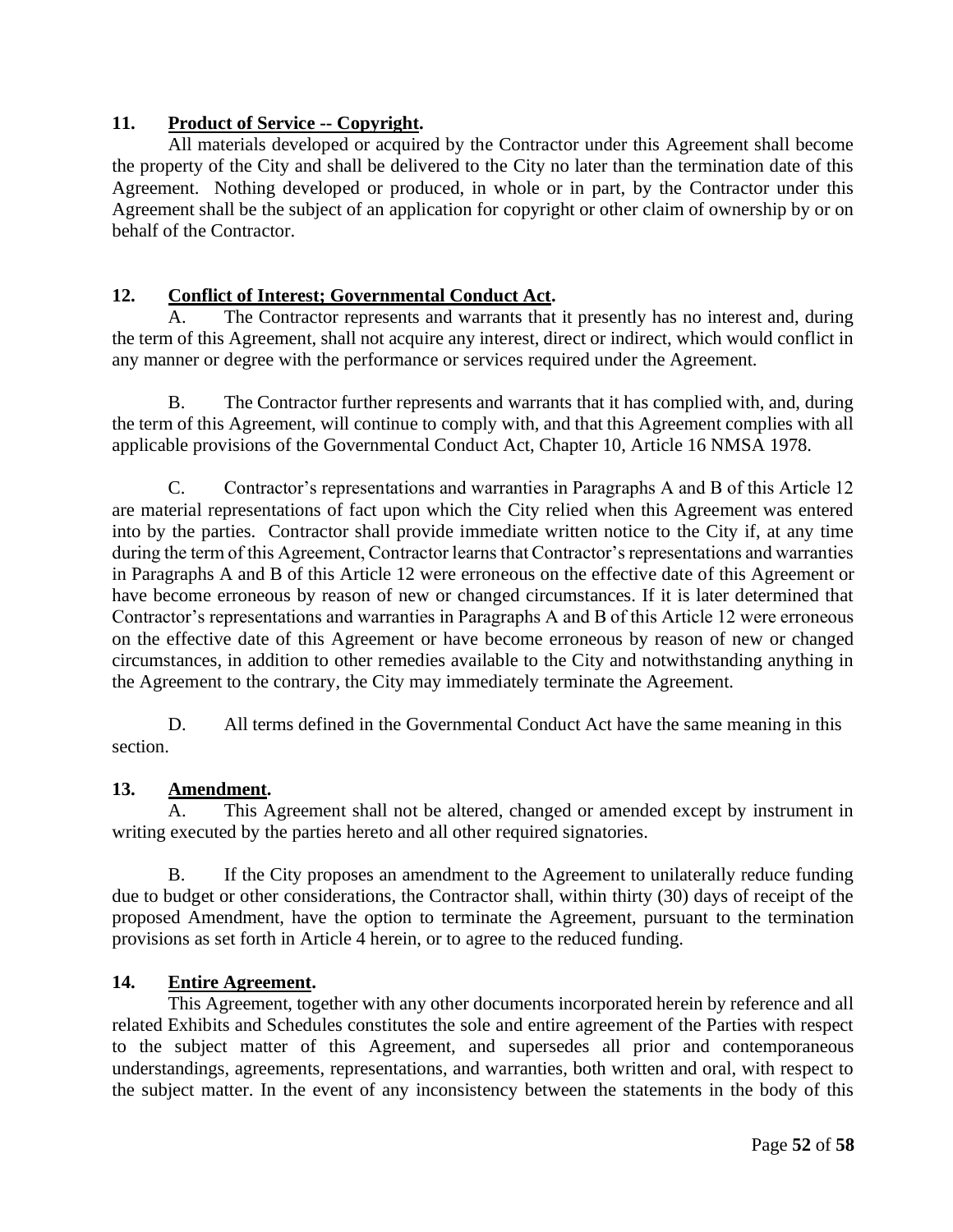Agreement, and the related Exhibits and Schedules, the statements in the body of this Agreement shall control.

# **15. Penalties for violation of law.**

The Procurement Code, Sections 13-1-28 through 13-1-199, NMSA 1978, imposes civil and criminal penalties for its violation. In addition, the New Mexico criminal statutes impose felony penalties for illegal bribes, gratuities and kickbacks.

## **16. Equal Opportunity Compliance.**

The Contractor agrees to abide by all federal and state laws and rules and regulations, and Santa Fe City Code, pertaining to equal employment opportunity. In accordance with all such laws of the State of New Mexico, the Contractor assures that no person in the United States shall, on the grounds of race, religion, color, national origin, ancestry, sex, age, physical or mental handicap, or serious medical condition, spousal affiliation, sexual orientation or gender identity, be excluded from employment with or participation in, be denied the benefits of, or be otherwise subjected to discrimination under any program or activity performed under this Agreement. If Contractor is found not to be in compliance with these requirements during the life of this Agreement, Contractor agrees to take appropriate steps to correct these deficiencies.

## **17. Applicable Law.**

The laws of the State of New Mexico shall govern this Agreement, without giving effect to its choice of law provisions. Venue shall be proper only in a New Mexico court of competent jurisdiction in accordance with NMSA 1978, sec. 38-3-2 . By execution of this Agreement, Contractor acknowledges and agrees to the jurisdiction of the courts of the State of New Mexico over any and all lawsuits arising under or out of any term of this Agreement.

#### **18. Workers Compensation.**

The Contractor agrees to comply with state laws and rules applicable to workers compensation benefits for its employees. If the Contractor fails to comply with the Workers Compensation Act and applicable rules when required to do so, this Agreement may be terminated by the City.

#### **19. Professional Liability Insurance**.

Contractor shall maintain professional liability insurance throughout the term of this Agreement providing a minimum coverage in the amount required under the New Mexico Tort Claims Act. The Contractor shall furnish the City with proof of insurance of Contractor's compliance with the provisions of this section as a condition prior to performing services under this Agreement.

#### **20. Other Insurance**

If the services contemplated under this Agreement will be performed on or in City facilities or property, Contractor shall maintain in force during the entire term of this Agreement, the following insurance coverage(s), naming the City as additional insured.

**A. Commercial General Liability** insurance shall be written on an occurrence basis and be a broad as ISO Form CG 00 01 with limits not less than \$2,000,000 per occurrence and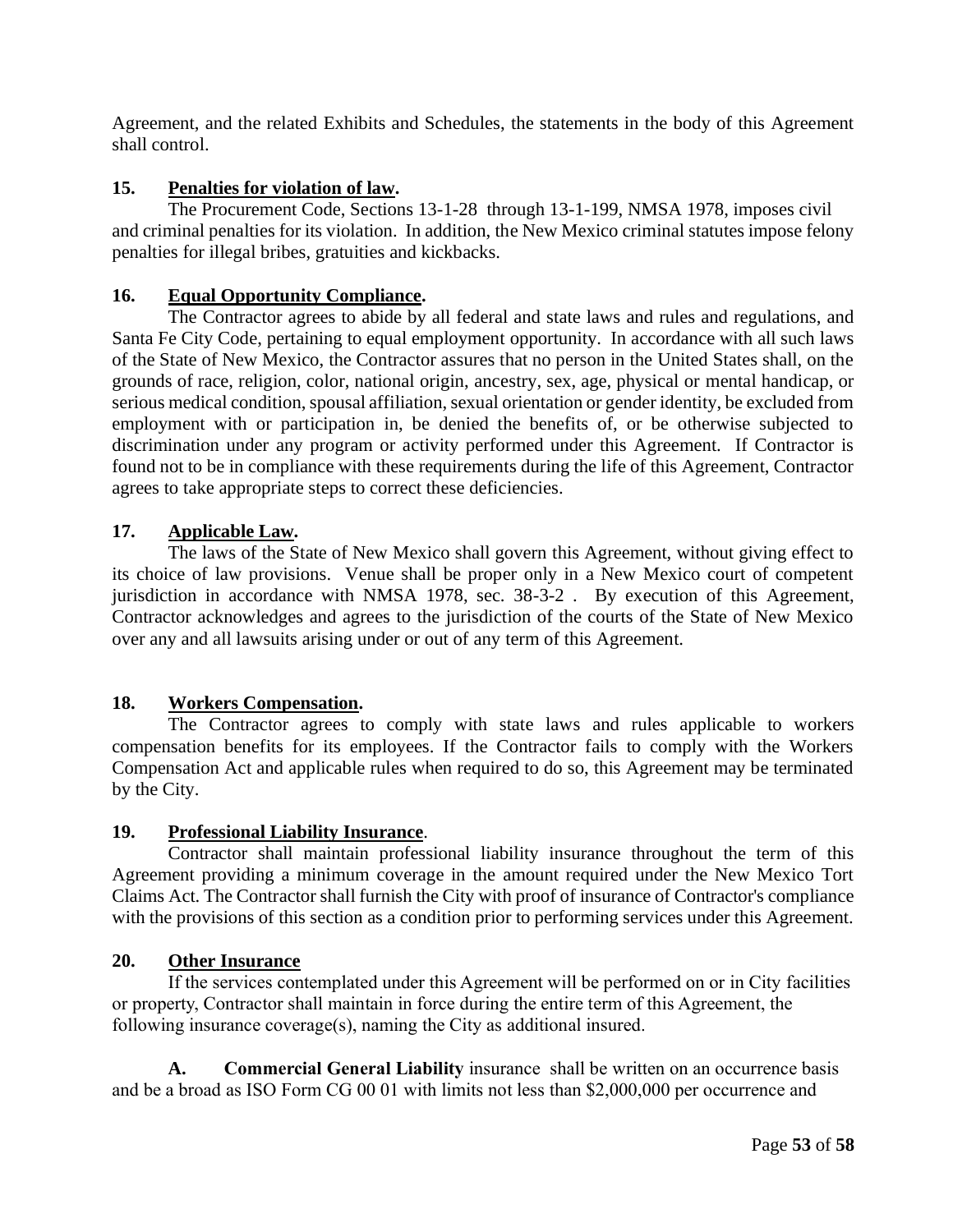\$2,000,000 in the aggregate for claims against bodily injury, personal and advertising injury, and property damage. Said policy shall include broad form Contractual Liability coverage and be endorsed to name the City of Santa Fe their officials, officers, employees, and agents as additional insureds.

**B. Broader Coverage and Limits**. The insurance requirements under this Agreement shall be the greater of (1) the minimum coverage and limits specified in this Agreement, or (2) the broader coverage and maximum limits of coverage of any insurance policy or proceeds available to the Named Insured. It is agreed that these insurance requirements shall not in any way act to reduce coverage that is broader or that includes higher limits than the minimums required herein. No representation is made that the minimum insurance requirements of this Agreement are sufficient to cover the obligations of Contractor hereunder.

**C.** Contractor shall maintain the above insurance for the term of this Agreement and name the City as an additional insured and provide for 30 days cancellation notice on any Certificate of Insurance form furnished by Contractor. Such certificate shall also specifically state the coverage provided under the policy is primary over any other valid and collectible insurance and provide a waiver of subrogation.

# **21***.* **Records and Financial Audit.**

The Contractor shall maintain detailed time and expenditure records that indicate the date; time, nature and cost of services rendered during the Agreement's term and effect and retain them for a period of three (3) years from the date of final payment under this Agreement. The records shall be subject to inspection by the City. The City shall have the right to audit billings both before and after payment. Payment under this Agreement shall not foreclose the right of the City to recover excessive or illegal payments

# **22. Indemnification.**

The Contractor shall defend, indemnify and hold harmless the City from all actions, proceeding, claims, demands, costs, damages, attorneys' fees and all other liabilities and expenses of any kind from any source which may arise out of the performance of this Agreement, caused by the negligent act or failure to act of the Contractor, its officers, employees, servants, subcontractors or agents, or if caused by the actions of any client of the Contractor resulting in injury or damage to persons or property during the time when the Contractor or any officer, agent, employee, servant or subcontractor thereof has or is performing services pursuant to this Agreement. In the event that any action, suit or proceeding related to the services performed by the Contractor or any officer, agent, employee, servant or subcontractor under this Agreement is brought against the Contractor, the Contractor shall, as soon as practicable but no later than two (2) days after it receives notice thereof, notify the legal counsel of the City.

# **23. New Mexico Tort Claims Act**

Any liability incurred by the City of Santa Fe in connection with this Agreement is subject to the immunities and limitations of the New Mexico Tort Claims Act, Section 41-4-1, et. seq. NMSA 1978, as amended. The City and its "public employees" as defined in the New Mexico Tort Claims Act, do not waive sovereign immunity, do not waive any defense and do not waive any limitation of liability pursuant to law. No provision in this Agreement modifies or waives any provision of the New Mexico Tort Claims Act.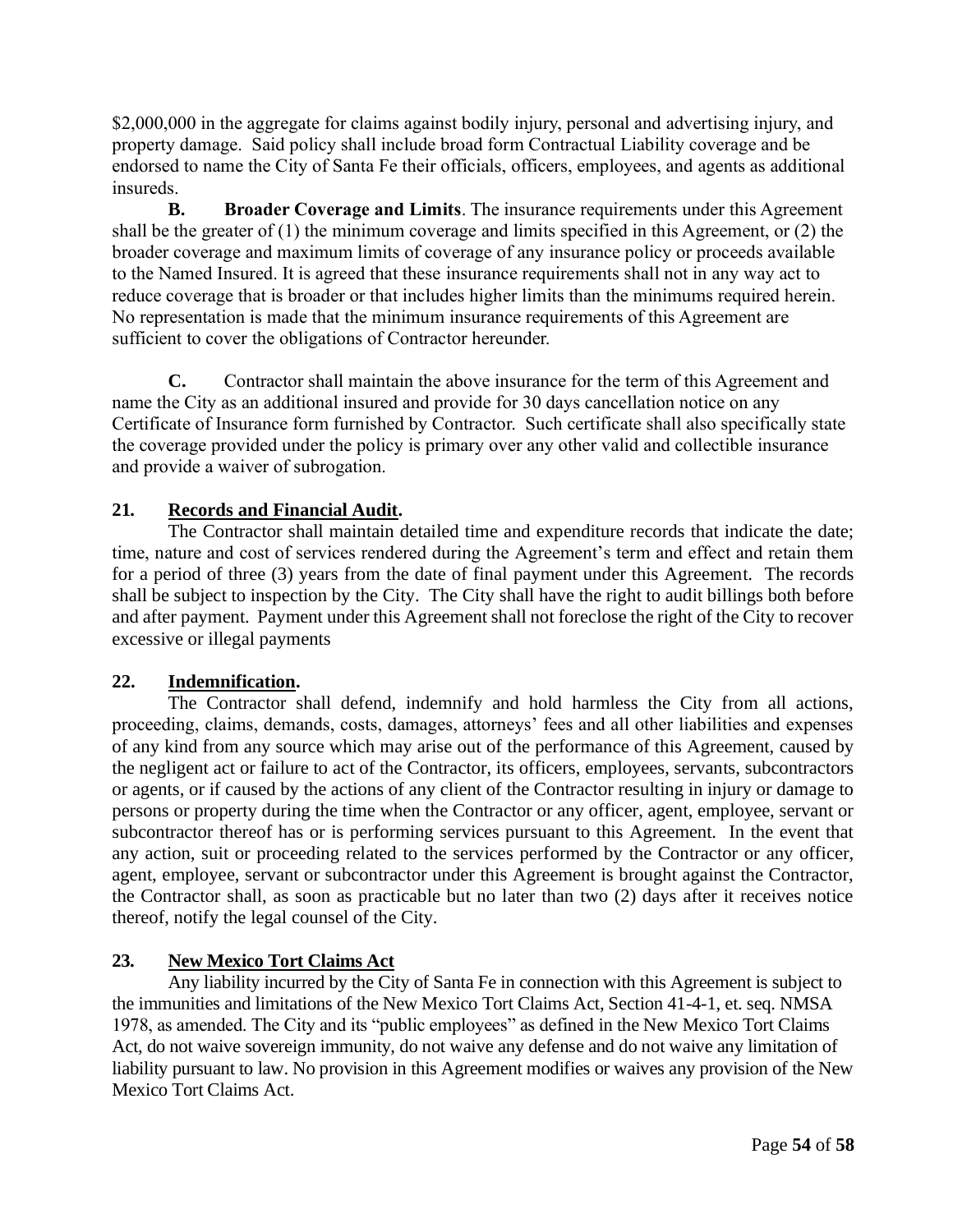# **24. Invalid Term or Condition.**

If any term or condition of this Agreement shall be held invalid or unenforceable, the remainder of this Agreement shall not be affected and shall be valid and enforceable.

# **25. Enforcement of Agreement.**

A party's failure to require strict performance of any provision of this Agreement shall not waive or diminish that party's right thereafter to demand strict compliance with that or any other provision. No waiver by a party of any of its rights under this Agreement shall be effective unless express and in writing, and no effective waiver by a party of any of its rights shall be effective to waive any other rights.

## **26. Notices.**

Any notice required to be given to either party by this Agreement shall be in writing and shall be delivered in person, by courier service or by U.S. mail, either first class or certified, return receipt requested, postage prepaid, as follows:

To the City: [Jordan Guenther, 201 W. Marcy Street, Santa Fe, NM 87501 and jguenther@santafenm.gov]

To the Contractor: [insert name, address and email].

#### **27. Authority.**

If Contractor is other than a natural person, the individual(s) signing this Agreement on behalf of Contractor represents and warrants that he or she has the power and authority to bind Contractor, and that no further action, resolution, or approval from Contractor is necessary to enter into a binding contract.

# **28. Merger.**

This Agreement incorporates all the Agreements, covenants and understandings between the parties hereto concerning the subject matter hereof, and all such covenants, Agreements and understandings have been merged into this written Agreement. No prior Agreement or understanding, oral or otherwise, of the parties or their agents shall be valid or enforceable unless embodied in this Agreement.

# **29. Non-Collusion.**

In signing this Agreement, the Contractor certifies the Contractor has not, either directly or indirectly, entered into action in restraint of free competitive bidding in connection with this offer submitted to the City's Chief Procurement Officer.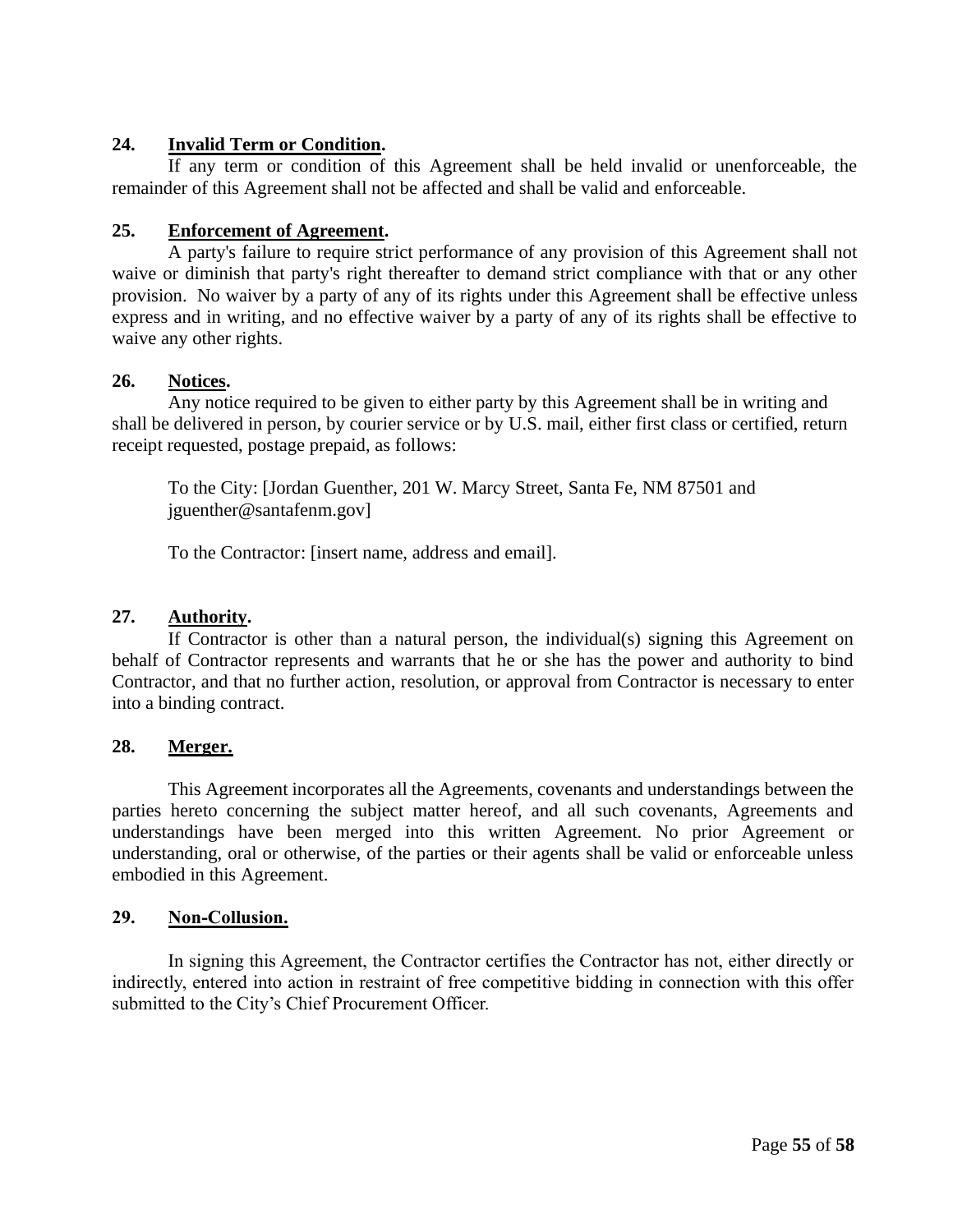#### **30. Default/Breach.**

In case of Default and/or Breach by the Contractor, for any reason whatsoever, the City may procure the goods or services from another source and hold the Contractor responsible for any resulting excess costs and/or damages, including but not limited to, direct damages, indirect damages, consequential damages, special damages and the City may also seek all other remedies under the terms of this Agreement and under law or equity.

#### **31. Equitable Remedies.**

The Contractor acknowledges that its failure to comply with any provision of this Agreement will cause the City irrevocable harm and that a remedy at law for such a failure would be an inadequate remedy for the City, and the Contractor consents to the City 's obtaining from a court of competent jurisdiction, specific performance, or injunction, or any other equitable relief in order to enforce such compliance. The City's rights to obtain equitable relief pursuant to this Agreement shall be in addition to, and not in lieu of, any other remedy that the City may have under applicable law, including, but not limited to, monetary damages.

#### **32. Default and Force Majeure.**

The City reserves the right to cancel all or any part of any orders placed under this Agreement without cost to the City, if the Contractor fails to meet the provisions of this Agreement and, except as otherwise provided herein, to hold the Contractor liable for any excess cost occasioned by the City due to the Contractor's default. The Contractor shall not be liable for any excess costs if failure to perform the order arises out of causes beyond the control and without the fault or negligence of the Contractor; such causes include, but are not restricted to, acts of God or the public enemy, acts of the State or Federal Government, fires, floods, epidemics, quarantine restrictions, strikes, freight embargoes, unusually severe weather and defaults of subcontractors due to any of the above, unless the City shall determine that the supplies or services to be furnished by the subcontractor were obtainable from other sources in sufficient time to permit the Contractor to meet the required delivery scheduled. The rights and remedies of the City provided in this Clause shall not be exclusive and are in addition to any other rights now being provided by law or under this Agreement.